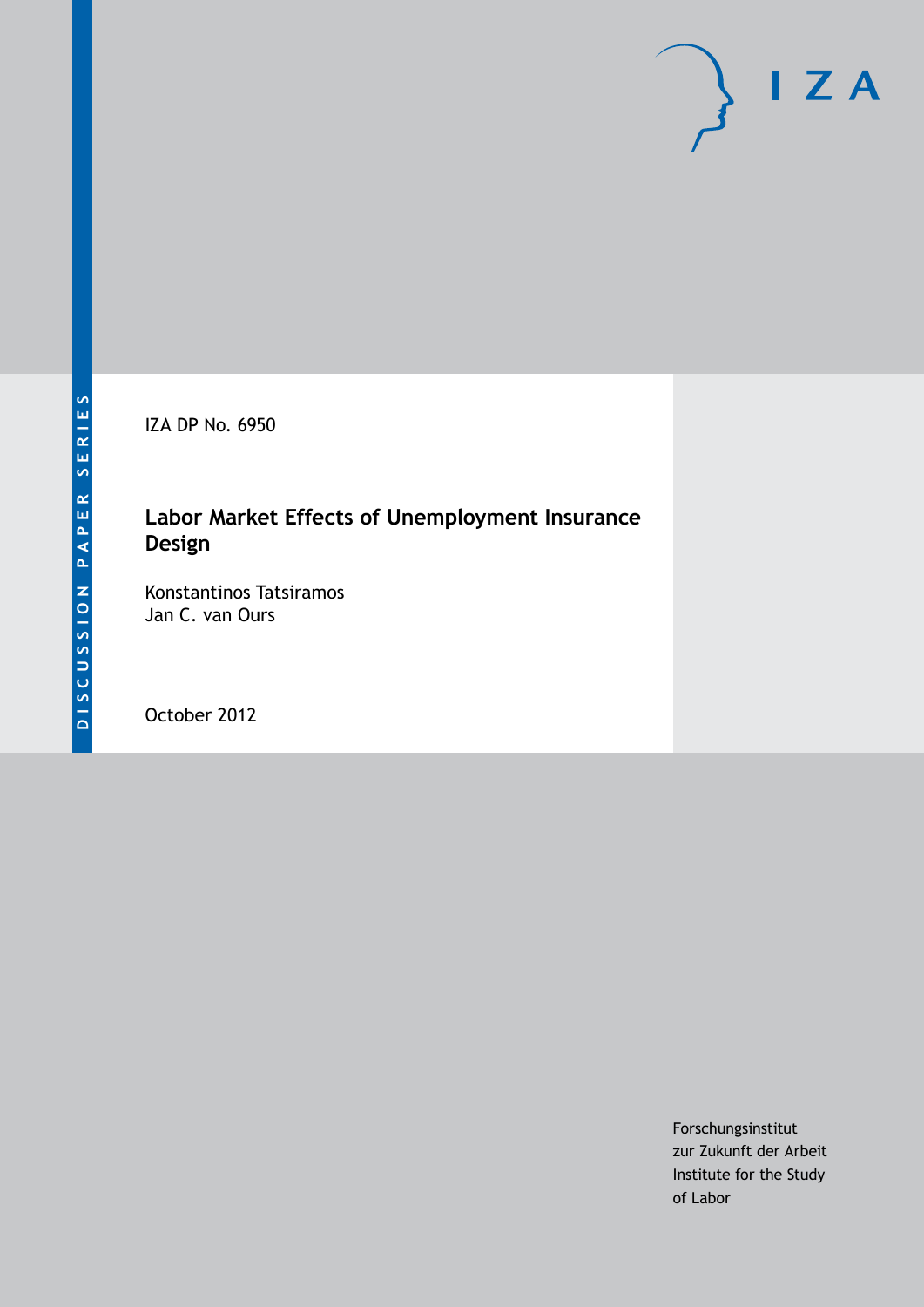# **Labor Market Effects of Unemployment Insurance Design**

# **Konstantinos Tatsiramos**

*University of Leicester and IZA*

# **Jan C. van Ours**

*CentER, Tilburg University, University of Melbourne, CEPR, CESifo and IZA*

> Discussion Paper No. 6950 October 2012

> > IZA

P.O. Box 7240 53072 Bonn **Germany** 

Phone: +49-228-3894-0 Fax: +49-228-3894-180 E-mail: [iza@iza.org](mailto:iza@iza.org)

Any opinions expressed here are those of the author(s) and not those of IZA. Research published in this series may include views on policy, but the institute itself takes no institutional policy positions. The IZA research network is committed to the IZA Guiding Principles of Research Integrity.

The Institute for the Study of Labor (IZA) in Bonn is a local and virtual international research center and a place of communication between science, politics and business. IZA is an independent nonprofit organization supported by Deutsche Post Foundation. The center is associated with the University of Bonn and offers a stimulating research environment through its international network, workshops and conferences, data service, project support, research visits and doctoral program. IZA engages in (i) original and internationally competitive research in all fields of labor economics, (ii) development of policy concepts, and (iii) dissemination of research results and concepts to the interested public.

IZA Discussion Papers often represent preliminary work and are circulated to encourage discussion. Citation of such a paper should account for its provisional character. A revised version may be available directly from the author.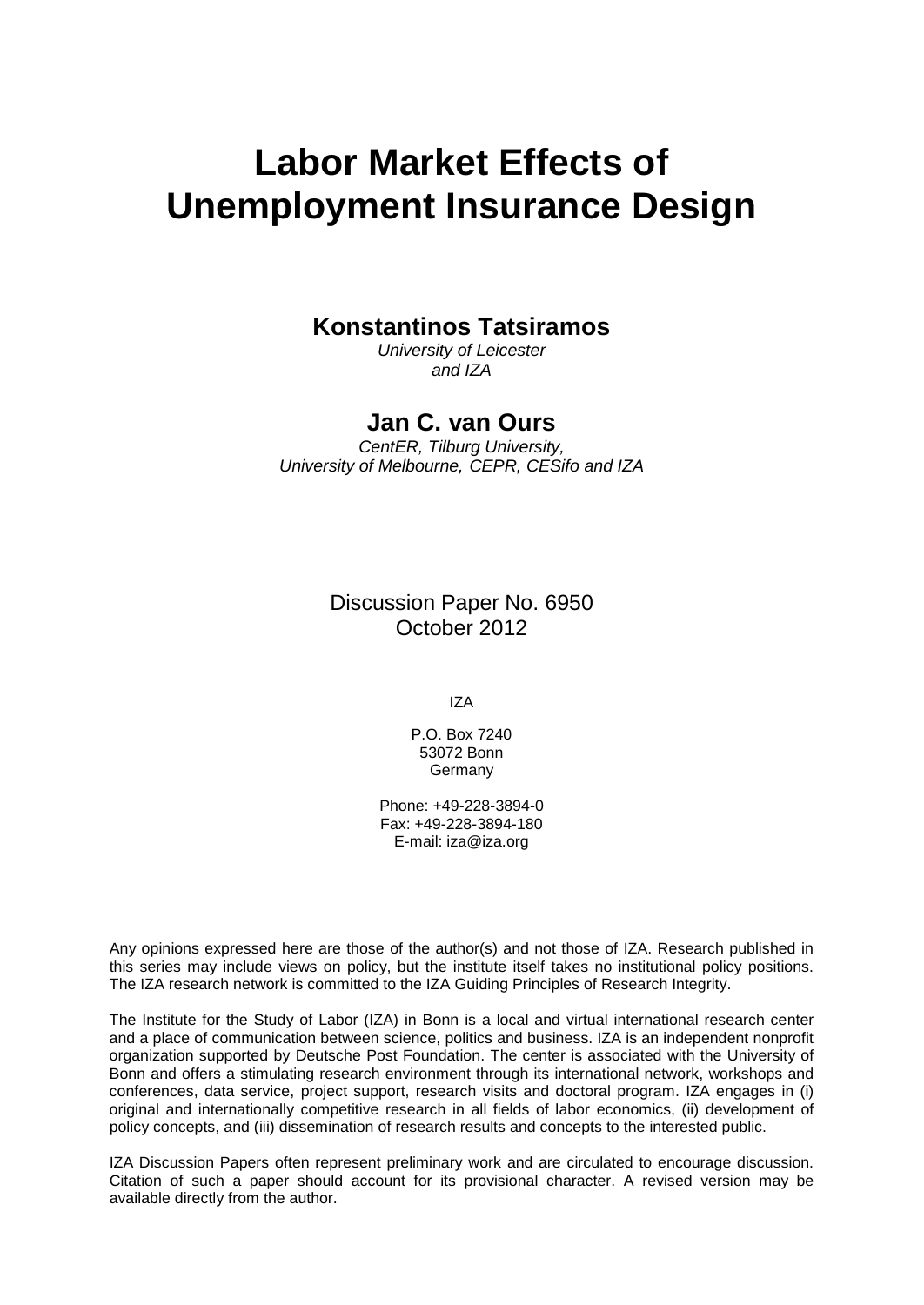IZA Discussion Paper No. 6950 October 2012

# **ABSTRACT**

# **Labor Market Effects of Unemployment Insurance Design**

With the emergence of the Great Recession unemployment insurance (UI) is once again at the heart of the policy debate. In this paper, we review the recent theoretical and empirical evidence on the labor market effects of UI design. We also discuss policy issues related to UI design, including the structure of benefits, the role of liquidity constraints and the pros and cons of a UI system in which the generosity of UI benefits is varying over the business cycle. Finally, we identify potential areas of future research.

JEL Classification: J64, J65, J68

Keywords: unemployment insurance, unemployment dynamics, job search, labor market policy, labor market institutions

Corresponding author:

Jan C. van Ours Tilburg University P.O. Box 90153 5000 LE Tilburg The Netherlands E-mail: [vanours@gmail.com](mailto:vanours@gmail.com)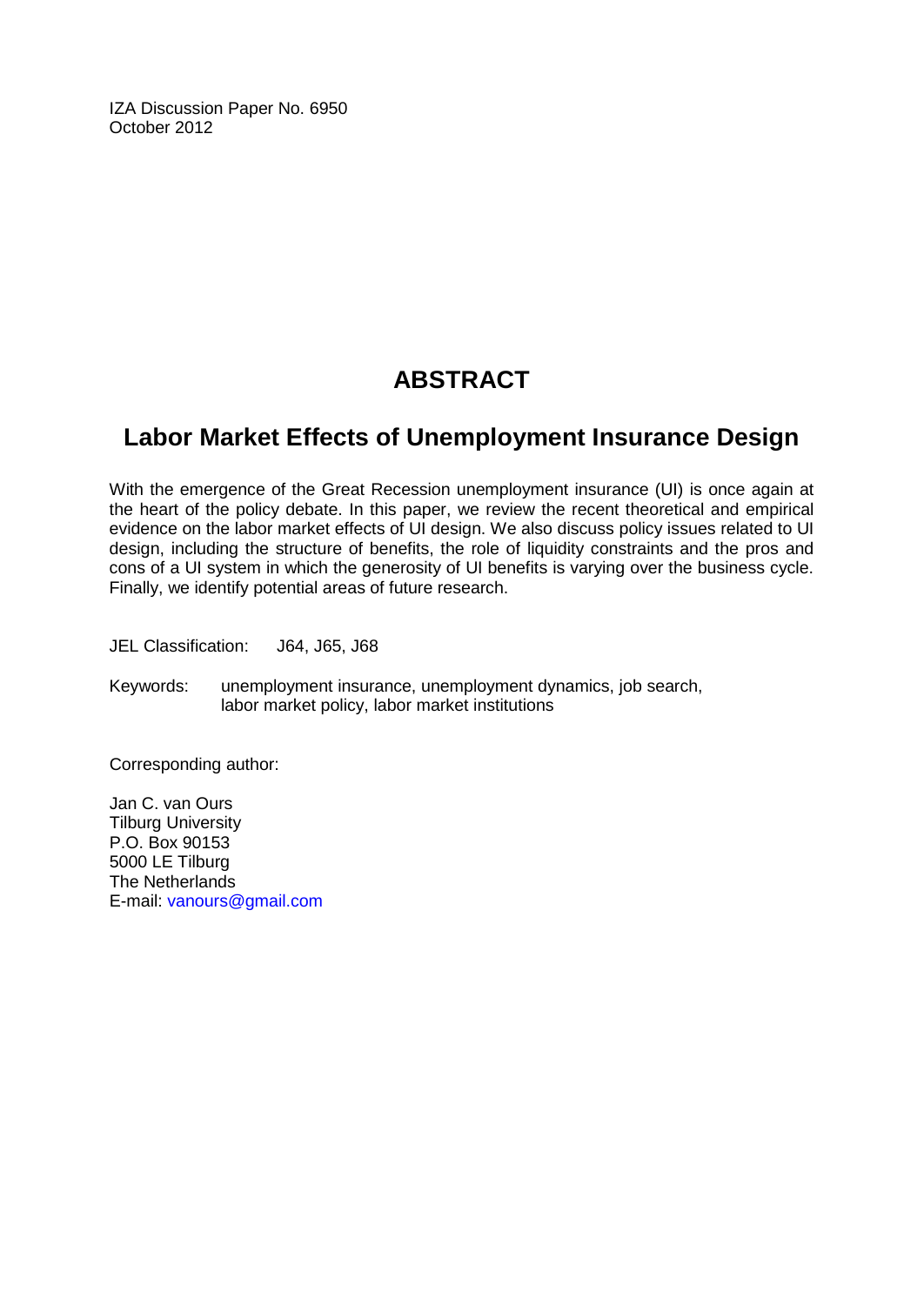# 1 Introduction

When workers lose their job for reasons outside their control they may be eligible for unemployment insurance (UI) benefits. Whether they are in fact eligible and how generous these benefits are depends on the design of the UI system. The main purpose of UI design is to provide the best balance between smoothing consumption and limiting adverse effects of incentives to work. Changes in the UI design happen quite frequently as a response to changing economic conditions or on the basis of dissatisfaction about the previous design. With the emergence of the Great Recession, the labor market effects of UI are once again at the heart of the political debate (OECD, 2010). In this discussion, both short-term and long-term perspectives of UI systems are important. The short-term perspective is related to the role of UI benefits in funding short-time work arrangements to dampen the effects of the Great Recession, while the long-term perspective is related to the role of UI benefits over the economic cycle. As usual, the level and especially the maximum duration of unemployment benefits are also elements in this discussion.

In the past decade, new theoretical and empirical studies have been published and the question is to what extent this recent literature provides novel insights into the optimal design of UI. We provide an overview of recent theoretical and empirical evidence on incentives influencing the behavior of employed workers and UI recipients and discuss its implications for UI design. $<sup>1</sup>$ </sup> We focus on the two main characteristics of a UI system, the level and maximum duration of benefits, but we also discuss the role of eligibility conditions. Furthermore, we provide a discussion of a UI system in which both the level and duration of benefits are varying over the business cycle, the role of liquidity constraints in explaining job search behavior, and the rationale behind age-dependent benefits.<sup>2</sup>

The set-up of our paper is as follows. Section 2 presents some stylized facts of labor markets in relation to unemployment and a brief description of the UI system in various countries. In section 3, we give an overview of theoretical studies on incentives related to UI and the optimal design of UI. In section 4, we present recent empirical evidence on the effect of unemployment benefits on unemployment outflow, on unemployment inflow, and on post-unemployment outcomes. In section 5, we summarize the recent debate on the design of UI. In the last section, we provide concluding remarks on the design of the UI and we identify areas for future research.

<sup>&</sup>lt;sup>1</sup> Previous overview studies are at least a decade old; see Atkinson and Micklewright (1991), Holmlund (1998), Karni (1999) and Krueger and Meyer (2002). To some extent Fredriksson and Holmlund (2006a and 2006b) also provide an overview but their study is much more limited in scope when it comes to UI benefits and much wider in range since they also discuss benefit sanctions and workfare policies.

<sup>2</sup>By focusing on the labor market effects of UI design we do not address the interactions between UI and other labor market institutions. See Arpaia and Mourre (2012) for a recent discussion on labor market institutions and performance of European labor markets.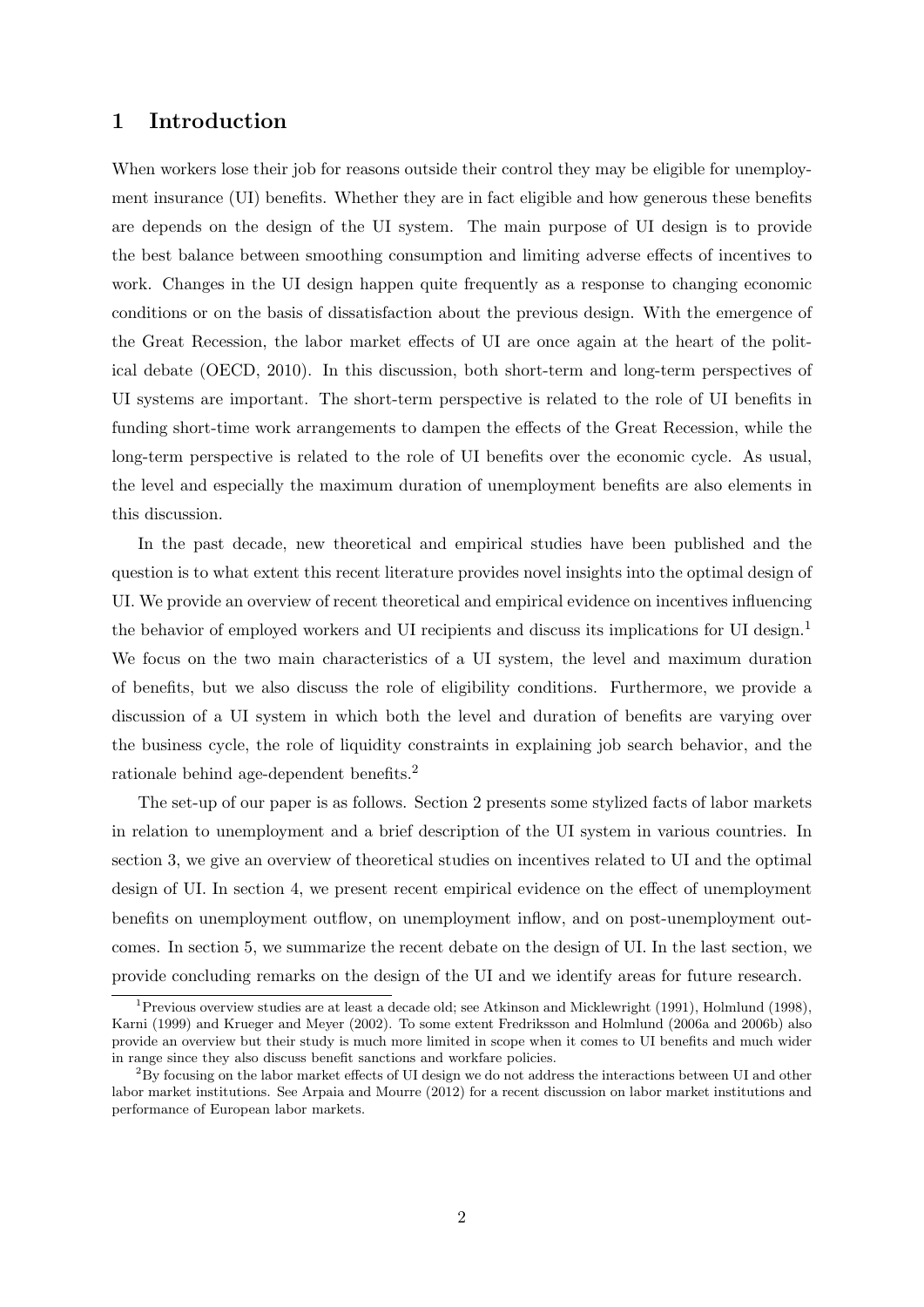# 2 Labor Markets and UI Systems

#### 2.1 Labor Markets

Table 1 presents differences in labor market position for prime age and older individuals distinguished by gender. In 2010 unemployment rates for prime age men ranged from a low 3.0% in Luxembourg to a high 18.1% in Spain. For prime age women the range in unemployment rates is similar, from a low 2.6% in Norway to 19.2% in Spain. For prime age men the range in employment rates is limited from a low 75.4% in Estonia to a high 92.4% in Switzerland. For prime age women the range of the employment rates is substantially larger, from 30.1 in Turkey to 82.2% in Norway.

Unemployment rates are very much the same for older and prime age individuals. The fact that unemployment rates among older workers are rather low does not necessarily mean that the UI system has no influence. Usually older employed workers have a low probability to lose their job so the fact that they have an average unemployment rate may point to unemployment duration being above average.

Among older men and women employment rates are substantially lower than among prime age individuals. The employment rate among older males in Hungary is at the low end with 39.6% and in Iceland it is at the high end of the distribution with 83.9%. Among older females employment rates are even lower with Turkey having the lowest with 17.1% and Iceland having the highest with 77.0%.

Table 1 also presents cross-country information on the percentages of long-term unemployment in overall unemployment, that is the share of unemployed with an unemployment duration of more than 1 year. Whereas the cross-country variation in unemployment rates is rather limited, the variation in the share of long-term unemployed is substantial. Korea has the shortest unemployment durations with only  $1\%$  of male unemployment and  $0\%$  of female unemployment lasting longer than one year. At the top end is the Slovak Republic with a long-term unemployment share for males of 58% and for females of 61%.

### 2.2 UI Systems

In this part we provide a description of the structure of UI systems, which differs between countries in a number of dimensions although there are similarities. One of the similarities is related to the eligibility conditions. These conditions include the requirements to be involuntary unemployed, to be registered at the employment office and to actively search for employment.<sup>3</sup> Another similarity is the existence of a qualifying period for eligibility. The qualifying period is a minimum number of weeks, months or days of employment during a specified period before

<sup>&</sup>lt;sup>3</sup>In some countries voluntarily unemployed or those who are laid off for cause are eligible to UI although there is typically a waiting period of several weeks.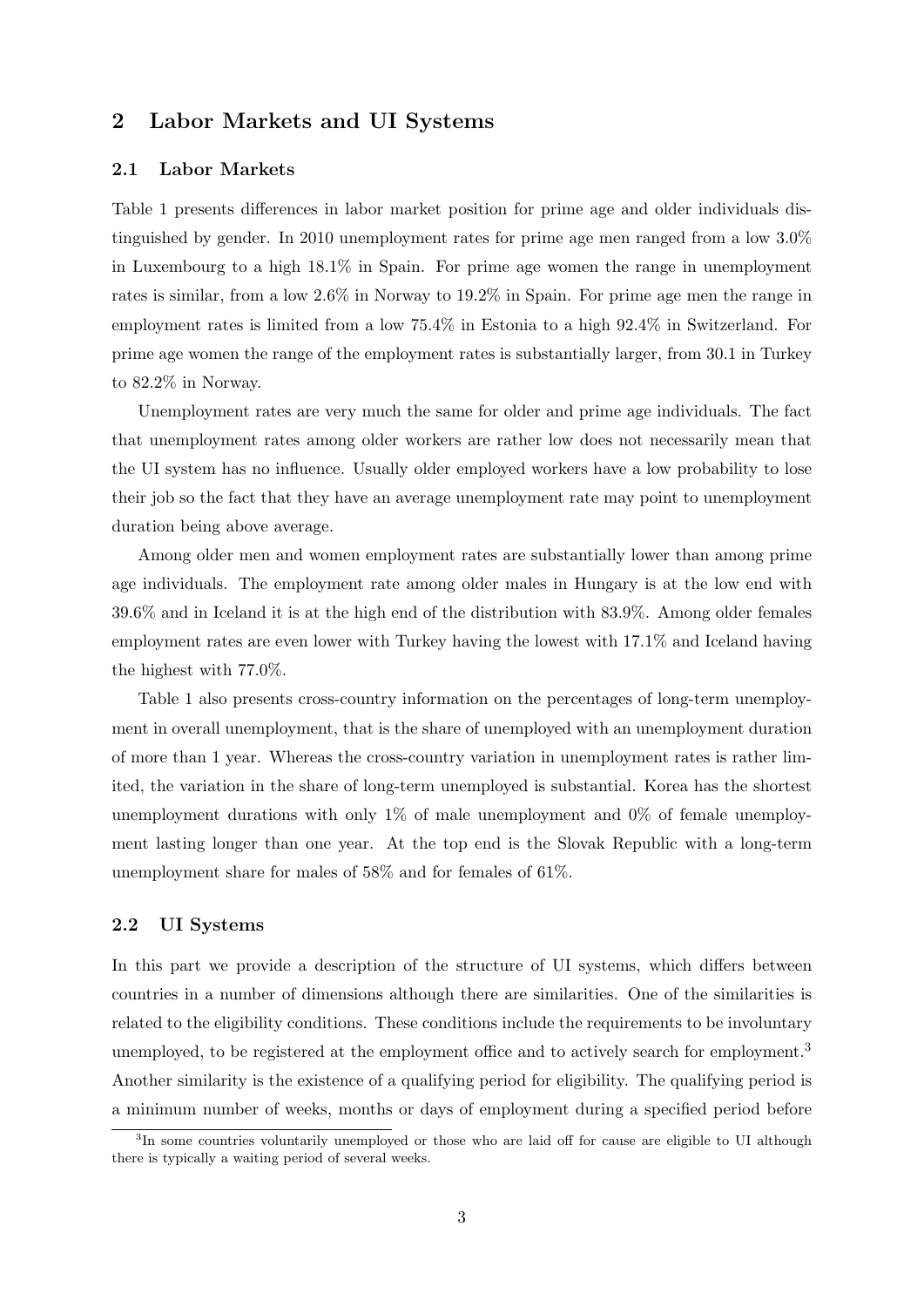entering unemployment. In a few countries there is a separate employment requirement and a contributions requirement. As shown in the first column of Table 2, the exact requirements vary a lot across countries; about 6 months of employment and contributions in the last one or one-and-a-half year in Austria, Japan, Korea, Luxembourg and Sweden; 1 year in the last 2 years in Germany, Italy, Portugal and Switzerland; 4 months in the last 2.3 years in France; 1 year in the last 3 years in Denmark and Estonia; 1 year in the last 4 years in Hungary; 1 year in the last 6 years in Spain. In the U.S., a few states require a specified number of weeks (15 or 20), while most states require minimum earnings which equal to a specified multiple of the weekly benefit amount.

A waiting period of few days for the eligible unemployed exists in a number of countries: 14 days in Canada and up to 14 days in New Zealand, 7 days in Estonia, Finland, France, Italy, Japan, Korea and U.S.; 6 days in Greece; 5 days in Sweden and Switzerland and 3 days in Ireland, Norway and the U.K.

In most countries benefits are determined by the pre-unemployment earnings. The earnings base is usually the average (gross or net) earnings in a specified pre-unemployment period, which varies from 1 month (Belgium) to 3 months (Czech Republic, Denmark, Italy, Korea, Luxembourg), 6 months (Canada, Iceland, Spain) or 1 year (Estonia, France, Hungary, Netherlands, Portugal, Slovenia). Few countries consider a reference earnings level instead of the individual earnings as the base for calculating the amount of benefits. This reference level is the national minimum wage for Greece or the state weekly average earnings in the U.S. A flat benefit exists in Australia, Greece, Ireland, New Zealand, Poland and the U.K., while most other countries impose a ceiling on the benefit amount. The payment rate, which is the level of UI benefits as a a percentage of pre-unemployment earnings, varies from 50 per cent (Estonia, Korea, Slovak Republic, Turkey, United States), to 90 per cent in Denmark. Many countries have a declining profile of the payment rate over the duration of unemployment. Such declining benefits are present in Belgium, Czech Republic, Estonia, Hungary, Italy, the Netherlands, Poland, Slovenia, Spain, Sweden, Switzerland and Turkey.

The maximum benefit duration is either fixed or depends on the insurance period and/or age. Only few countries set a fixed maximum benefit period, which is 24 months in Denmark (up to 2012 it was 48 months), 500 days in Finland, 6 months in Slovak Republic, and 26 weeks in the U.K. and the U.S. In almost all other countries the maximum benefit duration varies depending on the contribution history and in some countries also on age (Austria, France, Germany, Greece, Italy, Korea, Luxembourg, Japan, Portugal, Switzerland). The age dimension usually implies that the duration of benefits is longer for older workers. Only Germany and Portugal have a structure of benefit duration which depends on both the history of contributions and age for also younger workers. The minimum benefit duration varies between countries from around 3 months in Canada, Japan, Korea, Slovenia and Turkey, around 6 months in Estonia, Greece,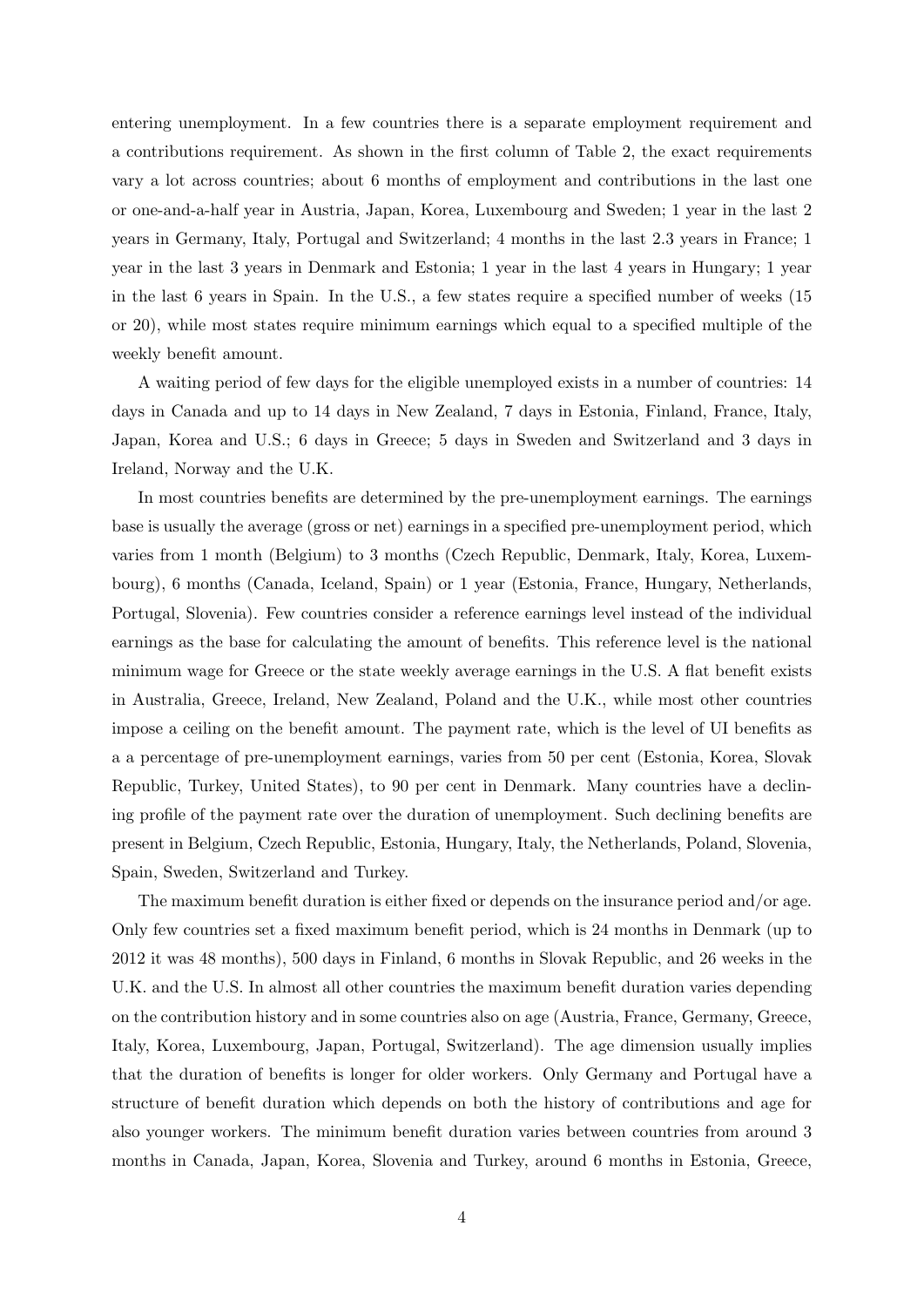Germany, Italy, Poland, 1 year in Norway and Sweden and 2 years in Portugal. The maximum benefit duration varies from 5 months in Czech Republic, 8 months in Korea, 9 months in Hungary, 10 months in Canada, 1 year in Austria, Estonia, Greece, Ireland, Italy, Slovenia, Turkey, 2 years in Germany, Norway, Spain and 72 months in Portugal. In Australia, Belgium and New Zealand there is an unlimited duration, while in three countries (Canada, Poland and the U.S.) the duration of benefits depends also on the regional (state) unemployment rate.

### 3 Incentives Related to Unemployment Insurance: Theory

UI provides unemployed workers with benefits in order to smooth consumption. However, at the same time UI may induce moral hazard. With UI an unemployed worker may search less intensively for a new job than she would otherwise do if no benefit was provided. The tension between insurance and incentives is at the heart of UI design.

Providing private unemployment insurance is problematic for various reasons. The first problem concerns asymmetric information. The worker has more information about her unemployment risk than the insurer. If an insurance company would establish the insurance premium on the basis of the average unemployment risk, the insurance will not be attractive for workers with a low unemployment risk. For a given insurance premium, unemployment insurance is especially attractive for workers with a high unemployment risk. This causes adverse selection of 'bad' risks; the insurance company makes losses or has to increase the insurance premium. However, if unemployment insurance becomes more expensive it is even more unattractive for low risk workers. The obvious solution to this problem is that insurance companies select workers and do not allow high risks to enter or the company differentiates insurance premiums only offering high premiums to high risk individuals. Both solutions are often unacceptable from a societal point of view. While it mimics market insurance, collective unemployment insurance deviates from actuarial principles by charging premiums that do not reflect individual risks. Furthermore, unemployment risks are correlated and difficult to predict. In a recession many workers become unemployed at the same time. If recessions would be predictable they could be accounted for when establishing the UI premiums. However, the unpredictability of correlated events requires adjustments of UI premiums to avoid UI funds going bankrupt. Only the state has the power to enforce these adjustments. For all these reasons unemployment insurance is usually a mandatory and collective arrangement.

Numerous studies have analyzed various aspects of the functioning of the unemployment insurance system. Their findings show that thanks to its economy-wide risk-pooling, unemployment insurance enables a high degree of consumption smoothing (Gruber, 1997; Browning and Crossley, 2001), performs well under idiosyncratic, sectoral, and regional shocks, and acts as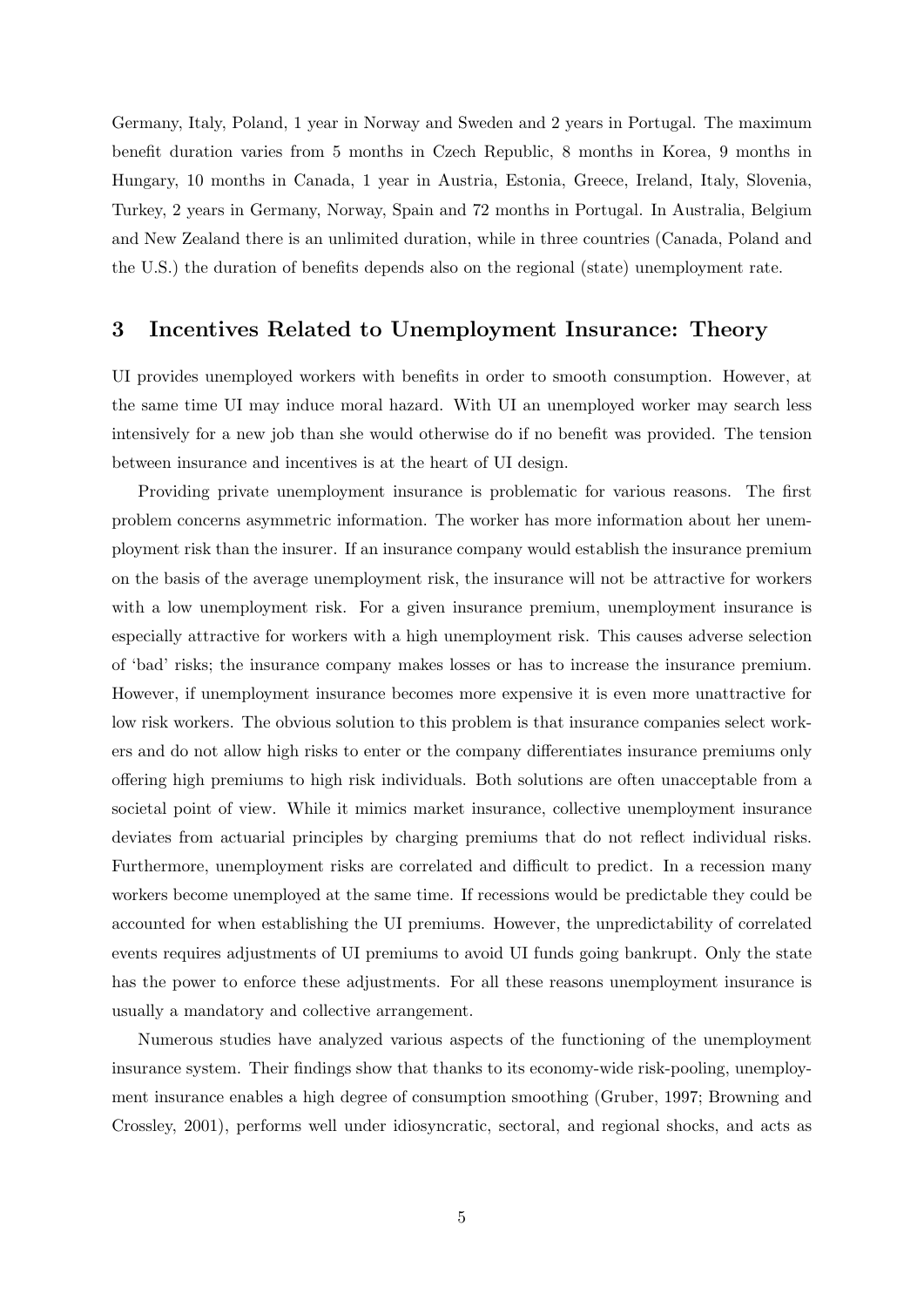an automatic macroeconomic stabilizer.<sup>4</sup> But studies also find that unemployment insurance creates reemployment disincentives by prolonging unemployment duration and contributing to higher equilibrium unemployment. However, the magnitude of disincentive effects is not a firmly established parameter, and the literature is inconclusive and rather thin on important aspects. To stimulate workers to search for a job several incentive mechanisms are introduced. These mechanisms can be grouped under three headings: sequencing of benefits, monitoring and benefit sanctions, and workfare (see also Fredriksson and Holmlund, 2006a and 2006b).

We focus on the incentive mechanisms such as (i) the level and duration of unemployment which influence the outflow from the UI system, (ii) eligibility criteria which influence the inflow into unemployment.<sup>5</sup>

#### 3.1 Unemployment Outflow

#### 3.1.1 Partial Equilibrium Model

The partial equilibrium search model has been central in studying the effect of unemployment benefits on the exit rate from unemployment.<sup>6</sup> Unemployed workers choose a reservation wage which balances the costs and benefits of continued search and thus determines whether they accept or reject received offers. An increase in the benefit level leads to an increase in the reservation wage, which lowers the unemployment exit rate and increases the duration of unemployment. This behavioral response to more generous benefits has been interpreted as a moral hazard effect. Allowing for search effort as an additional choice for the unemployed job-seeker does not alter the main effect of benefit receipt. An increase of the benefit level not only increases the reservation wage but it also leads to a lower search effort, both of which affects the job-finding rate negatively.

Allowing for non-stationarity, the main theoretical prediction is an increasing job finding rate over the spell of insured unemployment (see Mortensen, 1977; Van den Berg, 1990). When the UI system defines a declining profile of benefit payments or a maximum benefit duration the instantaneous income declines over time leading to a reduction in the value of unemployment. The decline in the value of unemployment over the course of the unemployment spell leads to a drop in the reservation wage, which results in a higher exit rate close to benefit exhaustion.

In most UI systems, eligibility to UI depends on previous employment experience, which is

<sup>4</sup>Dolls et al. (2012) find that in the presence of an unemployment shock the benefit system absorbs 48 percent of the shock in the EU, compared to 34 percent in the U.S.

<sup>5</sup>We ignore issues such as monitoring and benefit sanctions and active labor market policies. Van der Klaauw and Van Ours (2012) provide an overview over studies on the effectiveness of benefit sanctions and reemployment bonuses. Kluve (2010) presents a meta-analysis of 137 ALMP evaluation studies in Europe finding that simple non-expensive programs with clear incentives for unemployed workers work best. Card et al. (2010) also present a meta-analysis of ALMP evaluations with similar findings but emphasizing that longer-term evaluations generally tend to be more favorable than short-term evaluations.

<sup>&</sup>lt;sup>6</sup>See the Appendix for a discussion on the modeling of unemployment benefits in job search and equilibrium search models. Rogerson et al. (2005) provide a comprehensive review of search models.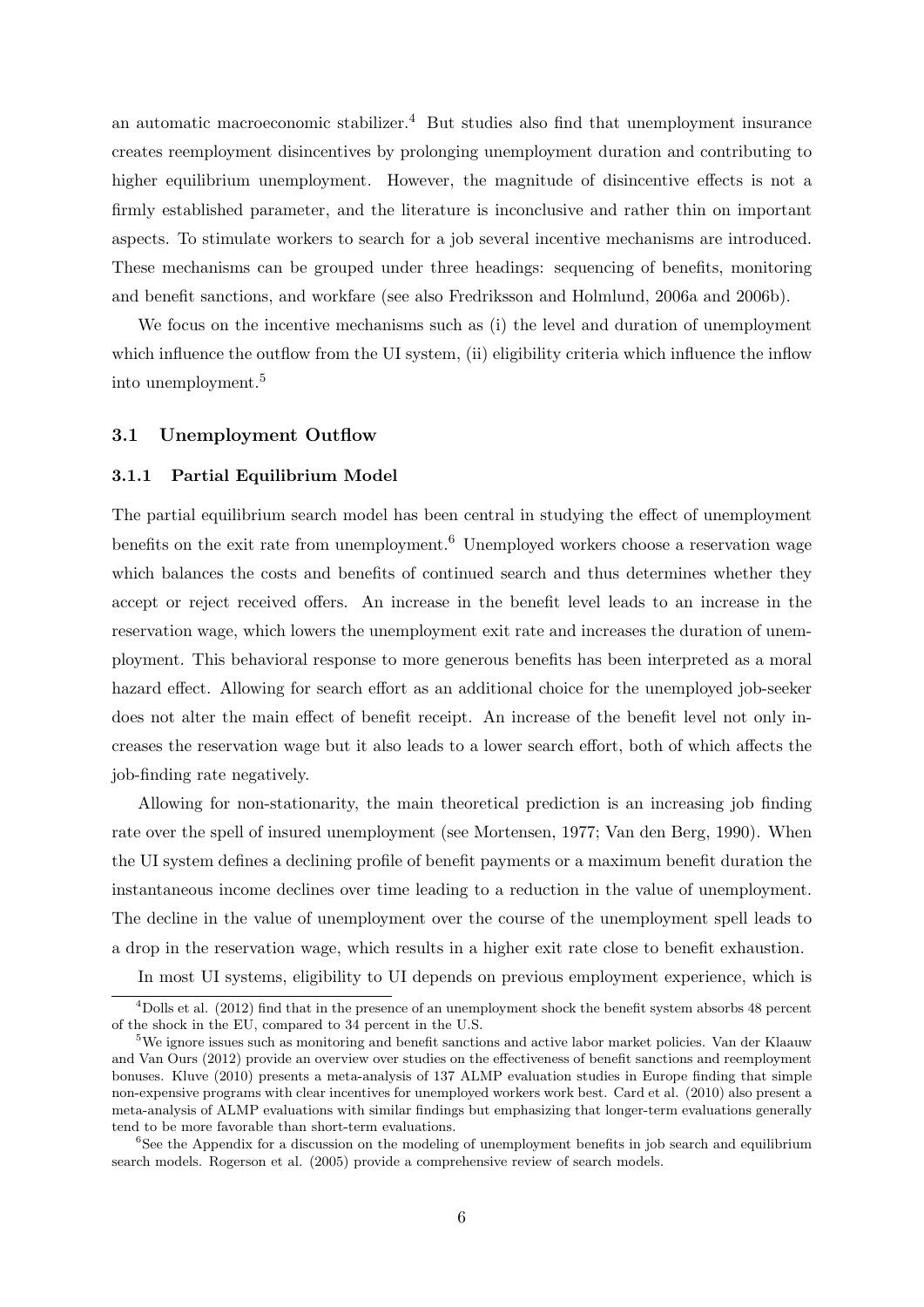in contrast to the assumption of the basic model that all unemployed receive benefits. Typically, new entrants in the labor market and long-term unemployed are not eligible to receive unemployment insurance. Finding a job for this type of unemployed means also becoming eligible to UI in case they lose their job in the future. This increases the incentive to accept jobs for UI recipients close to benefit exhaustion and for those who are not eligible to unemployment benefits. The change in the behavior of job seekers over the spell of unemployment and the eligibility effect implies that individuals eligible to different lengths of benefit duration would behave differently.

For a given length of unemployment and for a given level of benefits, an increase in the potential benefit duration will lead to a higher reservation wage, and consequently to a rise in the average duration of unemployment. The effect of an increase in maximum benefit duration is expected to be largest at the previous point of benefit expiration. After the increase in maximum benefit duration the reservation wage will be significantly higher at this point where previously the reservation wage was at its lowest level.

An increase in the *benefit level* will affect unemployed workers differently depending on their elapsed unemployment duration. Contrary to an extension of the benefit duration, an increase in the replacement rate has its largest effect at the start of the unemployment spell. For a recent unemployed worker, an increase in the benefit level will lower the exit rate from unemployment as a result of a higher value of unemployment. The job seeker will demand a higher wage before accepting a job offer. For an unemployed close to benefit exhaustion, a higher benefit level will lead to a higher exit rate due to the eligibility effect.

Based on this simple version of the job search model, the overall effect of an increase in the generosity of benefits on the average duration of unemployment depends on the balance of two opposing effects. First, more generous benefits will lower the exit rate from unemployment. Second, for the non-eligible and for those close to benefit exhaustion, more generous benefits will create an incentive to find a job faster due to the eligibility effect. However, since the eligibility effect is second-order it is likely that the disincentive effect dominates so an increase in benefit generosity will lead to longer unemployment durations.

#### 3.1.2 Equilibrium Search Model

The basic search model provides predictions of the effect of UI on unemployment duration and on individual wages through its effect on the reservation wage and search effort. The equilibrium search model instead models both workers and firms decisions and considers equilibrium wages, which are derived endogenously (see Pissarides, 2000). In the original formulation of the model wages are determined through Nash wage bargaining, which is the mechanism that shares the rents created due to frictions between workers and firms. For both firms and workers the rents are the difference between what they could obtain through forming a match and the best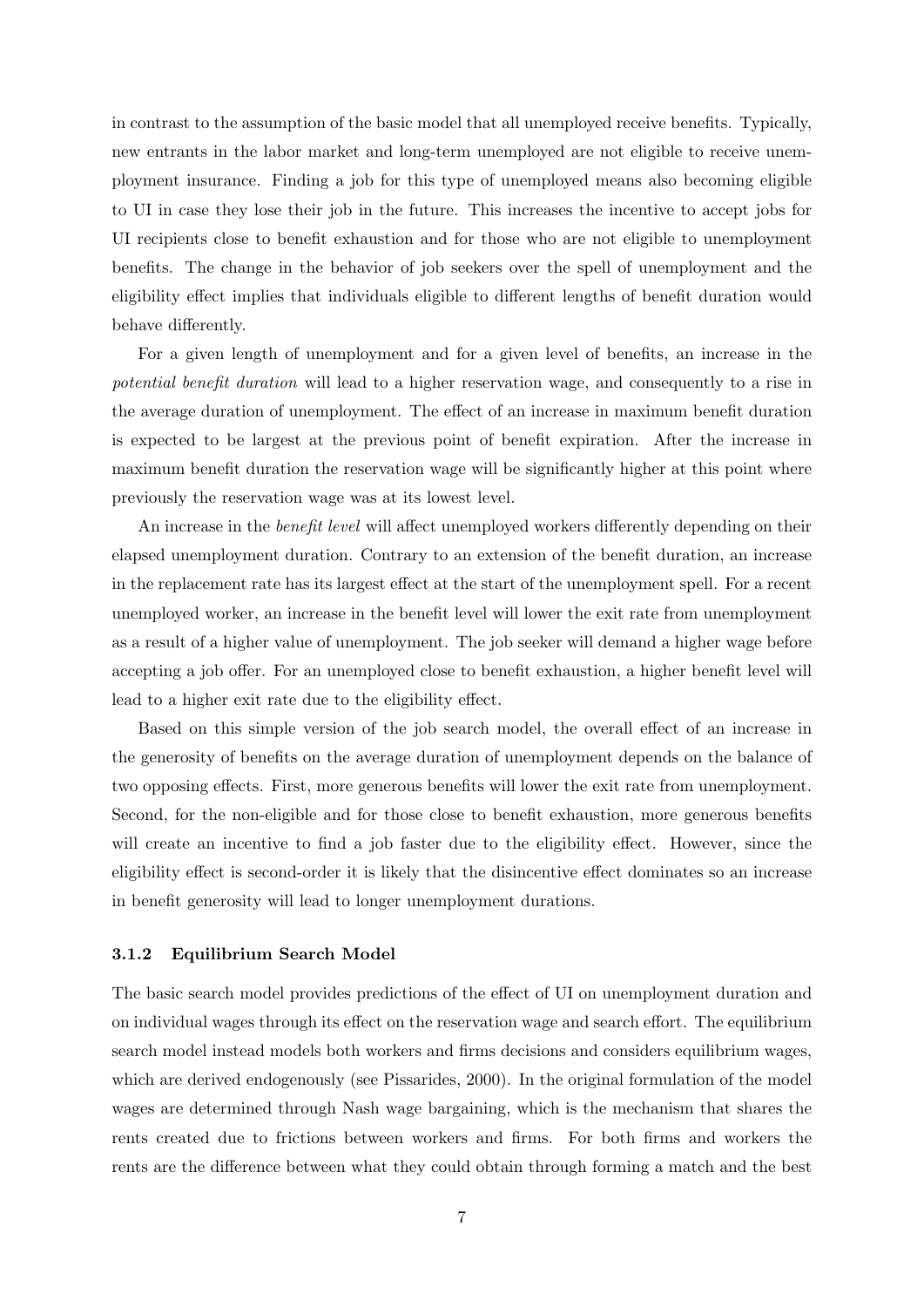outside opportunity. The sum of the rents creates the surplus to be shared. In this framework, an increase of unemployment benefits increases the value of unemployment for the job-seeker, which leads to an increase in their wage in the bargaining process. Since a higher wage lowers firms' expected profits, to restore equilibrium firms lower the average cost of vacancies by reducing the number of vacancies, which lowers labor market tightness, the ratio of the number of vacancies and the number of unemployed. An increase in benefits and the corresponding drop in labor market tightness leads to an increase in the unemployment rate.

The equilibrium search model with Nash bargaining has been challenged recently. Shimer (2005) shows that the standard search and matching model cannot explain the cyclical behavior of unemployment and vacancies, which are both highly variable and strongly negatively correlated in U.S. data. In addition, the model cannot explain the strong procyclicality of the job-finding rate. The main explanation for the failure of the model to fit the data is that wages are determined by Nash bargaining, which implies that wages respond flexibly to productivity shocks that hit the economy. A positive productivity shock, for example, increases job creation by firms opening up more vacancies, which leads to an increased job-finding rate and a lower unemployment rate. The increase in hiring, however, lowers unemployment duration raising workers' threat point in wage bargaining, which leads to a higher wage. This wage flexibility lowers employer's gain from the productivity shock eliminating the incentive for vacancy creation. As a result, fluctuations in labor productivity have little impact on the unemployment, vacancy, and job-finding rates. During recessions, the assumption of flexible wages due to wage bargaining leads to lower wages, which gives an incentive to employers to hire unemployed workers and thus leads to smaller cyclical fluctuations in unemployment than would otherwise occur.

This critique on the ability of the equilibrium search model to explain the business cyclicality of its key components (unemployment and vacancies) has led to suggestions of alternative wage determination mechanisms that generate more rigid wages. Hall (2005) offers an alternative in which real wages are determined by a social norm that does not change over the business cycle. Shimer (2005) suggests that countercyclical movements in workers' bargaining power could also allow for amplification of shocks in the economy. Pissarides (2009) has criticized the wage stickiness hypothesis based on evidence of pro-cyclical hiring wages from workers who change employers. More recently, Martins et al. (2012) find wages to be pro-cyclical for workers newly hired into specific entry jobs, suggesting that the cyclical elasticity of wages is similar to that of employment.<sup>7</sup>

 ${}^{7}$ For a review of equilibrium search models with an emphasis on business cycle fluctuations see also Rogerson and Shimer (2011).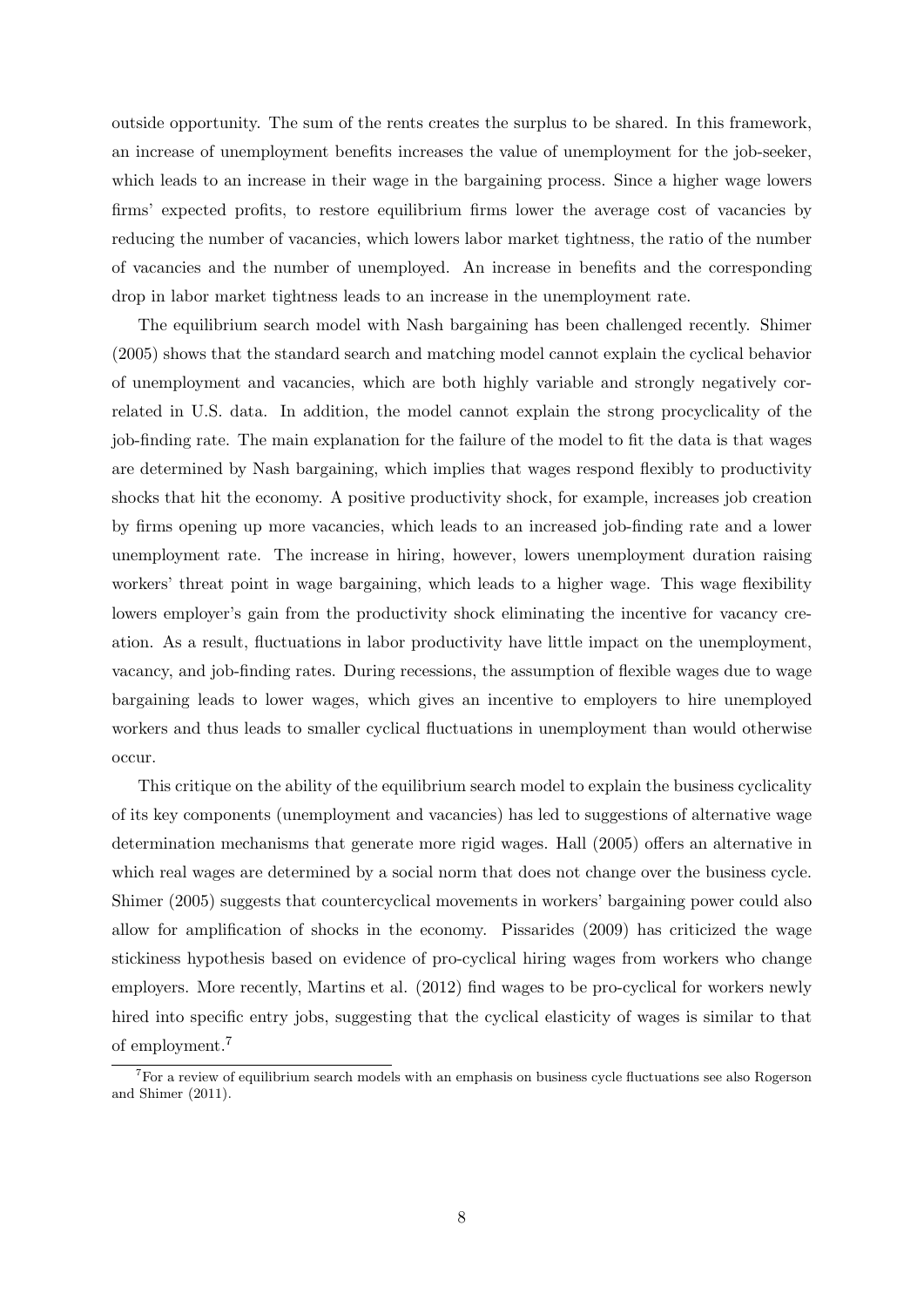### 3.2 Unemployment Inflow

Unemployment benefits may also affect the unemployment rate via a higher inflow from employment. There are different ways this might occur. First, in the equilibrium search model with an endogenous job destruction rate (see Mortensen and Pissarides, 1999) more generous unemployment benefits exert an upward pressure on wages, which makes jobs become unprofitable more quickly and be destroyed earlier.

The benefit system may also affect the inflow into unemployment by changing the participation decisions of inactive individuals. Rather than being employed or unemployed, individuals may decide not to participate at all in the labor market. When unemployment benefits are paid only to active job-seekers, that is, inactive people do not receive benefits, an increase in the generosity of benefits might increase aggregate labor force participation. The intuition is that eligibility to higher income while seeking jobs induces more people to be engaged in active job search. Thus unemployment benefits may actually increase participation.

Finally, another way in which more generous benefits might affect the inflow into unemployment is by inducing individuals to quit more easily or induce a separation and claim unemployment benefits. Moral hazard may be problematic not only for unemployed workers but also for employed workers if it reduces their effort and thus increases the probability that they will be fired (Karni, 1999).<sup>8</sup>

#### 3.3 Post-Unemployment Outcomes

Unemployment insurance may not only create disincentives in job search but may also affect post-unemployment outcomes. There are different potential mechanisms and relevant outcomes.

First, more generous benefits will have a positive effect on re-employment wages. The intuition is that with higher benefits unemployed workers become more demanding in terms of the wages they are willing to accept. Ehrenberg and Oaxaca (1976) were the first to consider this effect.

Second, in a labor market with search frictions, benefits perceived as a subsidy for the unemployed to search for a suitable job tend to reduce job mismatch. When benefits are high, unemployed workers become more selective, and only accept jobs which are less likely to dissolve. Then there is an increase in worker productivity growth (Marimon and Zilibotti, 1999). This leads to a trade-off between unemployment and mismatch, where more benefits increase the number of high-quality jobs in the labor market but unemployed workers experience higher

<sup>8</sup>Of course, if there is a direct relationship between shirking and dismissal the dismissed worker will not be entitled to UI benefits, but in practice it may be difficult to establish such a direct relationship. A mechanism to reduce the incentive for workers to quit their job in the presence of unemployment benefits is the imposition of a tax upon entering unemployment. This tax is typically in the form of a waiting period during which workers do not receive benefits. Additionally, the *eligibility criteria* for receiving benefits may be used to control the inflow into unemployment. Specifying a minimum employment period to contribute to the unemployment insurance fund is a way to avoid repeated cycles of short employment followed by receipt of unemployment benefits.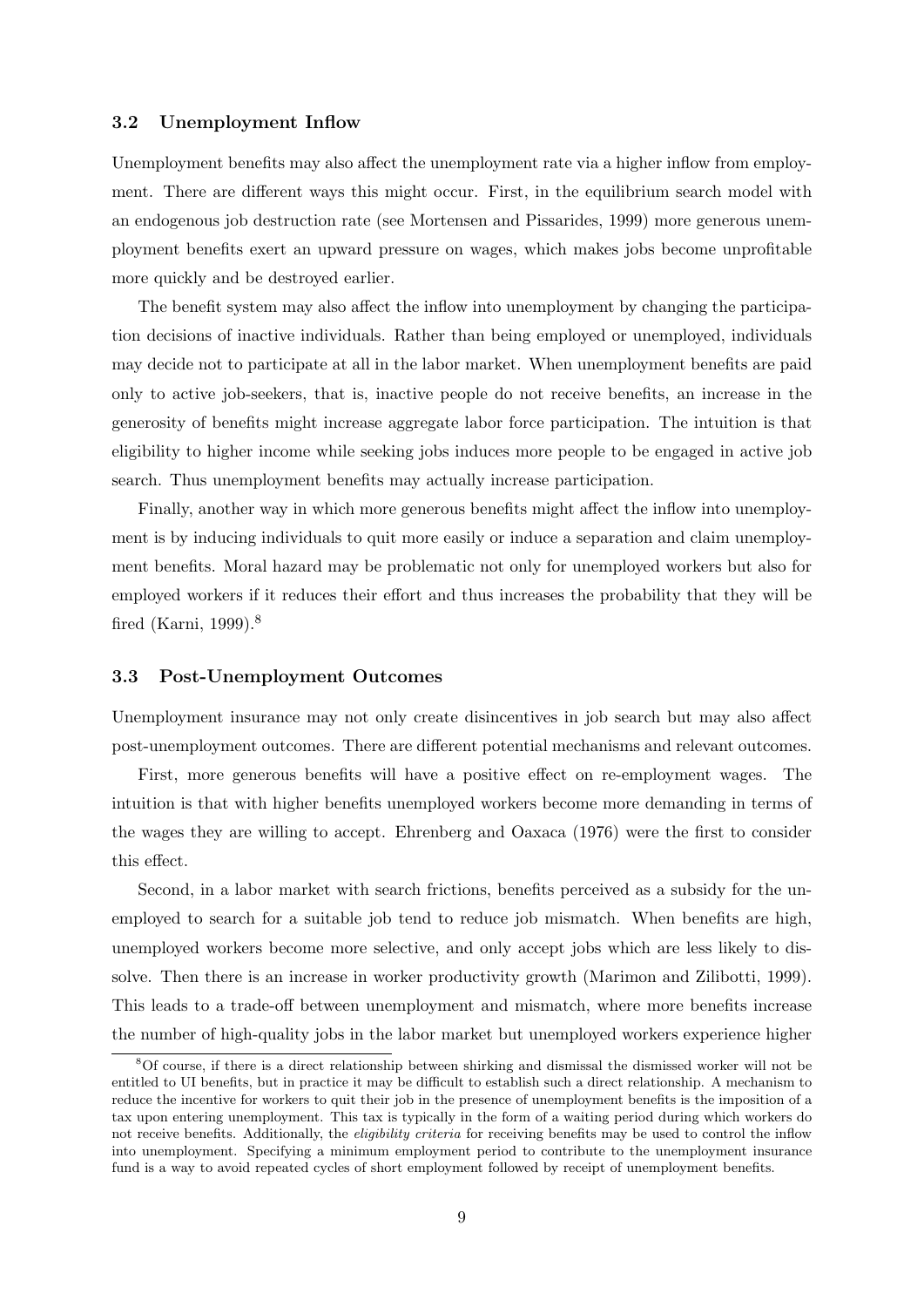unemployment with longer average duration. Acemoglu and Shimer (1999) show that even moderate UI encourages unemployed workers to apply for high-wage jobs with high unemployment risk and thus encourages firms to create those higher-quality jobs.

Unemployment benefits, therefore, might have an effect on job match quality through higher wages and employment stability. We discussed earlier that more generous benefits will increase the inflow into unemployment due to more firing by firms when a productivity shock reduces their profitability. To the extent that UI increases the quality of the match between workers and firms increasing their productivity, this mitigates the effect of UI on the inflow into unemployment.

#### 3.4 The Design of Unemployment Insurance

If the search effort of unemployed workers could be observed and verified then there would be no moral hazard problem and the optimal design would entail full insurance with a constant profile of benefits over the unemployment spell. In the presence of moral hazard, the design of the UI system needs to consider the trade-off between consumption smoothing through insurance and incentives to search for work.

#### 3.4.1 Consumption Smoothing

Hansen and Imrohoroglu (1992), focusing on the consumption smoothing and the disincentive effect of UI, show that even in the presence of moral hazard optimally designed unemployment insurance programs can yield positive welfare benefits. The utility gain of a UI through consumption smoothing has been empirically documented by Gruber (1997) who finds that benefit eligibility reduces the drop in consumption in the event of unemployment by one-third compared to what the drop would have been in the absence of UI.

#### 3.4.2 Benefit Profile

A UI system with a declining sequence of benefits has been considered optimal in the presence of moral hazard because it provides stronger incentives to search (Shavell and Weiss, 1979; Hopenhayn and Nicolini, 1997; Pavoni and Violante, 2007). Most OECD countries have a system with declining benefits through a two-tiered UI system, in which workers who lose their jobs are entitled to UI benefits for a limited period after which they receive lower Unemployment Assistance (UA) benefits. The two-tiered UI system exploits the eligibility effect that was discussed above as it provides the incentive to search more actively for those who are close to benefit exhaustion and for those not-eligible to receive benefits (Fredriksson and Holmlund, 2006a).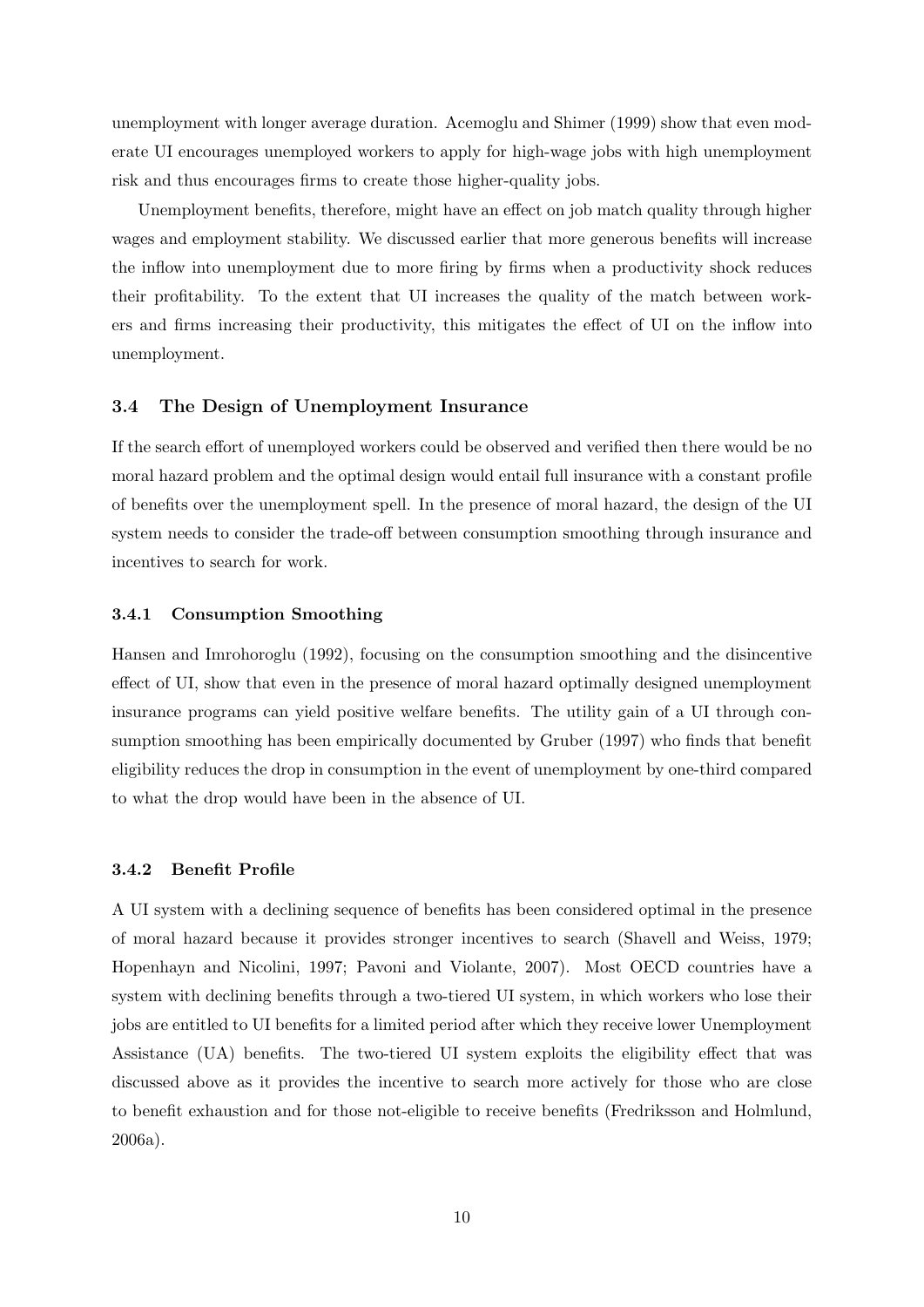Another mechanism to enhance the incentives to exit unemployment is to combine a declining benefits with a wage tax after reemployment, whereby the tax level depends on the duration of the unemployment spell. An increasing tax profile will encourage job finding by making prolonged search more expensive. In particular, the wage tax could be negative at the beginning of the unemployment spell representing a bonus for exiting unemployment quickly (Hopenhayn and Nicolini, 1997).

There are a number of theoretical considerations that are important regarding the optimal design of UI. When wages are determined through union-firm bargaining, a declining benefit schedule leads to wage pressure because it increases the welfare of the short-term unemployed at the expense of the long-term unemployed. When search effort is a choice of the unemployed worker, a declining sequence of benefits is needed to encourage job search but the incentive effect will be weaker due to the wage pressure effect (Cahuc and Lehmann, 2000). When the choice of effort determines not only the job finding probability through search effort but also the probability of remaining employed through the choice of work effort, then the optimal UI system might be non-monotonic. In the beginning of the unemployment spell the system should induce a large drop in consumption in order to discourage shirking. This will affect the unemployment inflow. Benefits should increase initially and then fall throughout the spell (Wang and Williamson, 1996). The initial increase is similar to the re-employment bonus of a negative wage tax of Hopenhayn and Nicolini (1997) at the beginning of the unemployment spell followed by a declining sequence of benefits. Overall, the early literature regarding the sequence of benefits suggests that a declining profile provides better incentives than a flat (or increasing) profile.

The literature discussed so far on the optimal design of UI has considered models in which the unemployment agency can affect the consumption patterns of the agents through the sequence of benefits. This rests in the assumption that the agents cannot save and borrow without constraints from the market. Recent research has allowed for borrowing and savings, which means that the employment agency cannot influence the consumption profile of the unemployed worker through a declining benefit profile (e.g. Chetty, 2008; Pavoni, 2007; Shimer and Werning, 2008). The optimal policy in this case is a constant benefit level that insures workers against unemployment risk, while their ability to dissave and borrow allows them to avoid transitory fluctuations in consumption (Shimer and Werning, 2008). Rendahl (2012) shows that the result of constant optimal benefit payments in Shimer and Werning (2008) is driven by the assumption of a Constant Absolute Risk Aversion (CARA) utility. This implies that the optimal insurance policy is independent of individual's wealth level, so is the agent's reservation wage. The implication is that the elasticity of employment hazard with respect to benefit payments is constant across the wealth distribution. Rendahl (2012) shows that, if savings and wealth are observable, optimal unemployment benefits are negatively related to an agent's wealth level and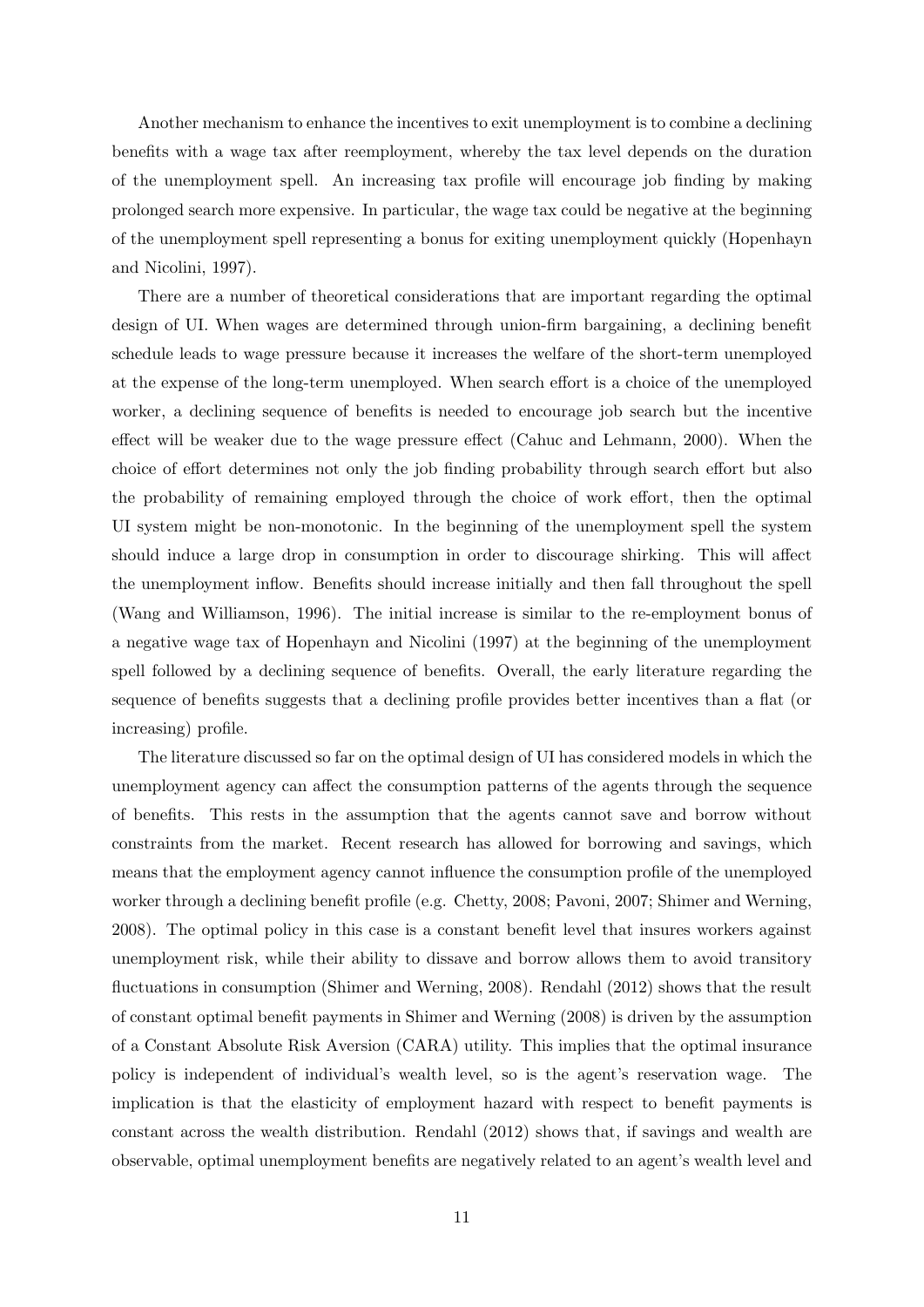peak for borrowing-constrained individuals with zero liquid assets. Therefore, during the course of unemployment, the level of assets is decreasing, while benefit payments are increasing.

The optimality of constant benefits also rests on the assumption of homogeneous workers for whom the trade-off between insurance and incentives does not change over time. In the presence of duration dependence, when the job-finding probabilities deteriorate over the spell of unemployment, or when there is heterogeneity in the types of unemployed, the trade-off between insurance and incentives changes during the spell and the optimal benefits should also vary over time (Shimer and Werning, 2006). The exact profile of optimal benefits depends on the mechanism that drives duration dependence and on the form of heterogeneity. If job opportunities deteriorate over time because of skills depreciation, then declining benefits are optimal. This is because with constant benefits the long-term unemployed would have lower incentives to accept a job offer. If instead the unemployed receive fewer job offers over time, then increasing benefits could be optimal as the reason for remaining in unemployment is not because of an increasing reservation wage but because of lack of job opportunities. Similarly, the form of heterogeneity would dictate a different profile of benefits. A decreasing profile would be optimal if the pool of unemployed changes over time consisting of types with high value of leisure. On the other hand, benefits should rise during an unemployment spell if workers face higher uncertainty and higher variance in the wage draws they receive. This higher value of search is associated with a higher reservation wage and a longer unemployment duration, which could lead to a better job match if the unemployed is properly insured over time.

#### 3.4.3 Tests of the Optimality of UI

Gruber (1997) uses the framework suggested by Baily (1978) to estimate the optimal level of UI benefits. The optimal level of benefits trades off the gains from consumption smoothing against the costs of search distortion. The gains are computed by the sensitivity of consumption to the replacement rate of benefits, while the costs are computed by the elasticity of the duration of unemployment with respect to balanced-budget increases in UI benefits and taxes. The findings suggest that even at very high degrees of risk aversion, the optimal replacement rate is below 50 percent, while the average replacement rate in the data used in the study is 42.6 percent. Gruber (1997) also shows that the results are very sensitive to the magnitudes of the elasticity of unemployment duration and the effect of the replacement rate on consumption smoothing.

Shimer and Werning (2007) develop a dynamic model of job search with risk aversion and find that a worker's utility while unemployed is a monotone function of her after-tax reservation wage, which implies that the objective of an optimal UI system is to choose benefits and taxes so that the after-tax reservation wage is maximized. Contrary to the consumption based optimal test proposed by Gruber (1997), the approach suggested by Shimer and Werning (2007) does not require an estimate of risk aversion or information on consumption. Instead their test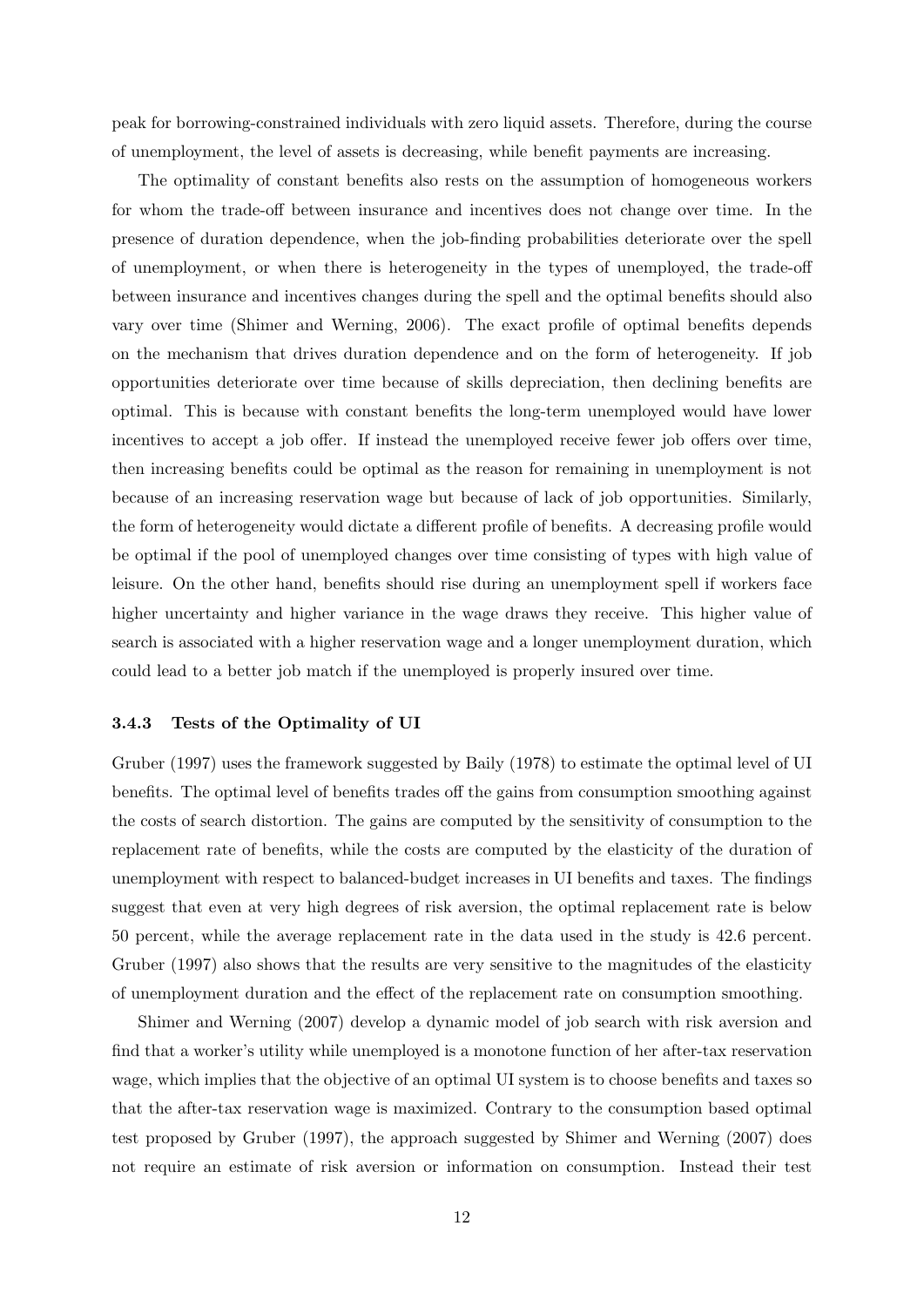uses information on how unemployment benefits affect the pre-tax reservation wage and on the elasticity of unemployment duration with respect to benefits. The drawback of this approach is that while there are many empirical studies on the elasticity of unemployment duration there is scarce evidence on the sensitivity of the reservation wage to unemployment benefits.

Chetty (2008) provides a test for the optimal UI taking into account two possible effects of unemployment benefits: the moral hazard effect and the liquidity effect.<sup>9</sup> He finds that the liquidity effect accounts for 60 percent of the marginal effect of UI benefits on durations in the United States. This estimate implies that a replacement rate of 50 percent and constant benefits for 6 months is near optimal. To evaluate the optimality of UI the test requires estimates of three sufficient statistics: the duration of benefit receipt, the elasticity of UI-compensated duration with respect to UI benefit level, and the moral hazard and liquidity effect of benefits. Contrary to the studies by Gruber (1997) and Shimer and Werning (2007), the optimal level of benefit does not necessarily fall with the elasticity of UI-compensated duration with respect to UI benefit level. The result depends on whether an increase of benefits leads to longer duration due to a liquidity effect (which smooths consumption) or due to a moral hazard effect (which subsidizes leisure). In other words, a higher liquidity effect would imply that increases in benefit generosity would be welfare improving.

These three different ways to test for the optimality of unemployment insurance highlight the importance of obtaining precise estimates of key parameters such as the elasticity of unemployment duration with respect to unemployment benefits, the sensitivity of the reservation wage and consumption to benefit changes.

#### 3.4.4 Other Design Issues

Finally, as we discussed above, workers can affect their work effort and induce quits, which will affect the unemployment inflow. In order to discourage quits and shirking, the system UI should induce a large drop in consumption at beginning of the unemployment spell. A waiting period before benefits are paid out is a way to discourage quits. Another way to discourage quits is by providing benefits only to unemployed who were laid off and not to those who voluntarily quit their jobs. Unemployed workers may look for jobs, and once employed, may quit or induce a layoff quickly in order to upgrade their benefits. To prevent such cycles of unemployment spells with short intermediate employment spells eligibility criteria are important. The optimal policy conditions the benefits paid to unemployed workers on their employment history, such that the coverage increases with the length of previous employment spells (Hopenhayn and Nicolini, 2009). As was discussed in section 2.2, in most existing UI systems eligibility criteria include a minimum employment period preceding the unemployment spell. When these criteria

<sup>&</sup>lt;sup>9</sup>The liquidity effect refers to the situation when individuals cannot smooth consumption perfectly because they are liquidity constrained. In this case an increase of UI benefits allows the unemployed to search longer without the pressure to find a new job quickly. See also section 5.1.1.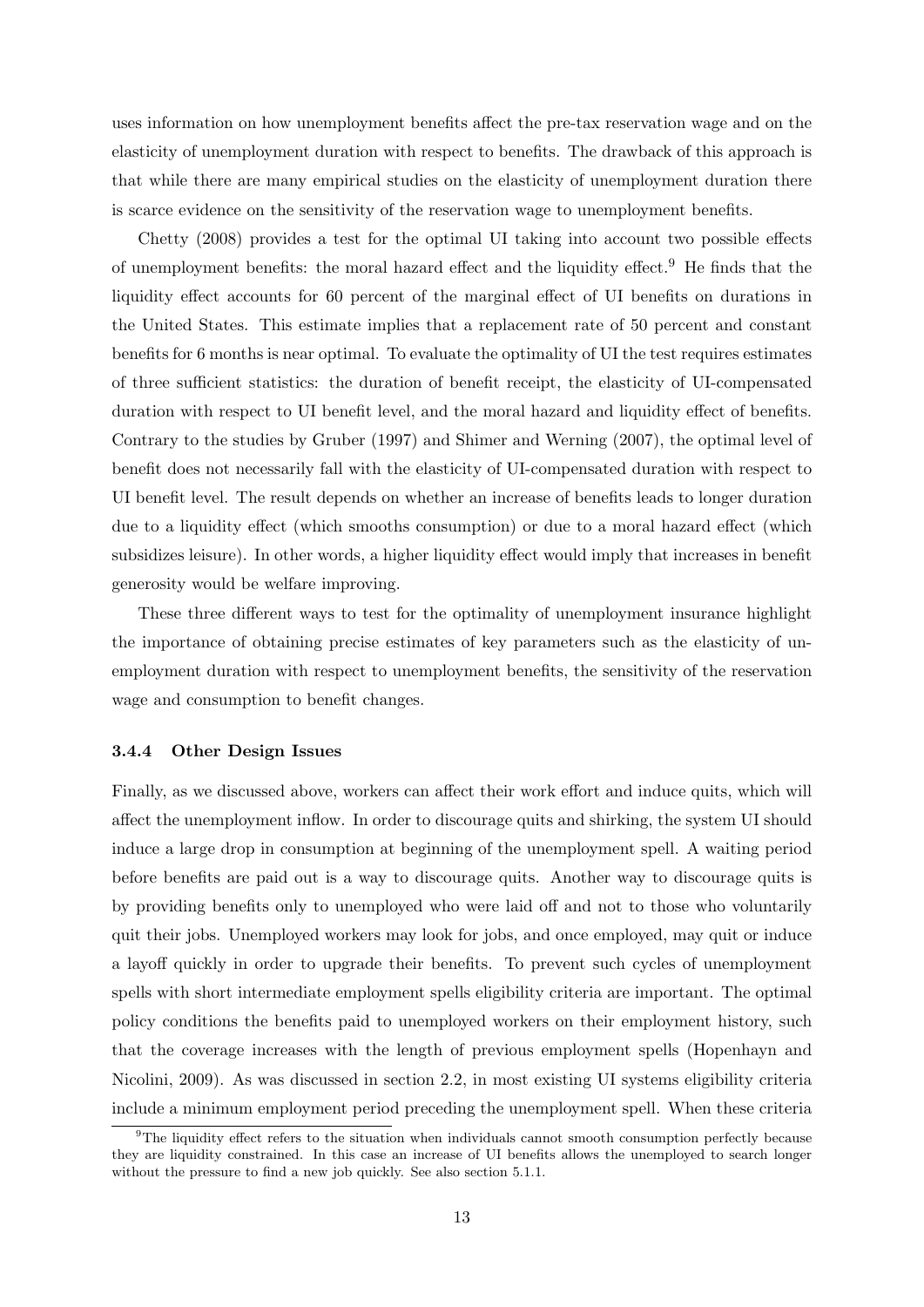are not satisfied then the unemployed is either not eligible for benefits or may only receive the benefits not used in the previous unemployment spell.

# 4 Incentives Related to Unemployment Insurance: Empirical Evidence

In this section we review the empirical evidence concerning the effect of unemployment insurance on the behavior of unemployed workers. We start with studies focused on unemployment outflow, followed by studies on unemployment inflow, and finally we review the studies on the effect of UI on post-unemployment outcomes, in particular wages and job durations.

#### 4.1 Unemployment outflow

The empirical literature on how UI affects the exit rate from unemployment is very large. Reviews of the early literature are given by Atkinson and Micklewright (1991) and Pedersen and Westergard-Nielsen (1993). The early literature focused mostly on the effect of the level of benefits using cross-sectional variation at the individual level. Benefit levels are generally found to have significant effects in U.S. and U.K. studies, while most continental European studies find insignificant or weak effects. In most US studies the elasticity of unemployment duration with respect to benefit level is in the range 0.3 to 0.9 (Holmlund, 1998). The disincentive effect of benefit level on the exit rate from unemployment depends also on the spell duration, with higher effects for short-term unemployed (Nickell, 1979; Fallick, 1991). The research on the effect of potential benefit duration (PBD) on the exit rate from unemployment is extensive both in the US and in Europe. Older studies for the US and Canada include Ham and Rea (1987), Meyer (1990) and Katz and Meyer (1990). Early studies for Europe are Hunt (1995), Carling et al. (1996) and Winter-Ebmer (1998). One common finding of most studies is a sharp increase in the exit rate close to benefit expiration.<sup>10</sup>

More recently, a number of U.S. and European studies have exploited policy driven changes in benefit levels. These studies examine how UI recipients react to incentives using a quasiexperimental identification of the treatment effect that allows the researchers to adopt a difference-

 $10$ Card et al. (2007a) find that close to benefit expiration the unemployment exit rate increases much more than the re-employment hazard rate does. From this they conclude that the spike in unemployment-exit rates is to a large extent due to measurement error when using data on UI benefits only. However, Katz and Meyer (1990) show that for UI recipients in the week of benefit expiration the job finding rate is about 80% higher than before, while such spikes are not present for UI non-recipients. Furthermore, using administrative data, Roed and Zhang (2003) for Norway, Lalive et al. (2006) for Austria, Van Ours and Vodopivec (2006) for Slovenia and Caliendo et al. (2012) for Germany also find evidence for the presence of end-of-benefit spikes. Clearly, the end-of-benefit spike cannot simply be discarded as a statistical artifact. Boone and Van Ours (2012) suggest that end-of-benefit spikes in job finding rates are related to optimizing behavior of unemployed workers who rationally assume that employers will accept delays in the starting date of a new job, especially if these jobs are permanent. This gives some workers an incentive to not immediately start working after they have found a job. Instead they wait until their benefits expire.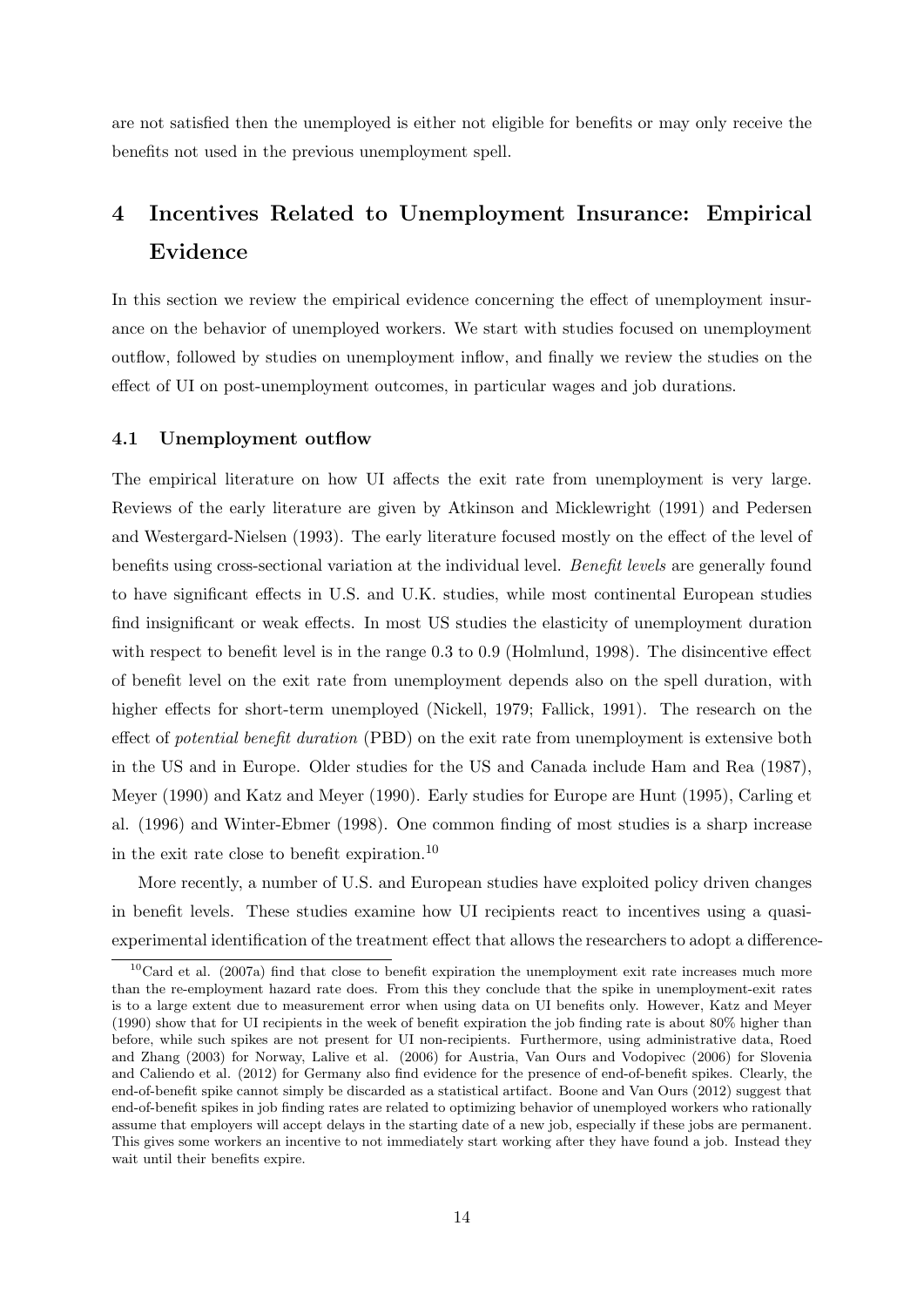in-differences approach. The policy change allows for a before-after comparison; the first difference. Then, there is a treatment group that is affected and a control group that is not affected; the second difference. The difference-in-differences gives the treatment effect of the policy change. Other recent studies use a regression discontinuity methodology exploiting one or more discontinuities in the relationship between benefit level or benefit duration as for example age at inflow or pre-unemployment work experience. The assumption is that individuals on either side of the discontinuity only differ slightly, except for the exposure to a different UI benefit level or benefit duration. The difference in behavior of individuals close to either side of the discontinuity then reveals how the difference in UI affects behavior. An overview of recent studies on the effects of UI on unemployment outflow is provided in the top part of Table 3. The studies are characterized in terms of country, calendar time period, sample size, treated population, the identification strategy and the effect of UI on duration using two indicators for the dose-response effects to enable a comparison between the studies.

#### 4.1.1 Difference-in-Differences Studies

Card and Levine (2000) study an extension of UI benefits in the state of New Jersey in 1996. For political reasons unrelated to the state of the labor market UI benefits were temporarily – for a period of 26 weeks – extended with 13 weeks. The authors compare the unemployment exit rates before, during and after the benefit extension was introduced finding a decrease of the exit rates by about 15%. From simulations of the long-term effect of the benefit extension they conclude that the 13 weeks of extra benefits would raise the average duration of regular UI claims by about 1 week.

Carling et al. (2001) study the effects of a cut in Swedish replacement rates in January 1996 from a maximum of 80% to 75%. Because of a ceiling on the benefit level actual replacement rates could be lower than the maximum rates while for high earnings workers the UI replacement rate was not affected at all. The authors compare the job-finding rates of UI recipients younger than 55 years who were affected by the cut in the replacement rates with the job-finding rates of workers who were not affected. They distinguish two treatment groups, one with exact 80% replacement before the change and 75% after the change and one group with a replacement rate between 75% and 80% before the change and 75% after the change. There is one control group with individuals for whom the cut in benefits did not apply because their earnings were always above the threshold. The authors find that the cut in UI benefits substantially increased the outflow from unemployment with an implied elasticity of the hazard rate with respect to benefits of about 1.6.

Roed and Zhang (2003) present an analysis of unemployment durations of Norwegian workers who were below 60 years of age, became unemployed during the 1990s and who were eligible for unemployment benefits. They exploit two particular features of the Norwegian benefit system.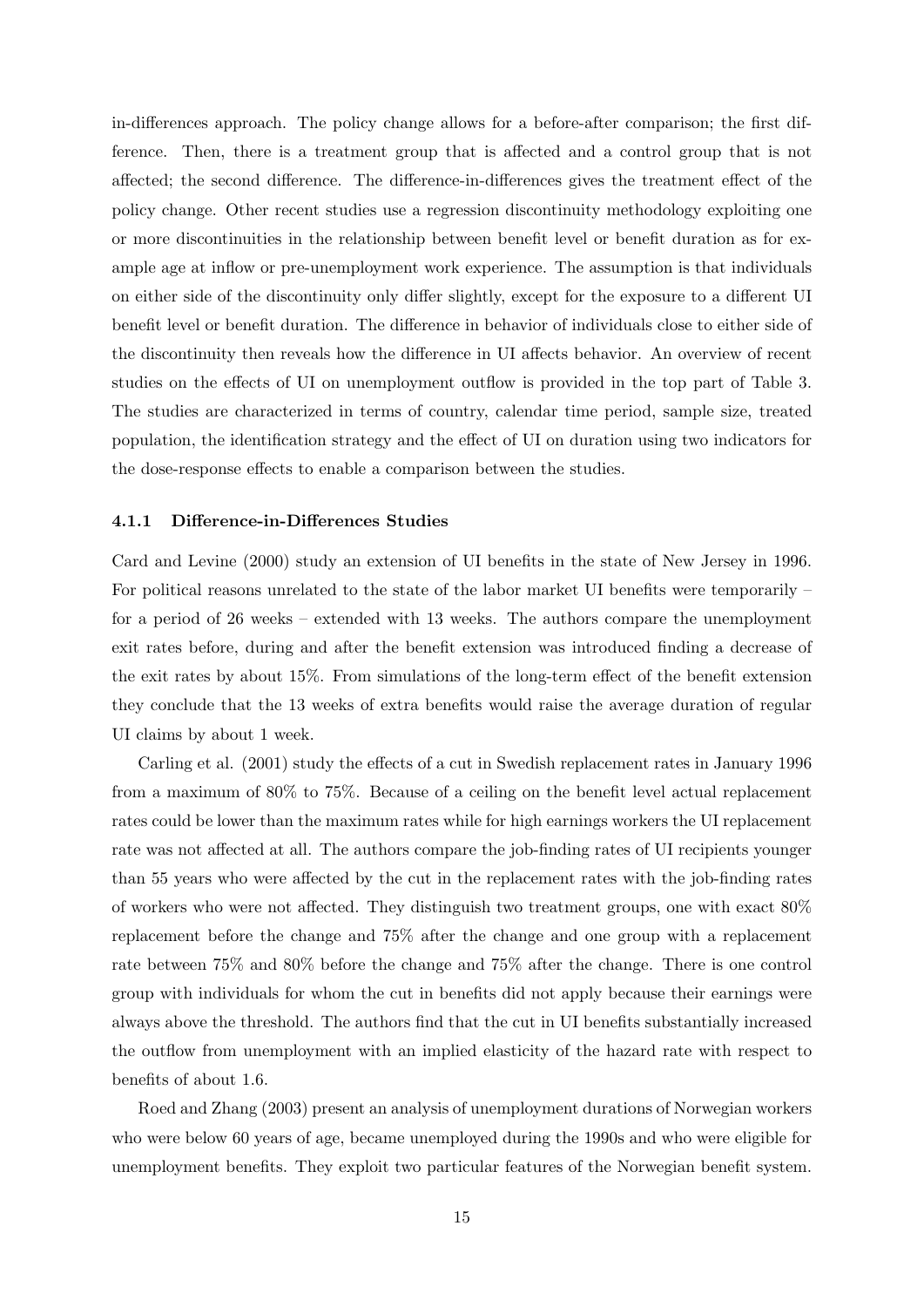First, UI benefits depend on the entry month into unemployment because they are calculated on the basis of earnings during the previous calendar year. Second, benefits are indexed depending on the entry month. Furthermore, because there is a ceiling in earnings above which benefits remain constant, the replacement rate goes down with earnings for workers who earned more than the ceiling. These are sources of independent variation in replacement rates the authors use to estimate benefit elasticities which they find to range from 0.95 for men to 0.35 for women. This implies that a 10% reduction in benefits may cut a 10-month unemployment duration by approximately one month for men and 1-2 weeks for women.

Van Ours and Vodopivec (2006) exploit a policy change in Slovenia that involved substantial reductions in the potential duration of UI benefits for four groups of workers while there was no change in benefits for another group, which served as a natural control. The distinction between the four groups is on the pre-unemployment work experience. Depending on this experience the PBD could be reduced from 6 to 3, 9 to 6, 12 to 6 or 18 to 9 months. The effect of the reduction in maximum benefit duration on the unemployment duration depends on the size of the reduction but also on the age and gender of the worker. Based on the parameter estimates of their hazard rate models they perform simulation from which it appears that for a 30-old male worker in good health for whom the PBD was reduced from 12 to 6 months the median unemployment duration reduced with 1.1 months; for a female worker with the same characteristics the drop in median unemployment duration was 3.5 months.

Lalive et al. (2006) study a policy change in the structure of the UI benefits in Austria which affected various unemployed workers differently. A first group experienced an increase in the replacement rate, a second group experienced an extension of the PBD, a third group experienced both a higher RR and a longer PBD, and a fourth group experienced no change in the policy parameters. What happened to an individual depended on the monthly income of the worker and the work experience and age of the worker. For workers with high previous work experience PBD increased, respectively, from 30 to 39 weeks for the age group 40-49, and from 30 to 52 weeks for workers 50 and older. The sample consists of UI recipients in the age range 35 to 54. The authors estimate hazard rate models and on the basis of their parameter estimates they present simulation results. An increase in PBD from 30 to 39 weeks leads to an increase of 0.4 week of unemployment while an increase in PBD from 30 to 52 weeks increase the unemployment duration with 2.3 weeks. The increase in the RR of 4.6 %-point leads to an increase in the unemployment duration of 0.4 weeks, implying a benefit elasticity of approximately 0.4.

#### 4.1.2 Regression Discontinuity Studies

Card et al. (2007b) exploit a discontinuity in the relationship between work experience and UI entitlement for Austrian workers. Individuals with less than 36 months of employment in the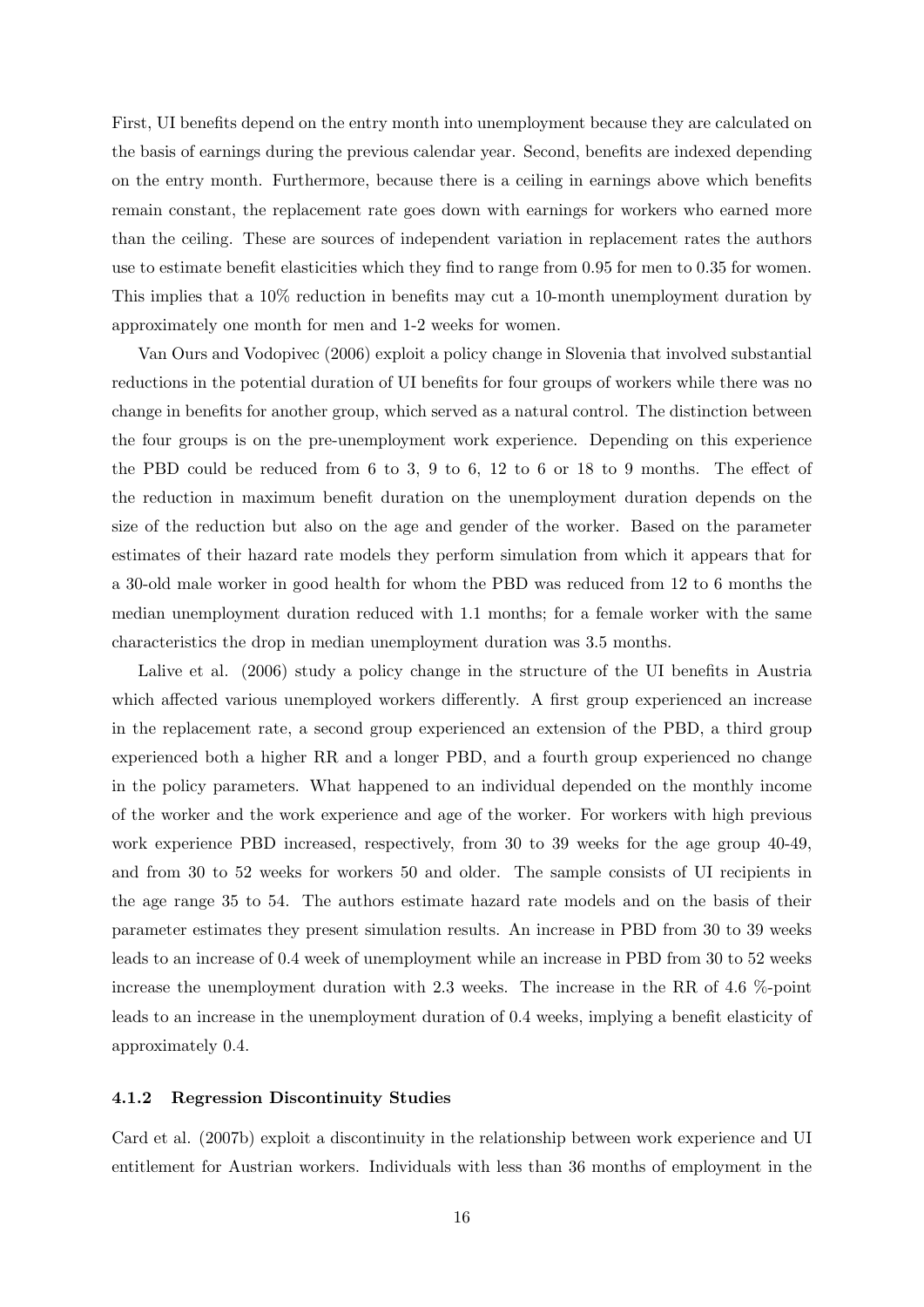past five years received 20 weeks of benefits, while those who worked for 36 months or more received 30 weeks of benefits. Using a sample of workers aged 20-50 the authors find that UI recipients who were eligible for 30 weeks of benefits exhibit job finding rates during the first 20 weeks who were 5-9% lower than those who were eligible for only 20 weeks of benefits.

Lalive (2008) exploits an age-specific change in the maximum benefit duration in Austria in June 1988; for workers age 50 or more the PBD was extended from 30 weeks to 209 weeks in some regions but not in others. He uses this age discontinuity in UI entitlement to establish the effect of the PBD extension on the unemployment duration. The data refer to workers aged 46 to 53. From the estimates it appears that for men the duration of job search was prolonged by about 14.8 weeks, while for women this increase was 74.8 weeks. This difference is attributed to the age distance to early retirement age. The early retirement age for women was 54 while for men it was 59. Apparently, for older Austrian women UI provided a quantitatively important pathway into early retirement.

In January 2003 unemployment benefits in Finland were increased for workers with long employment histories. The average benefit increase was 15% for the first 150 days of the unemployment spell. At the same time the severance pay system was abolished.<sup>11</sup> Uusitalo and Verho (2010) using this policy change to analyze the effect of the UI replacement rate on unemployment duration find that the change in the benefit structure reduced the re-employment hazards on average by 17%. The effect is largest at the beginning of the unemployment spell and disappears after the eligibility for the increased benefits expires. Based on their estimates the authors conclude that the benefit increase extended time until re-employment by 33 days or 11.9%. Given that the benefit increase was 15% this implies that the elasticity of time until re-employment with respect to the replacement rate would be about 0.8.

Finally, Schmieder et al. (2012a) implement a regression discontinuity design using German data of workers in the age range 40 to 49 entering unemployment between July 1987 and March 1999 when the UI system was stable. In this age range over the particular period of time there were three sharp age thresholds in the potential benefit duration: age 42 (12 to 18 months), age 44 (18 to 22 months), and age 49 (22 to 26 months). The authors find that for each additional month of UI durations the unemployment duration increases on average with 0.10-0.13 months.<sup>12</sup>

<sup>&</sup>lt;sup>11</sup>The increase in benefits was calculated so that in absence of behavioral effects the expected direct cost for the UI funds would be unchanged.

 $12$ In Schmieder et al. (2012b), the authors replicate their results using only the threshold at age 42, finding a marginal effect of 0.20, which goes down to 0.15 if nonemployment over 5 years – after the start of the initial spell – is taken into account.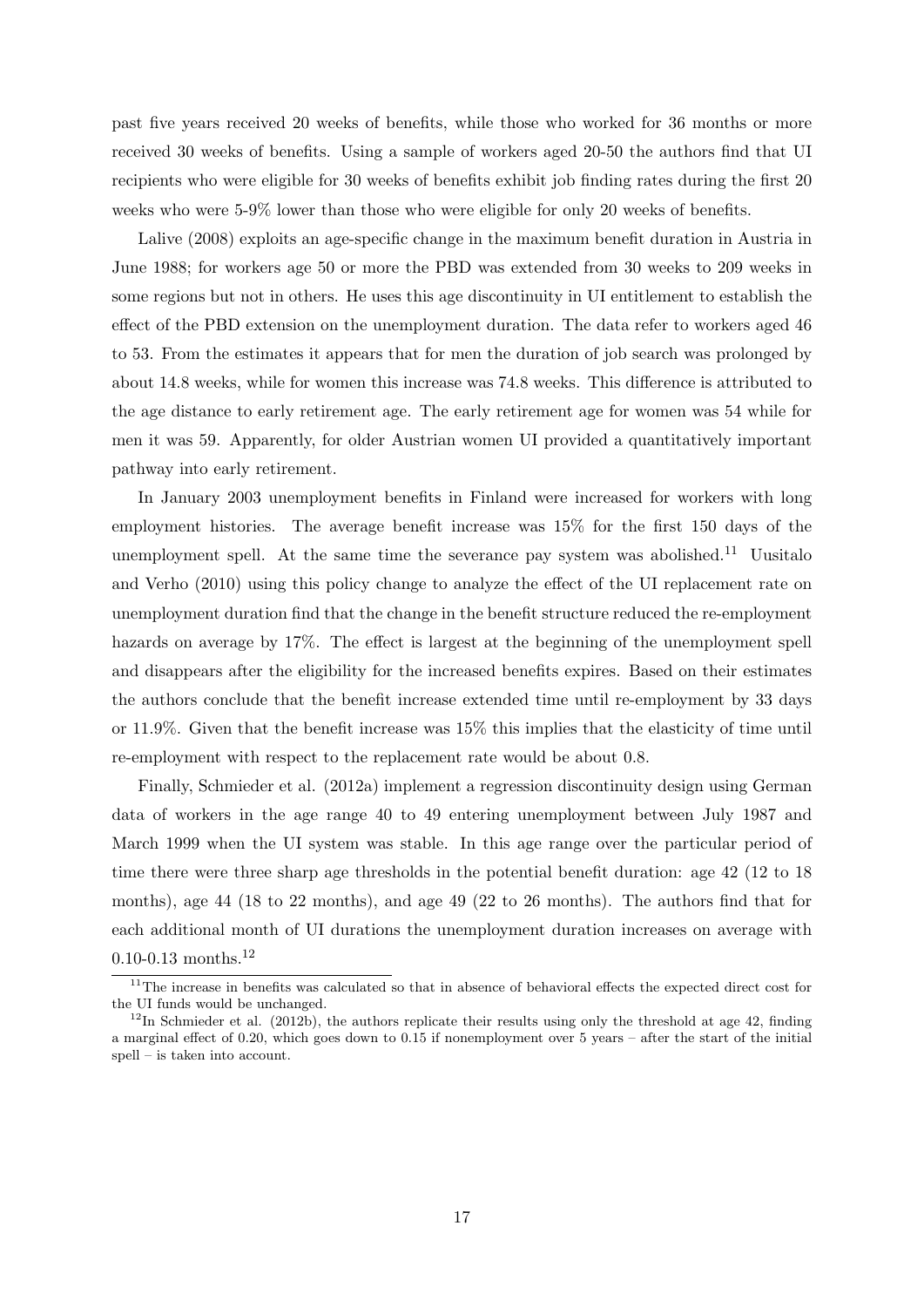#### 4.1.3 Discussion

The main conclusion that can be drawn on the basis of the overview of studies presented in Table 3 is that there are substantial effects on unemployment duration if the replacement rate or the potential benefit duration change. The magnitude of the effects differs for different countries and different types of policy changes, but the effects are not so much different. An extension of potential benefit duration leads to an increase in actual unemployment duration of about 20% of the original benefit duration extension. One of the exceptions is for Slovenian women, the other is for Austrian women. The first may have to do with the attachment to the labor market, the second with the nearness of early retirement benefits. The benefit elasticity seems to range between 0.4 and 1, with the Swedish findings of Carling et al. (2006) as an exception. Although the ages of the workers being investigated differ, age differences between treatment effects seem rather limited, with the exception of Austrian older women. Incentives clearly matter. The job finding behavior of unemployed workers is influenced both by the level and the duration of the UI benefits.

An important dimension in the optimal design of UI is to understand if any of the two main components of the benefit system – benefit level and benefit duration – matter more by affecting differently the behavior of unemployed workers. The existing evidence suggests that both types of increase in the generosity of the UI system lead to longer unemployment duration. Consistent with the theory, most of the effect of the increase in benefit levels takes place early in the unemployment spell, while in the case of the extension of benefit duration most of the effect arises around the dates when benefits expired. An intuitive way to compare PBD and RR is by splitting up the total increase in benefit costs into the fraction of direct costs (without behavioral changes) and the fraction of indirect costs resulting from changes in behavior. For example, an increase in RR will raise benefit payments even if individuals do not change their behavior, simply because higher benefits have to be paid for the same number of days individuals spend in unemployment. Furthermore, the RR increase will induce individuals to stay longer in unemployment, thus raising benefit payments further. Lalive et al. (2006) who perform such an exercise find that an increase in PBD induces a substantially higher share of behavioral costs than an increase in RR. In other words, individuals react strongly to the increase in benefit duration, and these behavioral changes are the main factor driving the total additional costs of the policy change. Differences in replacement rates are less important.

The finding that changes in the duration of benefits leads to stronger effects compared to changes in the level of benefits means that benefit duration is a more effective tool to influence incentives. One concern is that the quality of post-unemployment jobs is affected too. The higher exit rate from unemployment might be associated with jobs of lower quality and with higher probability of re-entering unemployment. We discuss the empirical findings of the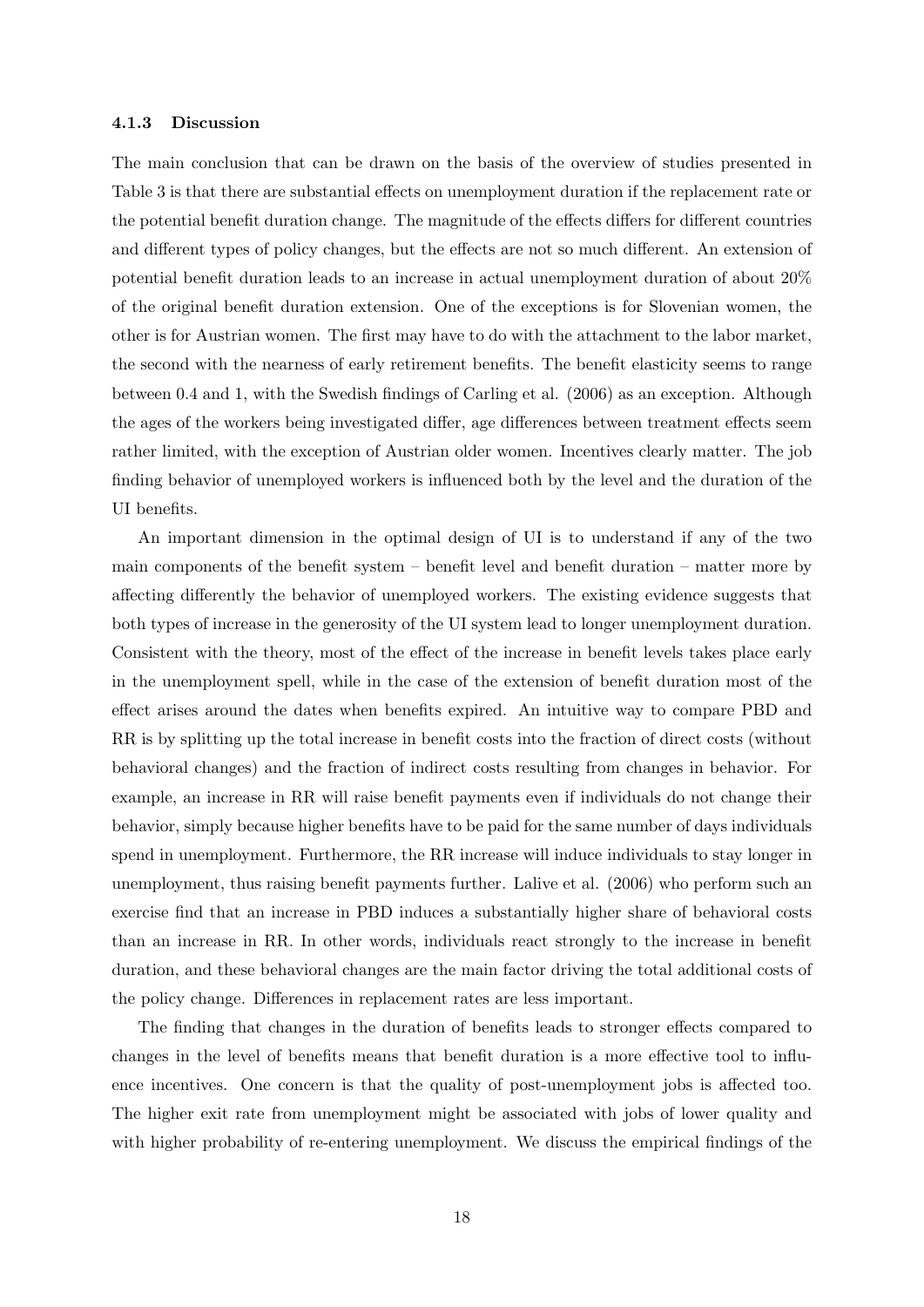relationship between PBD and the quality of post-unemployment jobs in the section 4.3.

#### 4.2 Unemployment Inflow

The empirical evidence on the inflow into unemployment is rather limited. We discuss two dimensions. The first is the effect of eligibility rules on entrance into unemployment insurance. The second is how benefit level and benefit duration affect the inflow rates.

Most empirical studies on the unemployment inflow effect of UI focus on the *eligibility rules*. The question is how eligibility for entrance into unemployment insurance affects employment duration, the decision of workers to quit and the decision of firms to fire workers. The main conclusion is that the exit rate from employment to unemployment increases substantially as soon as the workers satisfy the number of weeks worked in order to qualify for UI benefits and at the point at which individuals have qualified for the maximum possible weeks of benefit receipts (e.g. Christofides and McKenna (1995, 1996); Green and Sargent (1998), for Canada). Moreover, the evidence suggests that changes in eligibility rules for UI have a significant impact on employment durations (e.g. Green and Riddell (1997) again for Canada). Employers play an important role in the adjustment of employment durations by altering the timing of layoffs as many employment spells that just qualified under the old system are extended to just qualify under the new system. Although this literature is rather old and is mostly focused on Canadian data, recent evidence from Spain (Rebollo-Sanz, 2012) also shows that unemployment benefits favor job turnover and that both firms' and workers' decisions seem to matter. In particular, the probability of layoff increases as workers qualify for unemployment benefits. As to the effect of the structure of the benefit system, the existing evidence suggests that both the level and the maximum duration of benefits have a significant positive effect on the inflow into unemployment (e.g. Anderson and Meyer, 1997; Winter-Ebmer, 2003; Lalive and Zweim¨uller, 2004).

#### 4.3 Post-Unemployment Outcomes

Unlike the evidence for the effect of UI and in particular of the effect of benefit duration on the outflow rate, the evidence on the effect on post-unemployment outcomes is mixed. Earlier studies regarding the effect of UI on wages suggest that this is weakly positive. There is, however, variation in the evidence with some studies finding no effect while others finding positive effects.<sup>13</sup>

Early  $20<sup>th</sup>$  century studies include Addison and Blackburn (2000) who find that more generous UI either in terms of the benefit level or longer entitlement periods hardly increase reemployment wages. The evidence on the effect of the UI system on employment duration is rather mixed. Evidence from Canada (Belzil, 2001) and the US (Centeno, 2004) suggests that

<sup>13</sup>See Ehrenberg and Oaxaca (1976), Burgess and Kingston (1976), Hoelen (1977), Blau and Robins (1986). Classen (1977) finds no relationship between the level of UI benefits and re-employment wages.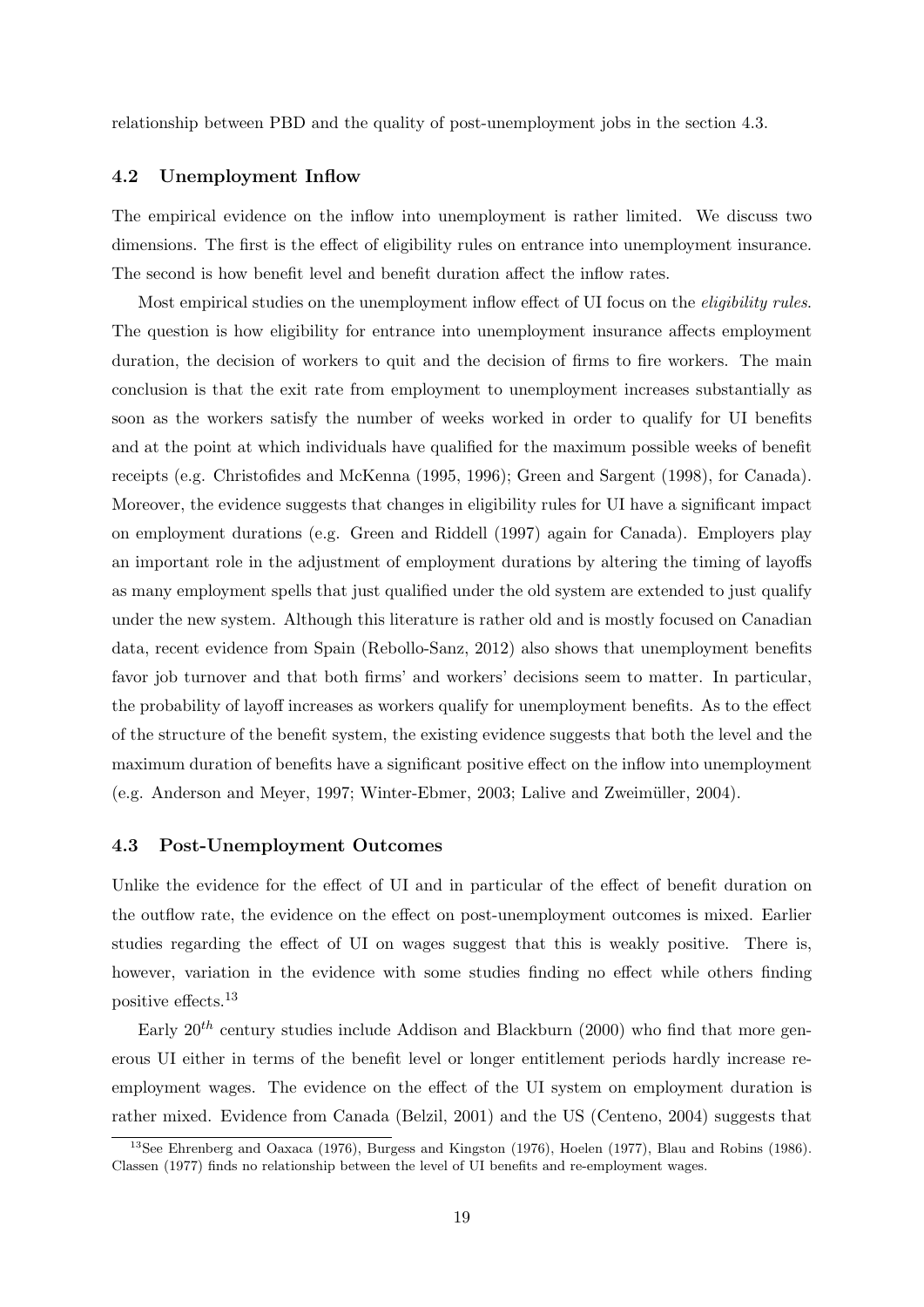jobs accepted close to benefit termination have a higher dissolution rate while higher benefit levels increase the quality of job match measured by the duration of the employment spell.<sup>14</sup> An overview of recent studies on the effects of UI on post-unemployment outcomes using a dif-in-dif or regression discontinuity approach is provided in the bottom part of Table 3.

The study by Card et al. (2007b), which was discussed before, shows that extended benefits do not affect the "match quality" of subsequent jobs as measured by mean wages or the duration of subsequent jobs. Centeno and Novo (2007) exploit an age-specific change in entitlement introduced in Portugal in July 1999. For the age group 30 to 34 the maximum benefit duration was increased from 15 to 18 months, for the age group 35 to 39 it stayed 18 months. The new law appears to have had a small positive impact on reemployment wages; the 3 months benefit extension increased the wages with 2.8 percent. The increase was somewhat stronger at the bottom of the reemployment distribution. Van Ours and Vodopivec (2008) use the policy change in Slovenia which reduced the PBD for many groups of workers substantially to investigate the quality of post-unemployment jobs. They find that the reduction in the potential benefit duration did not affect the likelihood of a worker taking a temporary rather rather than a permanent job, had hardly any effect on job separation rates and did not affect post-unemployment wages.

Finally, Caliendo et al. (2012) focus on a discontinuity in the German UI system where at the age of 45 the maximum benefit duration increases by 6 months from 12 to 18 months. They investigate an inflow sample into unemployment for West-Germany from the years 2001 to 2003. Men have an age range between 44 and 46 years, women between 43.5 and 46.5 years. The authors find that the exit rate from unemployment decreases because of the extended benefit period (with 14%). The overall effect of the extended benefit duration on the exit rate from subsequent employment is negative but small and not significantly different from zero. However, the treatment effect is heterogeneous. The same applies to the post-unemployment wages. Unemployed who obtain jobs close and after the time when benefits are exhausted are significantly more likely to exit subsequent employment and receive lower wages compared to their counterparts with extended benefit duration.

Whereas in every study there is evidence of replacement rate or potential benefit duration to affect the job finding rate, the evidence on post-unemployment outcomes suggests that there are no effects on average on the quality of the post-unemployment job. However, there is some evidence that there are heterogeneous effects, which lead to zero net effects when this heterogeneity is ignored, indicating that at least some individuals might be liquidity constrained.

 $14$ Tatsiramos (2009) uses ECHP data to investigate the effect of UI on unemployment duration and subsequent employment stability for eight European countries. He finds that benefit recipients experience longer unemployment spells but UI also has a positive effect on subsequent employment stability. The effect of UI on employment stability is more pronounced in countries with relatively more generous UI systems such as Denmark, Germany, France and Spain when compared to countries such as Greece and Italy in which the UI system is underdeveloped.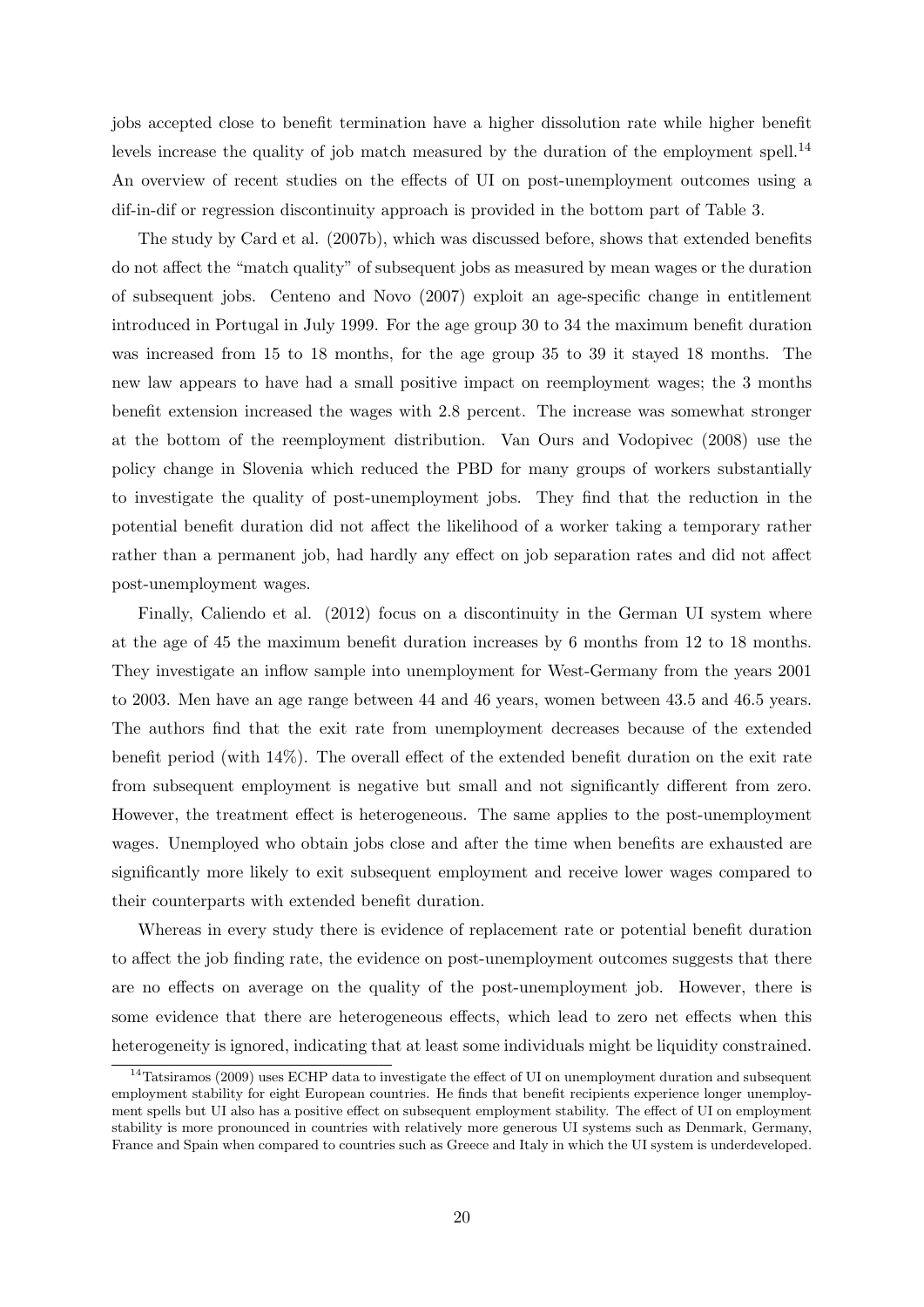Given this mixed evidence, it is difficult to provide a clear interpretation of these findings and their implication for the wage-setting process. The lack of evidence of post-unemployment effects may indicate that there is no UI-induced wage bargaining, as one would expect to observe an effect on re-employment wages. However, it may also be the case that wages are an imperfect indicator of the job characteristics that workers value.

# 5 Recent Debate on the Design of UI

### 5.1 Benefit Structure

#### 5.1.1 Liquidity Constraints

The shape of the effect of benefit level and potential benefit duration depends on the extent to which individuals are liquidity constrained. In the presence of complete credit and insurance markets, where consumption can be smoothed perfectly, an increase of UI benefits operates only through moral hazard and there will be no reason for the reservation wage to vary over the course of the unemployment spell. The moral hazard interpretation of longer unemployment duration in the presence of more generous UI ignores the role of liquidity constraints. Chetty (2008) suggests that the overall effect of a change in benefits on the search effort can be decomposed to a moral hazard effect and a liquidity effect. When individuals cannot smooth consumption perfectly an increase of UI benefits allows the unemployed to search longer without the pressure to find a new job quickly, which leads to longer unemployment duration. Chetty (2008) uses variation in severance pay policies across firms in the U.S. to identify the effect of liquidity constraints. A severance payment is a lump-sum payment that does not influence the leisurework trade-off and therefore should not have an effect on behavior unless through a liquidity constraint. Chetty's analysis is based on 2441 individuals of whom 471 (18%) report receiving a severance payment. There is no information about the size of the severance payments. From his analysis Chetty concludes that 60 percent of the increase in unemployment durations caused by UI benefits is due to a "liquidity effect" rather than distortions in marginal incentives to search – the moral hazard effect. Chetty finds two pieces of evidence. First, increases in benefits have much larger effects on durations for liquidity constrained households. Second, lump-sum severance payments increase durations substantially among constrained households.

Whereas Chetty (2008) only has a relatively small number of observations, Card et al. (2007b) have many more observations to estimate the effects of severance pay (see also Table 3). They compare the search behavior of people who were laid off just before and just after the 36-month cutoff for severance pay eligibility. They find that the lump sum severance pay has a significant effect on the duration of joblessness. The job finding rate during the first 20 weeks of unemployment (the eligibility period for regular unemployment benefits in Austria) is 8-12%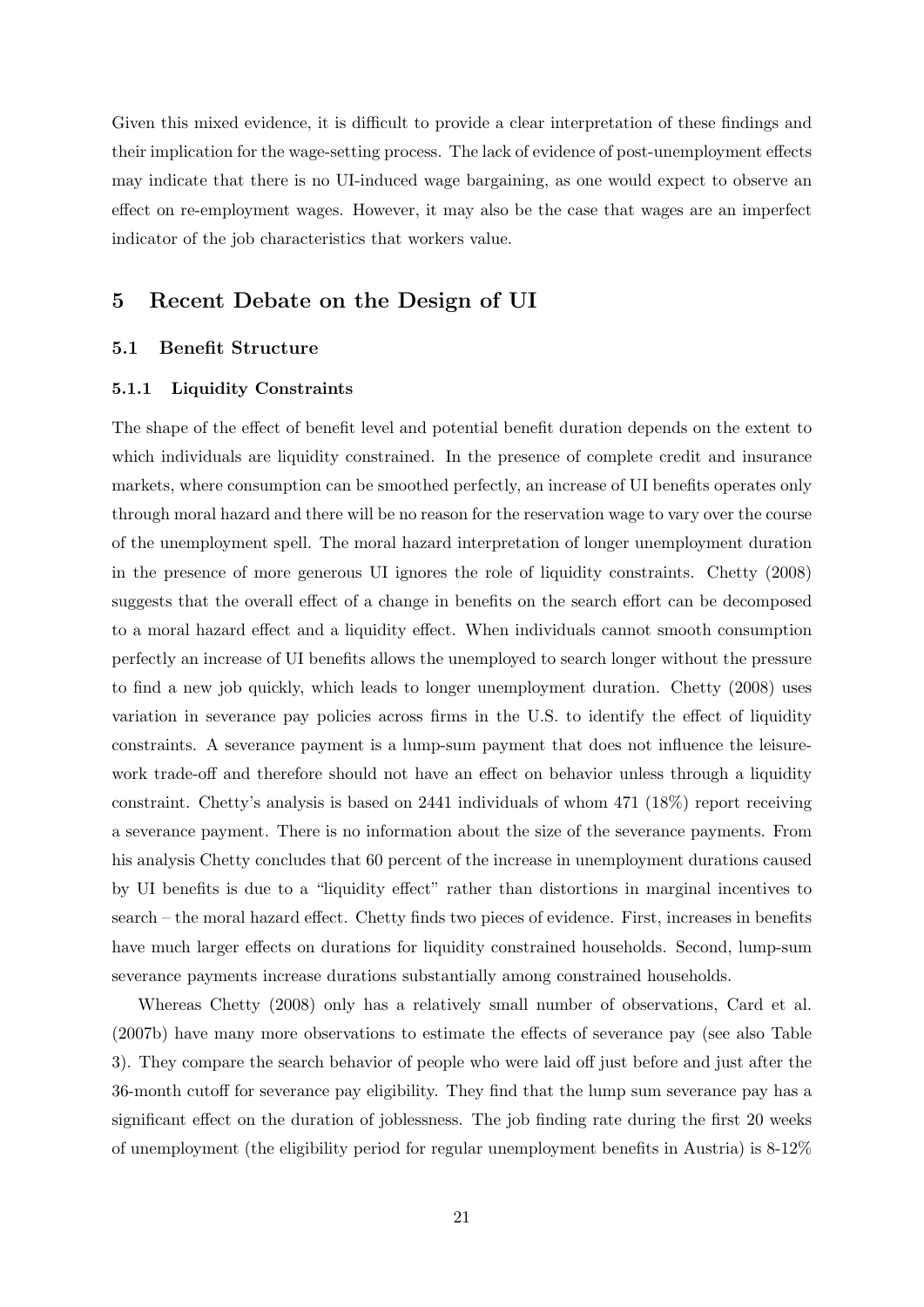lower for those who are just barely eligible for severance pay than for those who are just barely ineligible. A substantial share of the behavioral response to longer UI benefits is attributable to a liquidity effect rather than due to moral hazard.

The change in the Finish UI system exploited by Uusitalo and Verho (2010) to investigate the effect of RR on unemployment durations was not one to one (see also Table 3). The eligibility criteria for the severance pay in the old system were slightly different than the eligibility criteria of higher daily allowance in the new system, and there were small groups of unemployed who lost the right to the severance pay without becoming eligible for the higher daily allowance (1420 individuals) or who gained higher allowance though they were not eligible for the severance pay before the reform (681 individuals). These small groups were used to disentangle the effect of the removal of severance pay and the effect of the higher RR in the early period of unemployment. The authors find that the effect of the lost severance pay is insignificantly different from zero suggesting that the effect of liquidity constraints is not important.

Basten et al. (2012) investigate the effect of severance payments on job search in Norway. Contrary to the case of the U.S. and Austria, Norway's regular unemployment benefits are much more generous, replacing 62% of prior income for up to 2 years. By exploiting a discontinuity in eligibility at age 50, they find that a severance payment worth 1.2 months' earnings at the median increases average non-employment duration by just below a month, and lowers the fraction re-employed after a year by six percentage points, which corresponds to a relative reduction of about 10 percent. This evidence suggests the presence of liquidity constraints even in environments with relatively more generous unemployment benefit systems.

Overall, both the theoretical and the empirical literature suggests the importance of liquidity constraints, but the magnitude of liquidity effects is still an open issue.

### 5.1.2 Age-Dependent Benefits

In most countries the maximum benefit duration is age-dependent, either directly (especially in Europe) or through entitlement criteria that relate the maximum duration of benefits to previous work experience. The rationale behind age-dependent unemployment insurance is twofold. The first is related to the labor market position of older workers who once unemployed might face worse employment prospects. The second is related to the fact that young and older workers are characterized by different expected horizons in the labor market.

To the extent that the labor market position of older workers is weak the insurance component in the trade-off between providing insurance and reducing moral hazard is larger. However, unconditional extension of benefits to older workers might reduce their re-employment incentives. Recent evidence suggests that, in countries in which UI can be used as a pathway to early retirement, unemployment for older workers is an absorbing state (e.g. Lalive, 2008; Tatsiramos, 2010).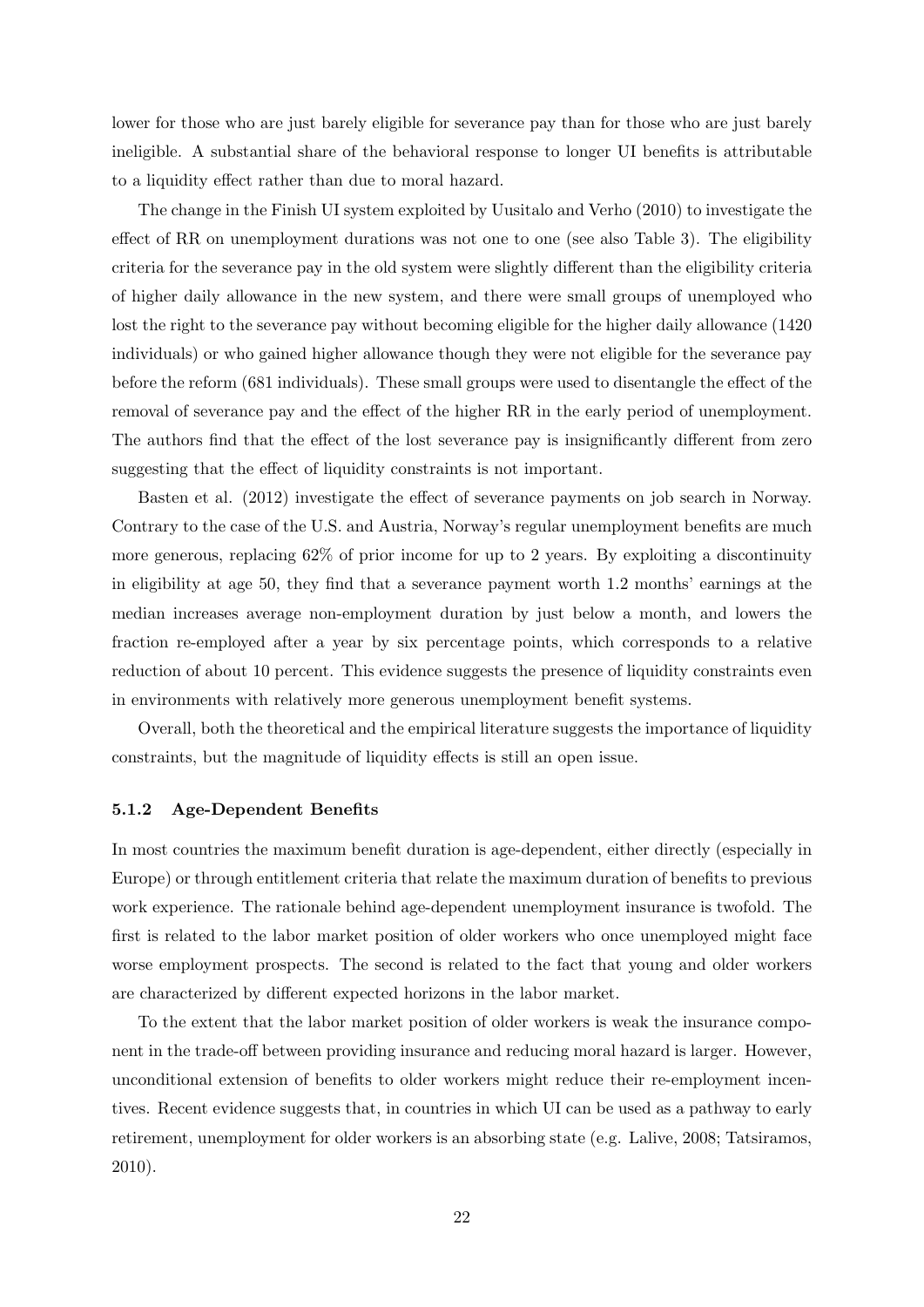The proximity to retirement might also modify the trade-off between insurance and incentives. For instance, the declining profile of benefits that we observe in a number of countries might not be effective in introducing incentives to exit from unemployment when retirement is near. As discussed in Section 3.4.2, the theory of optimal UI suggests that employment taxes can be combined with a declining profile of benefits in order to create incentives for exiting unemployment. For older workers incentives to search and find a job may be increased by providing employment subsidies. However, if the time horizon is too short this will not work either. Shortly before retirement – up to a couple of years – older unemployed workers may stop searching for a job altogether irrespective of the structure of benefits and taxes or subsidies on employment. Combining the UI system and pension system may revitalize search of older unemployed workers, for example by taxing pensions in proportion to the length of the unemployment spells (Hairault et al., 2010). Providing age-dependent benefits in the form of longer benefit durations for older workers in combination with a tax on pensions will provide more insurance and at the same time introduce incentives to search for employment.

### 5.2 UI Design over the Business Cycle

There are two ways business cycles affect unemployment. The first, which is a direct one, is related to an increase in layoffs and reduction of hirings by firms in the case of a recession. The second, which is indirect, is related to a change in the composition of unemployed workers. For instance, during a recession more older workers and higher educated workers enter the unemployment pool. To the extent that the direct effect of the recession on the unemployment rate and the compositional change are large, there is scope for labor market policies to adjust.<sup>15</sup>

The occurrence of longer unemployment duration during recessions may call for more generous benefits since the trade-off between consumption smoothing and moral hazard may be different than in a booming labor market with low unemployment. In particular, with a weaker labor demand during a recession, unemployed workers may face difficulties to find a new job, which makes the consumption smoothing purpose of UI more important. On the other hand, cyclical adjustment of the maximum benefit duration might also affect incentives for UI recipients reinforcing moral hazard problems. These disincentives may be more pronounced for low income workers because the gains from working decline with benefits generosity. However, these workers might be more liquidity constrained (Browning and Crossley, 2001) and benefit more from more generous UI through consumption smoothing.

 $15$ Most of the existing empirical evidence, however, suggests that the compositional changes are rather limited. See for example Imbens and Lynch (2006), Abbring, Van den Berg and Van Ours (2001), Van den Berg and Van der Klaauw (2001) who find a small compositional effect. Mueller (2011), however, documents that in recessions the pool of unemployed shifts towards workers with high wages in their previous job.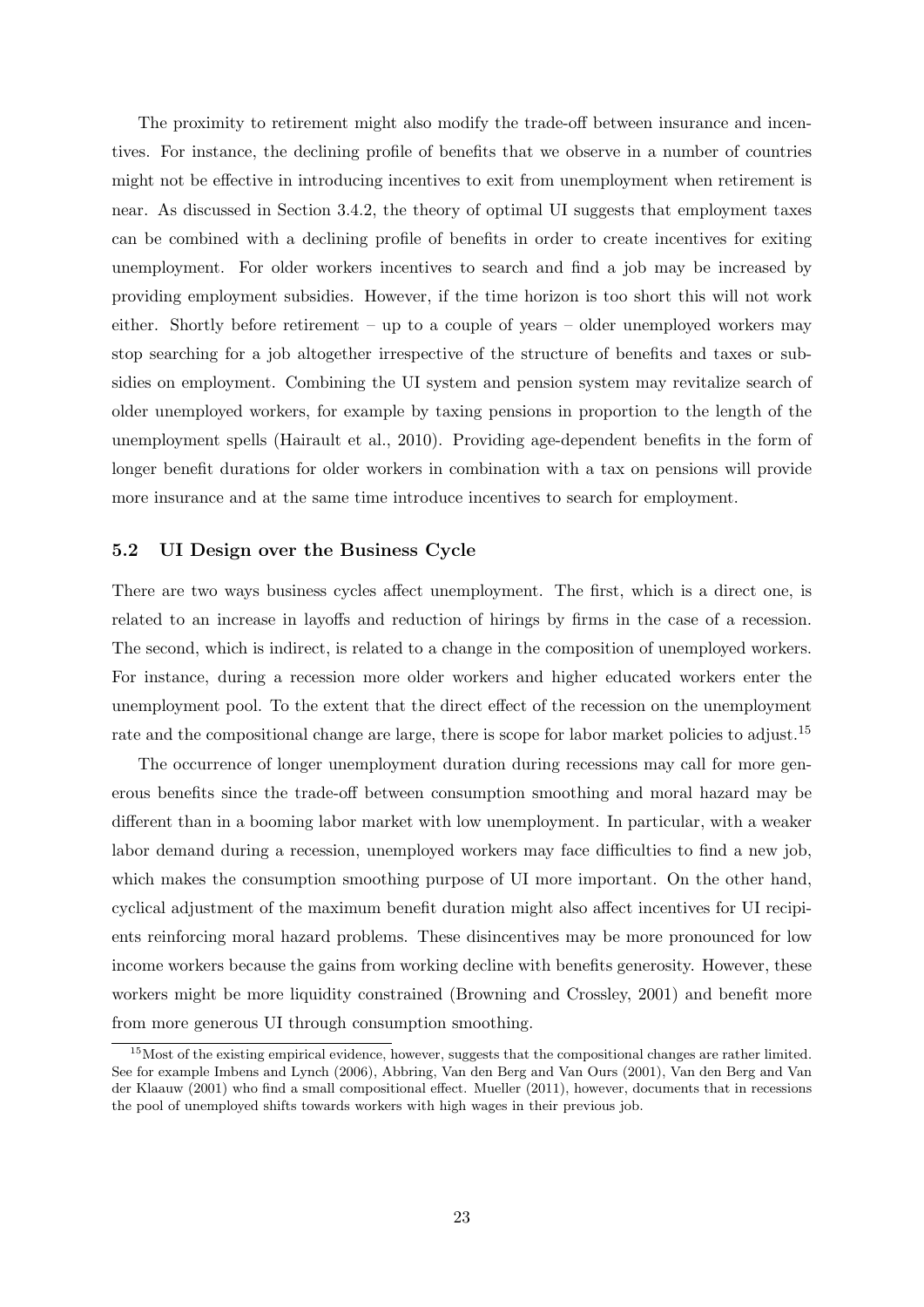#### 5.2.1 Theoretical Studies

There are a few recent studies on the optimal UI over the business cycle. Andersen and Svarer (2010) and Landais et al. (2010) find countercyclical optimal benefits. In Andersen and Svarer (2010) the government uses UI to smooth consumption over the business cycle facing an intertemporal budget constraint. Landais et al. (2010), instead, impose a balanced budget in each period so UI cannot be used for consumption smoothing. In their paper, there is a distinction between two sources of unemployment, matching frictions (in booms) and job rationing (in recessions). In recessions, the moral hazard problem is smaller than in booms because of the limited number of jobs available, while the value of consumption smoothing remains constant over the cycle. Due to job rationing the individual effort to find a job creates a negative externality to other job seekers. In this setting, the optimal UI rule implies more generous benefits in recessions than in expansions, which correct the negative externality by reducing job search effort. Mitman and Rabinovich (2011) study the optimal provision of UI over the business cycle using a general equilibrium search model in which they allow for aggregate productivity shocks. They also consider the optimal design of both level and duration of benefits. They find that the optimal path of benefits is pro-cyclical. The main difference with the previous studies is that instead of assuming rigid wages they allow for wage bargaining, which implies that UI benefit changes affect wages.

#### 5.2.2 Empirical Evidence

There are a few countries in which the UI structure depends on the business cycle conditions and in particular on the regional unemployment rate (Canada, Poland and the U.S.). In the case of the U.S., through the Extended Benefits program there is an extension of up to 20 weeks to the regular benefit duration of 26 weeks. This extension is provided to those unemployed who lost their job in states in which the level and the change in the state's unemployment rate exceeds a certain threshold. Although the thresholds vary across states, the typical lower threshold is 6.5 percent for extensions of 13 weeks and 8 percent for extensions of 20 weeks. Another condition for Extended Benefits periods to be triggered is that the unemployment rate in the preceding 13 weeks equalled or exceeded 120 percent of the average unemployment rate in the same 13 weeks period of the preceding two calendar years. This system has been present for decades (Kiley, 2003). As a response to the Great Recession of 2008/2009 there were four additional extensions of unemployment benefit duration on top of the automatic extension of 20 weeks. Maximum UI durations in the U.S. were extended to as long as 99 weeks. The U.S. system of cyclical variation in UI benefit generosity is relatively unusual for other OECD countries.

There is some recent empirical evidence in support of cyclical variations in UI benefit generosity. Kroft and Notowidigdo (2010) show for the U.S. that the elasticity of unemployment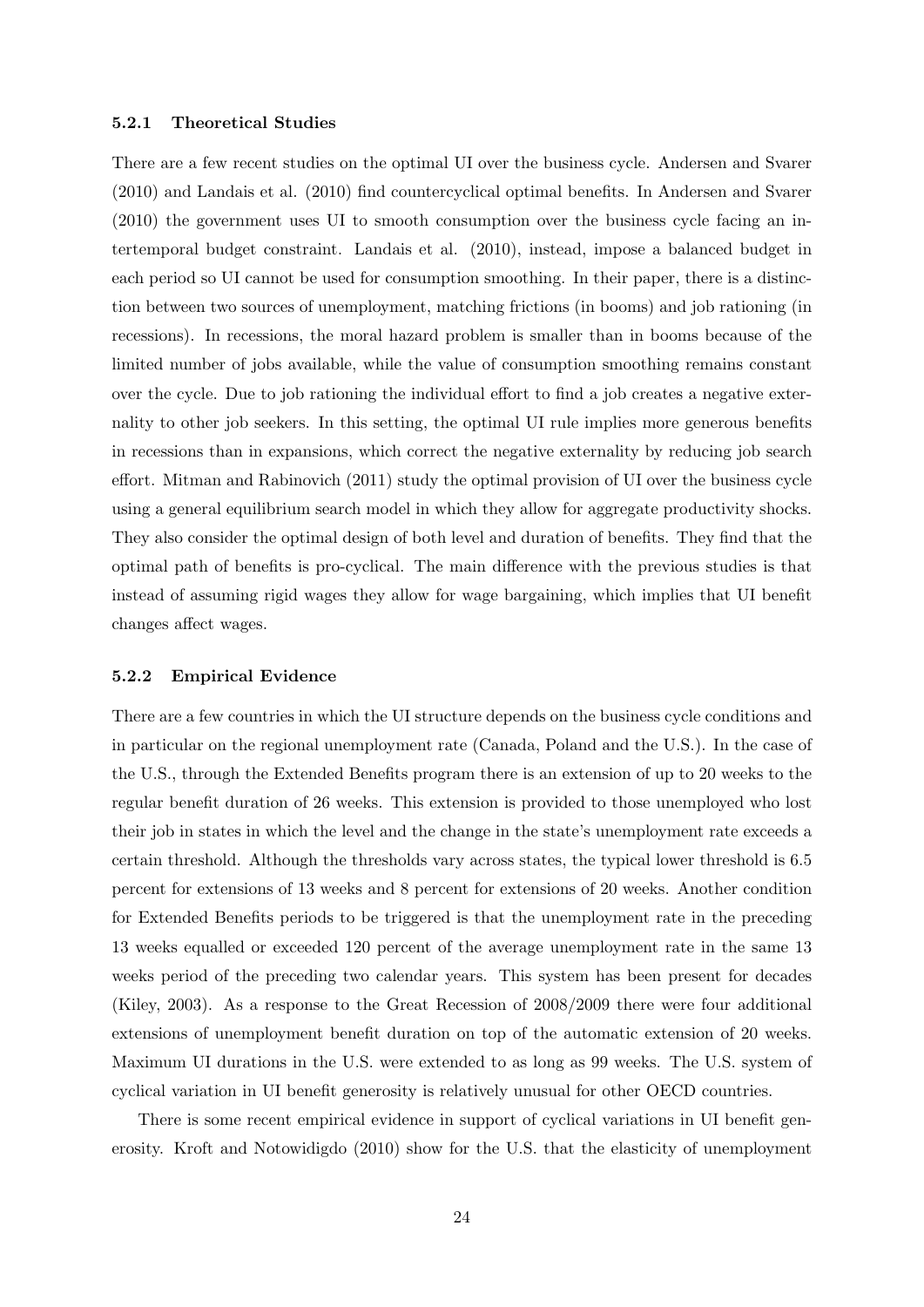duration with respect to the UI benefit level varies with the unemployment rate. Theoretically, the duration elasticity depends on the relative importance of search effort and reservation wage. Through the reservation wage, there is a positive correlation between the duration elasticity and the unemployment rate, while through search effort there may be a negative correlation. Empirically there is a negative correlation between the duration elasticity and the unemployment rate. This implies that moral hazard is lower when unemployment is high. Schmieder et al. (2012a) find similar results for Germany. These findings suggest that extensions of UI duration during recessions can be welfare enhancing. Rothstein (2011) concludes on the basis of an analysis of data from the Current Population Survey that the effects on unemployment exits of the benefit extensions during the Great Recession in the U.S. have been rather limited. He attributes 0.1 to 0.5 percentage point of the unemployment rate to the extended benefit durations.

# 6 Concluding Remarks

UI provides unemployed workers with benefits in order to smooth consumption. UI also creates disincentives for employed workers to retain their jobs and unemployed workers to find new jobs. The design of UI needs to consider the trade-off between insurance and incentives. Benefit structure and eligibility conditions are the most important elements for the design of UI. The benefit structure determines the replacement rate and the duration of benefit receipt, which shape the incentives to search for a job and, therefore, the unemployment outflow. The eligibility conditions, which affect the unemployment inflow, specify the requirements in order to be eligible for UI. These include general conditions of being available for work and actively searching for a job, the qualifying period that is required to be employed in order to be eligible for benefits, the waiting period that is required before the benefits are available for the unemployed and the condition to be laid off.

There is a lot of cross-country and within-country variation in the structure of UI systems. The cross-country differences are hard to exploit in empirical studies because there are many other differences between countries that influence labor market behavior. The within-country variation in UI because of discontinuities in rules or because of calender time changes in the UI structure allow researchers to establish the effects of replacement rates and maximum benefit durations on labor market outcomes. In the overview of empirical studies we find that the differences in magnitude of the effects of replacement rate and benefit duration are not so big despite differences in research design, sample and UI structure. Apparently, the behavior of unemployed workers is affected by the two main characteristics of UI systems in a similar way despite the obvious differences between these systems and other differences in labor market institutions such as employment protection legislation, minimum wages and active labor market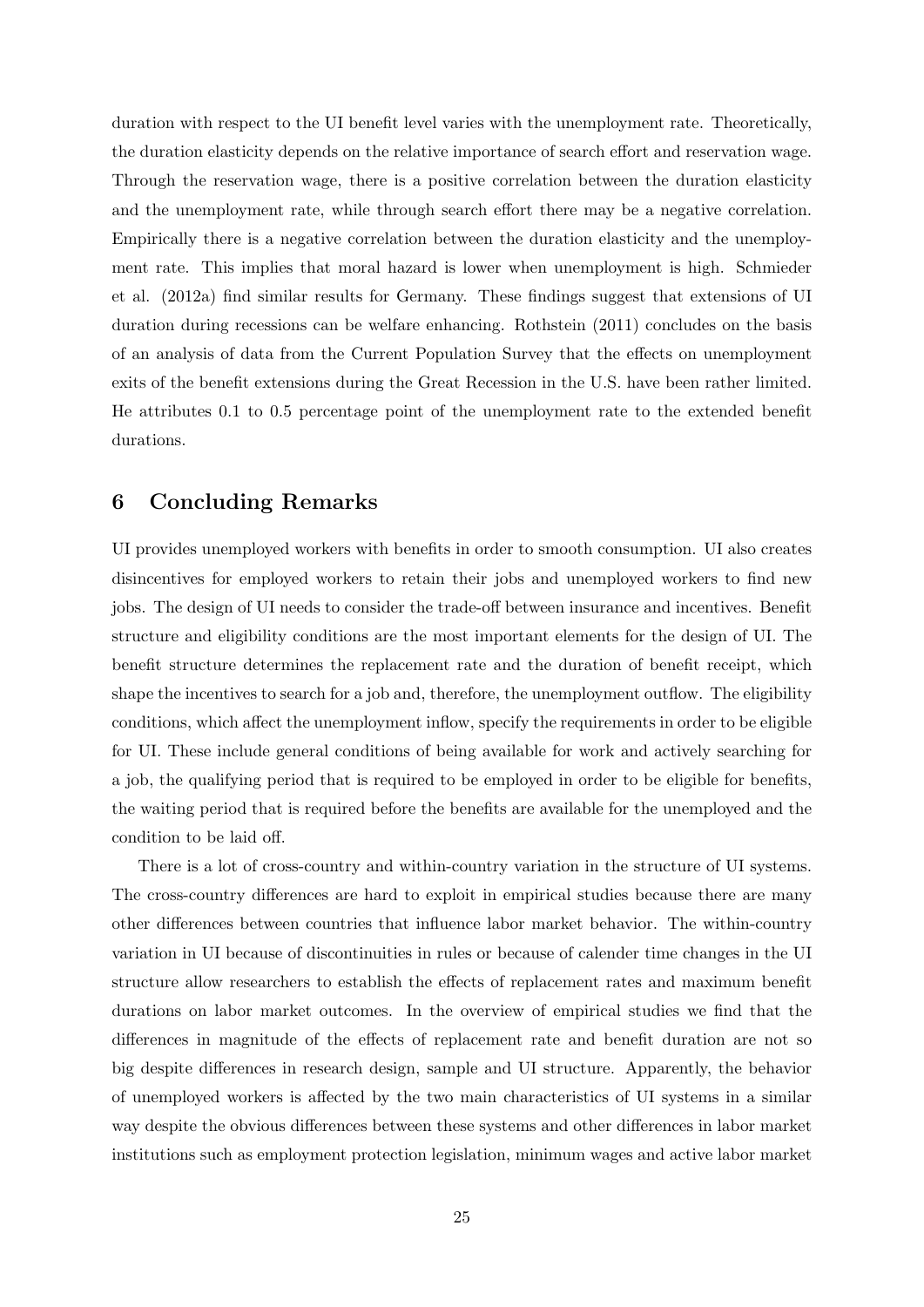policies.

We identify four main issues for future research on UI design: personal versus public provision, the importance of liquidity constraints, behavioral biases, and the optimality of adjustment of the UI system over the business cycle. In all these issues the common element is the extent to which moral hazard affects individual behavior.

In the discussion on public versus private provision of UI there is sometimes a reference to mandatory UI savings accounts. Individual savings accounts can combine consumption smoothing in the case of job loss without introducing moral hazard effects. This is an interesting combination but as yet there is little experience with its practical operation or possible effects in a transition period.<sup>16</sup>

The importance of liquidity constraints needs further research. The available evidence is based on a few studies only. Yet, from a policy point of view it is very important whether the positive correlation between generosity of benefits and unemployment duration has to do with adverse effects on search behavior or with liquidity constraints which restrict unemployed workers in their search for better jobs. To disentangle these two sources of prolonged unemployment duration a better understanding is needed of the way unemployed search and how this changes over time. This understanding will also shed light on the existence of spikes in the job finding rates, which are associated with worse job matches.

Recently, researchers have begun to investigate to what extent behavioral biases affect job search. UI recipients may be "impatient", i.e. they assign a lower value to future benefits of job search and therefore exert less effort to find a job. In addition to this, welfare recipients may have so-called hyperbolic time preferences, i.e. they are "present biased" in the sense that in the short run they discount highly while in the long run they discount less. Paserman (2008) introduces hyperbolic discounting in job search decisions. Della Vigna and Paserman (2005) investigate the relevance of impatience and hyperbolic discounting in job search decisions. They find that the effect of impatience on search effort is negative and sizable while the effect of impatience on reservation wages and re-employment wages is essentially zero. Clearly, the way individuals discount the future, understand the rules of the game and are influenced by the behavior of others are likely to explain the observed behavior and provide insights for policy changes that will increase welfare without reducing efficiency. Alternatively, different type of data may be used to investigate the effects of UI on behavior. Krueger and Mueller (2010) for example exploit time-use data to investigate the behavioral response to UI finding evidence of liquidity-constraints to have an impact on job seekers.

Finally, the Great Recession served as a tough "stress test" to the social safety-nets in OECD countries. Many OECD countries took crisis-related measures to reinforce the insurance part

<sup>&</sup>lt;sup>16</sup>In a couple of Latin-American countries UI savings accounts have been introduced. A rare example of an empirical study investigating the labor market effects of these accounts is Reyes et al. (2011).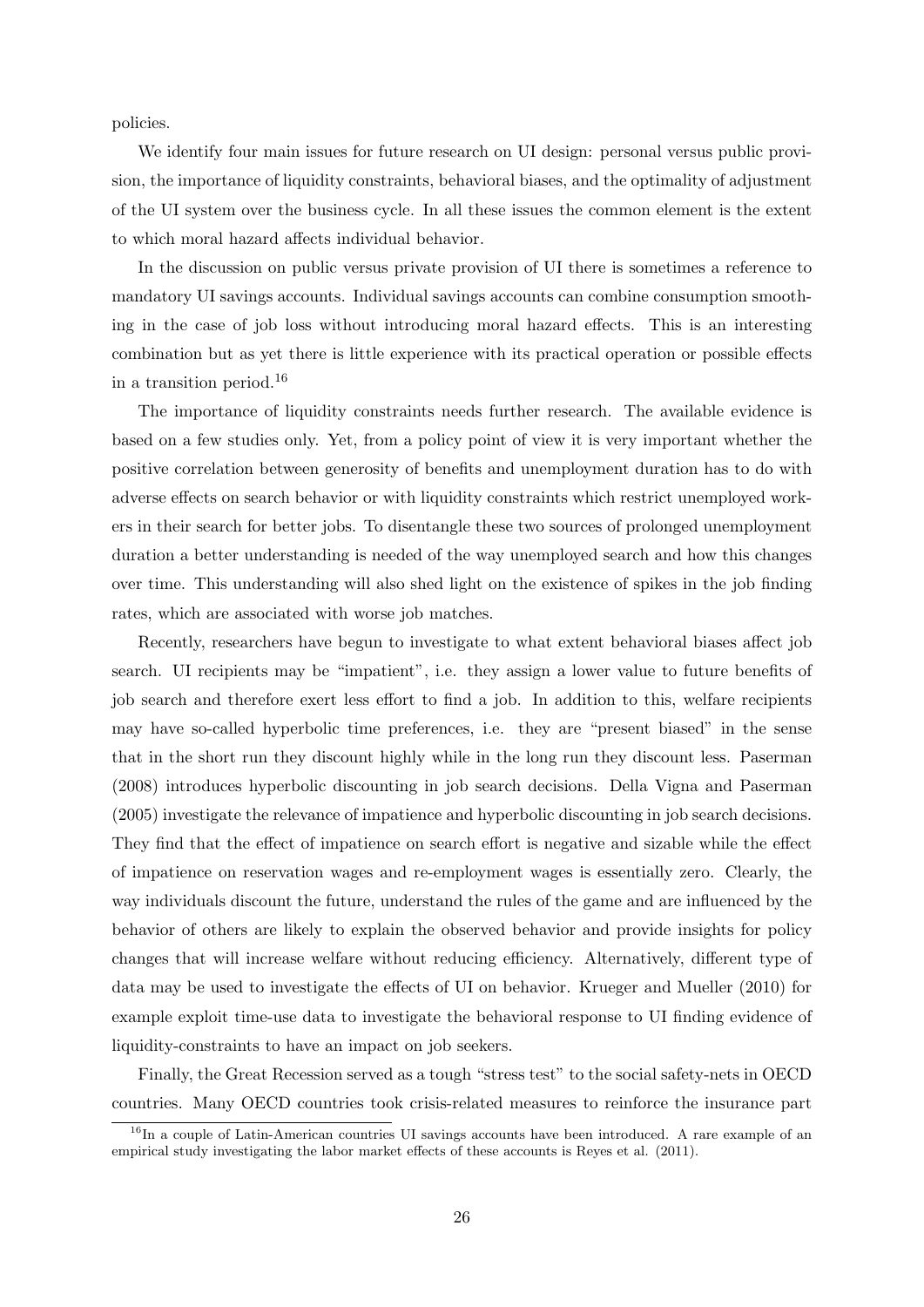mainly by expanding benefit coverage to previously ineligible groups of workers. The OECD (2011) concludes that overall benefit generosity has hardly increased so that the expansion of the coverage did not reduce incentives to find a job. Whether a UI system is generous not only depends on the level and maximum duration of the UI benefits but also on the actual duration of unemployment. If the actual duration of unemployment is short it is not very important that the maximum benefit duration is short too. If the maximum benefit duration is long but the actual unemployment duration is even longer benefits are not very generous. A further complication is that both durations are not independent. A long maximum duration may cause a long actual duration of unemployment.

Recent theoretical studies show that the optimal UI depends on the state of the labor market such that in recessions more generous benefits may be provided. In addition, to the extent to which individual heterogeneity and duration dependence varies over the business cycle, UI that varies with the business-cycle might be relevant. During a recession more generous benefits can be provided since the trade-off between consumption smoothing and moral hazard is different than in a labor market with high unemployment. Whether the cyclical sensitivity of optimal UI implies that a UI system should have automatic adjustments in terms of generosity is a different matter. This also depends on the costs of such automatic adjustments in terms of behavioral responses. If unemployed workers anticipate a recession they may try to postpone becoming unemployed until the economy is in a recession. Once in a recession the lower search effort might prolong the recession. In other words, the magnitude and duration of a recession may not be exogenous to labor market behavior of unemployed workers.

A major characteristic of UI systems is that they are constantly changing. Apparently it is difficult to implement the optimal design. To some extent this has to do with changes in the economy and changing political preferences. However, changes in UI systems are also a matter of trial and error, which result from limited understanding of individual behavioral responses to the introduction of new policies. It is only after evaluating these policies that we can learn about their effectiveness. Optimal UI design can only be implemented if the behavior of unemployed and employer workers is better understood.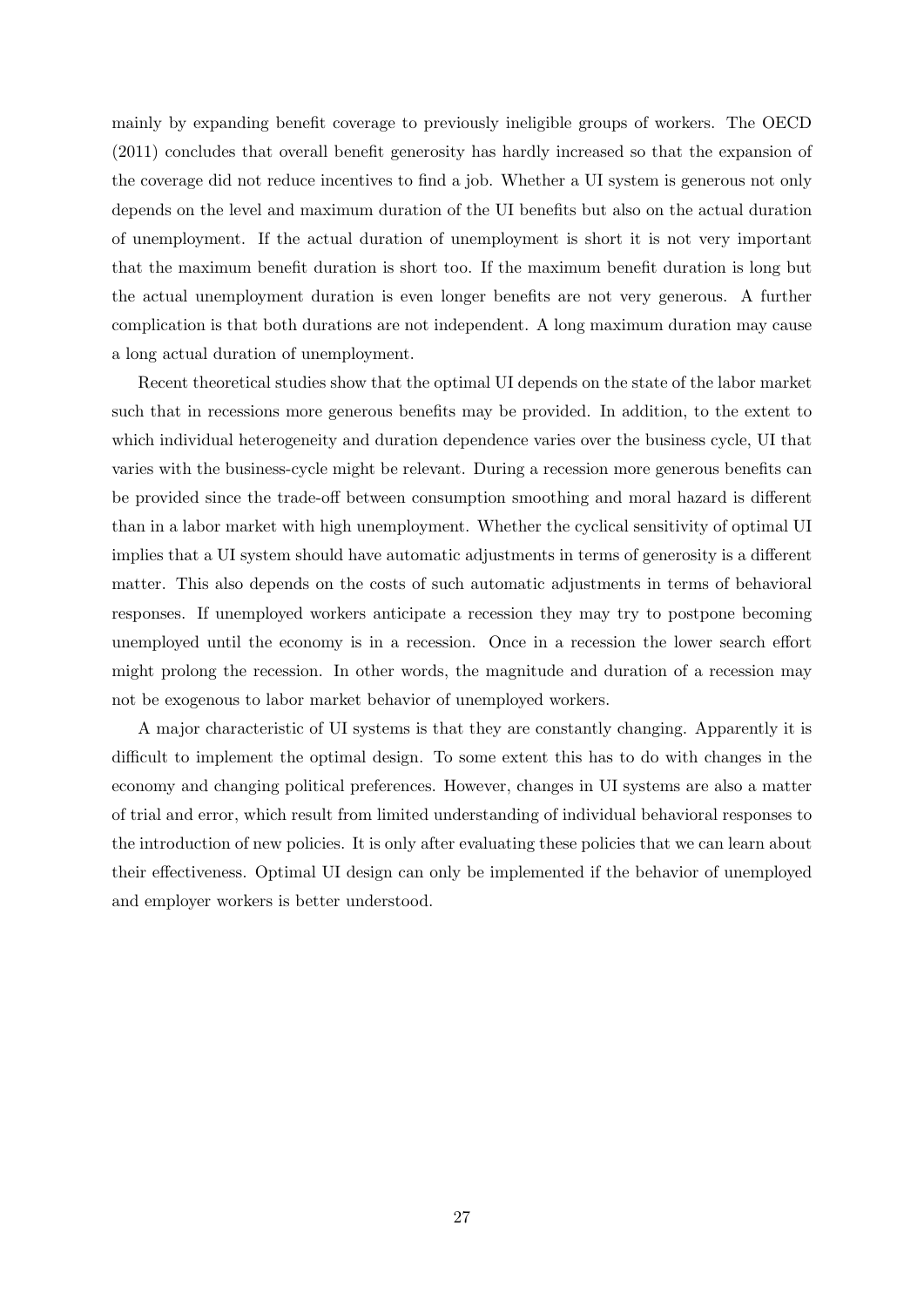# References

- [1] Abbring, J.H., Van den Berg, G.J. and Van Ours, J.C. (2001) Business cycles and compositional variation in U.S. unemployment, Journal of Business and Economic Statistics 19: 436–448.
- [2] Acemoglu, D. and Shimer, R. (1999) Efficient unemployment insurance, Journal of Political Economy 107: 893-928.
- [3] Addison, J.T. and Blackburn, M.L. (2000) The effects of unemployment insurance on postunemployment earnings, Labour Economics 7: 21–53.
- [4] Andersen, T.M. and Svarer, M. (2010) State dependent unemployment benefits, *Journal of Risk* and Insurance 78: 325-344.
- [5] Anderson, P.M. and B.D. Meyer (1997) Unemployment insurance take-up rates and the after-tax value of benefits, Quarterly Journal of Economics, 112, 913–937.
- [6] Arpaia, A. and Mourre, G. (2012) Institutions and performance in European labor markets: taking a fresh look at the evidence, Journal of Economic Surveys 26: 1-41.
- [7] Atkinson, A.B. and Micklewright, J. (1991) Unemployment compensation and labor market transitions: a critical review, Journal of Economic Literature 29: 1679–1727.
- [8] Basten, C., Fagereng, A. and Telle, K. (2012) Cash-on-hand and the duration of job search: quasiexperimental evidence from Norway, KOF Swiss Economic Institute Working Paper 299.
- [9] Belzil, C. (2001) Unemployment insurance and subsequent job duration: job matching versus unobserved heterogeneity, Journal of Applied Econometrics 16: 619–636.
- [10] Blau, D.M. and Robins, P.K. (1986) Job search, wage offers, and unemployment insurance, Journal of Public Economics 29: 173–197.
- [11] Boone, J. and Van Ours, J.C. (2012) Why is there a spike in the job finding rate at benefit exhaustion? De Economist, forthcoming.
- [12] Browning, M. and Crossley, T.F. (2001) Unemployment insurance benefit levels and consumption changes, Journal of Public Economics 80: 1–23.
- [13] Burgess, P.L. and Kingston, J.L. (1976) The impact of unemployment insurance benefits on reemployment success, Industrial and Labor Relations Review 30: 25–31.
- [14] Cahuc, P. and Lehmann, E. (2000) Should unemployment benefits decrease with the unemployment spell? Journal of Public Economics 77: 135-153.
- [15] Cahuc, P. and Zylberberg, A. (2004) Labor Economics, MIT Press.
- [16] Caliendo M., Tatsiramos, K. and Uhlendorff, A. (2012) Benefits duration, unemployment duration and job match quality: A regression discontinuity approach, *Journal of Applied Econometrics*, forthcoming.
- [17] Card, D., Chetty, R. and Weber, A. (2007a) The spike at benefit exhaustion: Leaving the unemployment system or starting a new job?, American Economic Review 97: 113-118.
- [18] Card, D., Chetty, R. and Weber, A. (2007b) Cash-on-hand and competing models of intertemporal behavior: new evidence from the labor market, *Quarterly Journal of Economics* 122: 1511–1560.
- [19] Card, D., Kluve, J. and Weber, A. (2010) Active labor market policy evaluations: a meta- analysis, Economic Journal 129: F452-F477.
- [20] Card, D. and Levine, P.B. (2000) Extended benefits and the duration of UI spells: Evidence from the New Jersey Extended Benefit Program, Journal of Public Economics 78: 107-138.
- [21] Carling, K., Holmlund, B. and Vejsiu, A. (2001) Do benefit cuts boost job findings? Swedish evidence from the 1990s, Economic Journal 111: 766-790.
- [22] Carling, K., Edin, P., Harkman, A. and Holmlund, B. (1996) Unemployment duration, unemployment benefits, and labor market programs in Sweden, Journal of Public Economics 59: 313–334.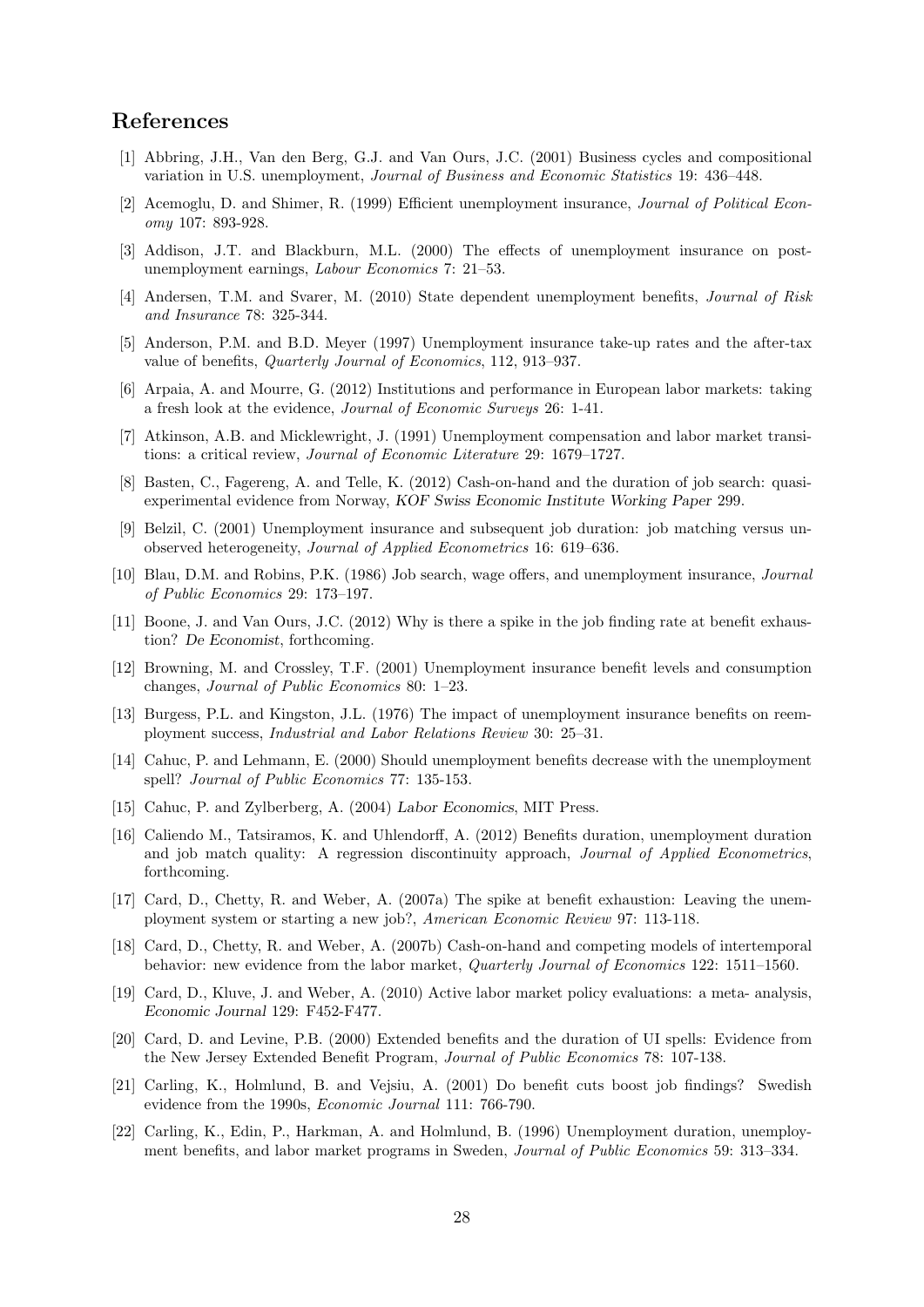- [23] Centeno, M. (2004) The match quality gains from unemployment insurance, Journal of Human Resources 34: 839-863.
- [24] Centeno, M., and Novo, A. (2009) Unemployment insurance generosity and post-unemployment wages: Quantile treatment effects, mimeo.
- [25] Chetty, R. (2008) Moral hazard vs. liquidity and optimal unemployment insurance, Journal of Political Economy 116: 173–234.
- [26] Christofides, L.M. and C.J. McKenna (1995) Unemployment insurance and moral hazard in employment, Economics Letters, 49, 205–210.
- [27] Christofides, L.M. and C.J. McKenna (1996) Unemployment insurance and job duration in Canada, Journal of Labor Economics, 14, 286–312.
- [28] Classen, K. (1977) The effect of unemployment insurance on the duration of unemployment and subsequent earnings, Industrial and Labor Relations Review 30: 438–444.
- [29] Della Vigna, S. and Paserman, M.D. (2005) Job Search and Impatience, Journal of Labor Economics 23: 527–588.
- [30] Dolls, M., Fuest, C. and A. Peichl, A. (2012) Automatic stabilizers and economic crisis: US vs. Europe, Journal of Public Economics 96: 279–294.
- [31] Ehrenberg, R. and Oaxaca, R.L. (1976) Unemployment insurance, duration of unemployment, and subsequent wage gain, American Economic Review 66: 754–766.
- [32] Fallick, B. C. (1991) Unemployment insurance and the rate of re-employment of displaced workers, Review of Economics and Statistics 2: 228–235.
- [33] Fredriksson, P. and Holmlund, B. (2006a) Improving incentives in unemployment insurance: a review of recent research, Journal of Economic Surveys 20: 357–386.
- [34] Fredriksson, P. and Holmlund, B. (2006b) Optimal unemployment insurance design: time limits, monitoring, or workfare? International Tax and Public Finance 13: 565–585.
- [35] Green, D.A. and W.C. Riddell (1997) Qualifying for unemployment insurance: an empirical analysis, Economic Journal, 107, 67–84.
- [36] Green, D.A. and T.C. Sargent (1998) Unemployment insurance and job durations: seasonal and non-seasonal jobs, Canadian Journal of Economics, 31, 247–278.
- [37] Gruber (1997) The consumption smoothing benefits of unemployment insurance, American Economic Review 87: 195–205.
- [38] Hairault, J., Langot, F., Ménard, S. and Sopraseuth, T. (2010) Distance to retirement and older workers' employment: the case for delaying the retirement age, Journal of the European Economic Association 8: 1034–1076.
- [39] Hall, R. E. (2005) Employment fluctuations with equilibrium wage stickiness, American Economic Review 95: 50–65.
- [40] Ham, J.C. and Rea, S.A. (1987) Unemployment insurance and male unemployment duration in Canada, Journal of Labor Economics 5: 325–353.
- [41] Hansen, G.D. and Imrohoroglu, A. (1992) The role of unemployment insurance in an economy with liquidity constraints and moral hazard, Journal of Political Economy 100: 118–142.
- [42] Hoelen, A. (1977) Effects of unemployment insurance entitlement on duration and job search outcome, Industrial and Labor Relations Review 30: 45–50.
- [43] Holmlund, B. (1998) Unemployment insurance in theory and practice, Scandinavian Journal of Economics 100: 113–141.
- [44] Hopenhayn, H. and Nicolini, J.B. (2009) Optimal unemployment insurance and employment history, Review of Economic Studies 76: 1049–1070.
- [45] Hopenhayn, H. and Nicolini, J.B. (1997) Optimal unemployment insurance, Journal of Political Economy 105: 412–438.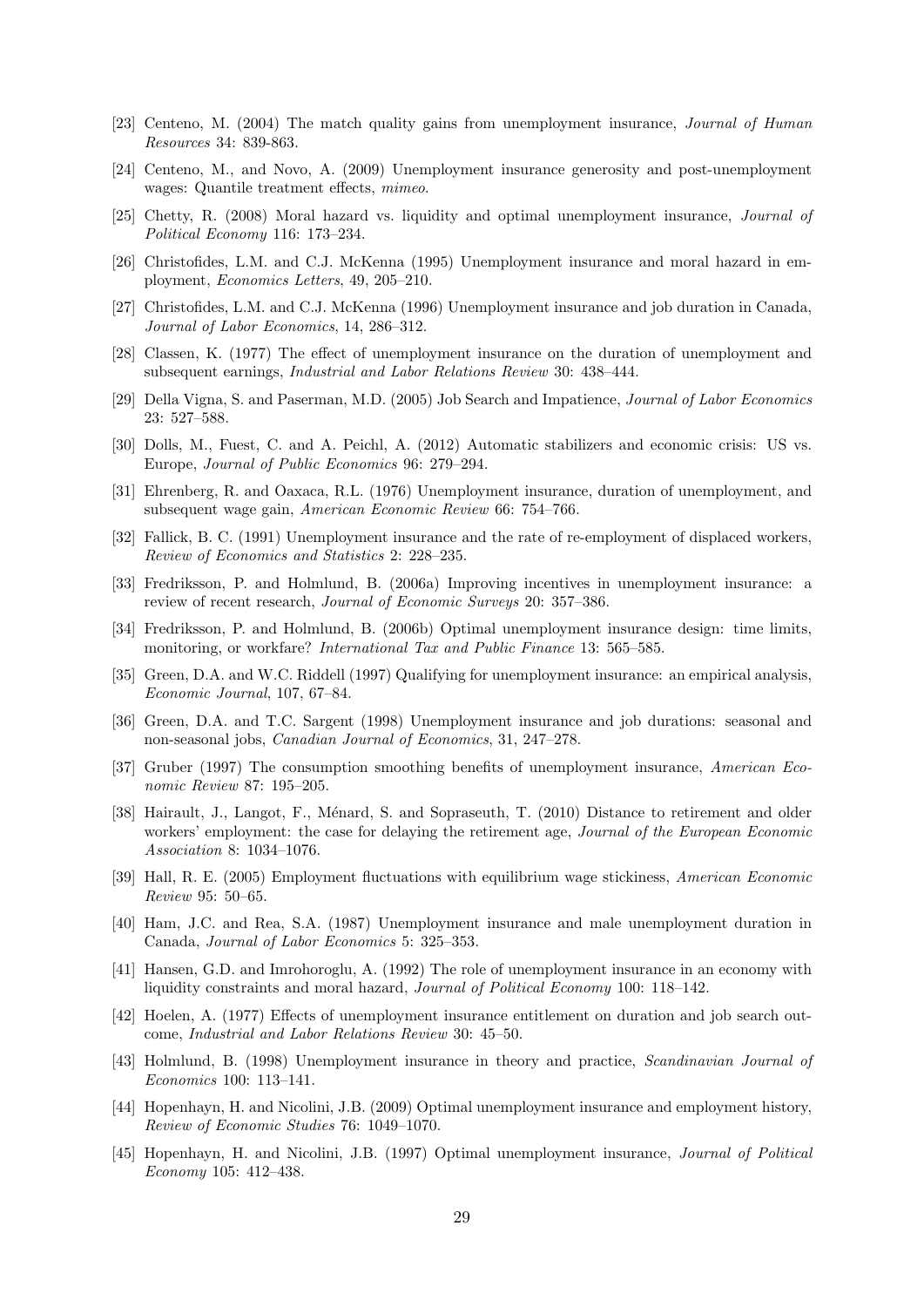- [46] Hunt, J. (1995) The effect of unemployment compensation on unemployment duration in Germany, Journal of Labor Economics 13: 88–120.
- [47] Imbens, G. and L. Lynch (2006) Re-employment probabilities over the business cycle, Portuguese Economic Journal 5: 111–134.
- [48] Karni (1999) Optimal unemployment insurance: a survey, Southern Economic Journal 66: 442–465.
- [49] Katz, L. F. and Meyer, B.D. (1990) The impact of the potential duration of unemployment benefits on the duration of unemployment, Journal of Public Economics 41: 45-72.
- [50] Kiley, M.T. (2003) How should unemployment benefits respond to the business cycle? Topics in Economic Analysis & Policy 3: 1–30.
- [51] Kluve, J. (2010) The effectiveness of European active labor market programs, Labour Economics 17: 904-918.
- [52] Kroft, K. and Notowidigdo, M.J. (2010) Should unemployment insurance vary with the local unemployment rate? Theory and evidence, mimeo.
- [53] Krueger, A.B. and Meyer, B.D. (2002) Labor supply effects of social insurance, in A.J. Auerbach and Feldstein, M. (eds.), Handbook of Public Economics, Vol 4, Amsterdam: North-Holland.
- [54] Krueger, A.B. and Mueller, A. (2010) Job search and unemployment insurance: new evidence from time use data, Journal of Public Economics 94: 298–307.
- [55] Lalive, R. (2008) How do extended benefits affect unemployment duration? A regression discontinuity approach, Journal of Econometrics 142: 785-806.
- [56] Lalive, R. and J. Zweimüller (2004) Benefit entitlement and the labor market: evidence from a largescale policy change, in: Agell, J., M.Keene, and A.Weichenrieder (eds.), Labor Market Institutions and Public Policy, MIT Press.
- [57] Lalive R., Van Ours, J.C. and Zweimüller, J. (2006) How changes in financial incentives affect the duration of unemployment, Review of Economic Studies 73: 1009–1038.
- [58] Landais, C., Michaillat, P. and Saez, E. (2010) Optimal unemployment insurance over the business cycle, NBER Working Paper 16526.
- [59] Marimon, R. and Zilibotti, F. (1999) Unemployment vs. mismatch of talents: reconsidering unemployment benefits, Economic Journal 109: 266-291.
- [60] Martins, P.S., Solon, G. and Thomas, J.P. (2012) Measuring what employers do about entry wages over the business cycle: a new approach, American Economic Journal: Macroeconomics 4: 36-55.
- [61] Meyer, B. D. (1990) Unemployment insurance and unemployment spells, Econometrica 58: 757-782.
- [62] Mitman K. and Rabinovich, S. (2011) Pro-cyclical unemployment benefits? Optimal policy in an equilibrium business cycle model, PIER Working Paper No. 11-010.
- [63] Mortensen, D.T. (1977) Unemployment insurance and job search decisions, Industrial and Labor Relations Review 30: 505–517.
- [64] Mortensen D.T. and Pissarides, C.A. (1999) New developments in models of search in the labor market, in Ashenfelter, O. and Card, D. (eds.), *Handbook of Labor Economics*, Amsterdam: North-Holland.
- [65] Nickell, S. J. (1979) The effect of unemployment and related benefits on the duration of unemployment, Economic Journal 353: 34–49.
- [66] OECD (2010) OECD Employment Outlook 2010, Paris: OECD Publishing.
- [67] OECD (2011) OECD Employment Outlook 2011, Paris: OECD Publishing.
- [68] Paserman M.D. (2008) Job Search and Hyperbolic Discounting: Structural Estimation and Policy Evaluation, Economic Journal 118: 1418–1452.
- [69] Pavoni N. (2007) On optimal unemployment compensation, Journal of Monetary Economics 54:, 1612–1630.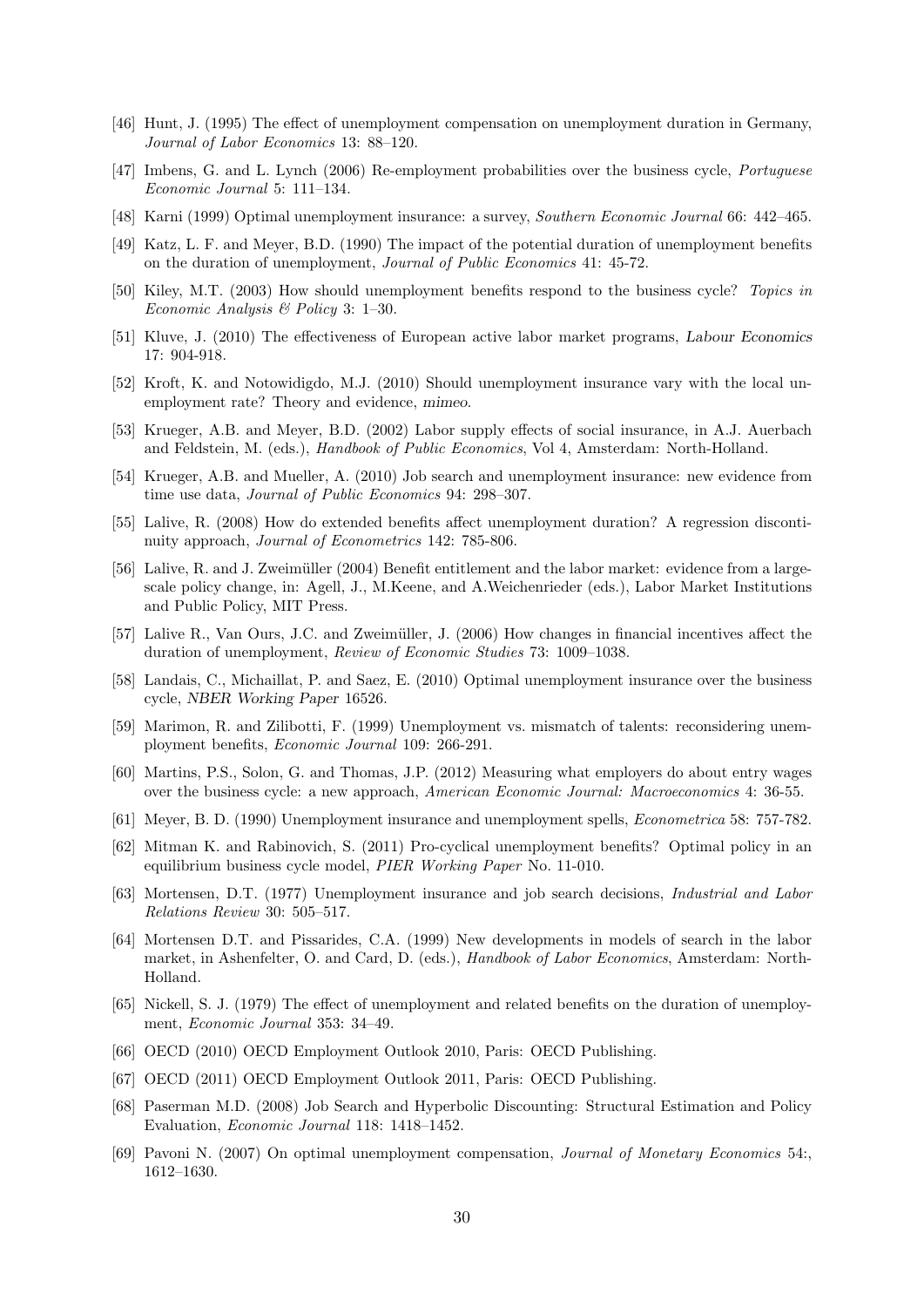- [70] Pavoni N. and Violante, G.L. (2007) Optimal welfare-to-work programs, Review of Economic Studies 74: 283–318.
- [71] Pedersen, P. and Westergård Nielsen, N. (1993) Unemployment: a review of the evidence from panel data, OECD Economic Studies 20: 65-114.
- [72] Pissarides, C.A. (2009) The unemployment volatility puzzle: Is wage stickiness the answer?, Econometrica 77: 1339–1369.
- [73] Pissarides, C. A. (2000) Equilibrium Unemployment Theory, Cambridge: MIT Press.
- [74] Rebollo-Sanz, Y. (2012) Unemployment insurance and job turnover in Spain, Labour Economics 19: 403–426.
- [75] Rendahl, P. (2012) Asset-based unemployment insurance, International Economic Review, 53: 743- 770.
- [76] Reyes, G., Van Ours, J.C. and Vodopivec, M. (2011) Incentive effects of unemployment insurance savings accounts: evidence from Chile, Labour Economics 18: 798–809.
- [77] Roed, K. and Zhang, T. (2003) Does unemployment compensation affect unemployment duration? Economic Journal 113: 190–206.
- [78] Rogerson, R. and Shimer, R. (2011) Search in macroeconomic models of the labor market, in Ashenfelter, O. and Card, D. (eds.), Handbook of Labor Economics, Vol 4A, Amsterdam: North-Holland.
- [79] Rogerson, R., Shimer, R. and Wright, R. (2005) Search-theoretic models of the labor market: a survey, Journal of Economic Literature 43: 959–988.
- [80] Rothstein, J. (2011) Unemployment insurance and job search in the Great Recession, Brookings Papers on Economic Activity, Fall: 143–213.
- [81] Schmieder, J.F., Von Wachter, T., Bender, S. (2012a) The effects of extended unemployment insurance over the business cycle: evidence from regression discontinuity estimates over 20 years, Quarterly Journal of Economics 127: 701–752.
- [82] Schmieder, J.F., Von Wachter, T., Bender, S. (2012b) The long-term effects of UI extensions of employment, American Economic Review: Papers & Proceedings 102: 514–519.
- [83] Shavell, S. and Weiss, L. (1979) The optimal payment on unemployment insurance benefits over time, Journal of Political Economy 87: 1347–1362.
- [84] Shimer, R (2005) The cyclical behavior of equilibrium unemployment and vacancies, American Economic Review 95: 25–49.
- [85] Shimer, R, and Werning, I. (2006) On the optimal timing of benefits with heterogeneous workers and human capital depreciation, unpublished manuscript.
- [86] Shimer, R, and Werning, I. (2007) Reservation wages and unemployment insurance, Quarterly Journal of Economics 122: 1145–1185.
- [87] Shimer R. and Werning, I. (2008) Liquidity and insurance for the unemployed, American Economic Review 98: 1922–1942.
- [88] Tatsiramos, K. (2009) Unemployment insurance in Europe: Unemployment duration and subsequent employment stability, Journal of the European Economic Association 7: 1225-1260.
- [89] Tatsiramos, K. (2010) Job Displacement and the transition to re-employment and early retirement for non-employed older workers, European Economic Review 54: 517–535.
- [90] Uusitalo, R. and Verho, J. (2010) The effect of unemployment benefits on re-employment rates: evidence from the Finnish unemployment insurance reform, Labour Economics 17: 643–654.
- [91] Van den Berg, G. J. (1990) Nonstationarity in job search theory, Review of Economic Studies 57: 255-277.
- [92] Van den Berg, G. J. and Van der Klaauw, B. (2001) Combining micro and macro unemployment duration data, Journal of Econometrics 102: 271-309.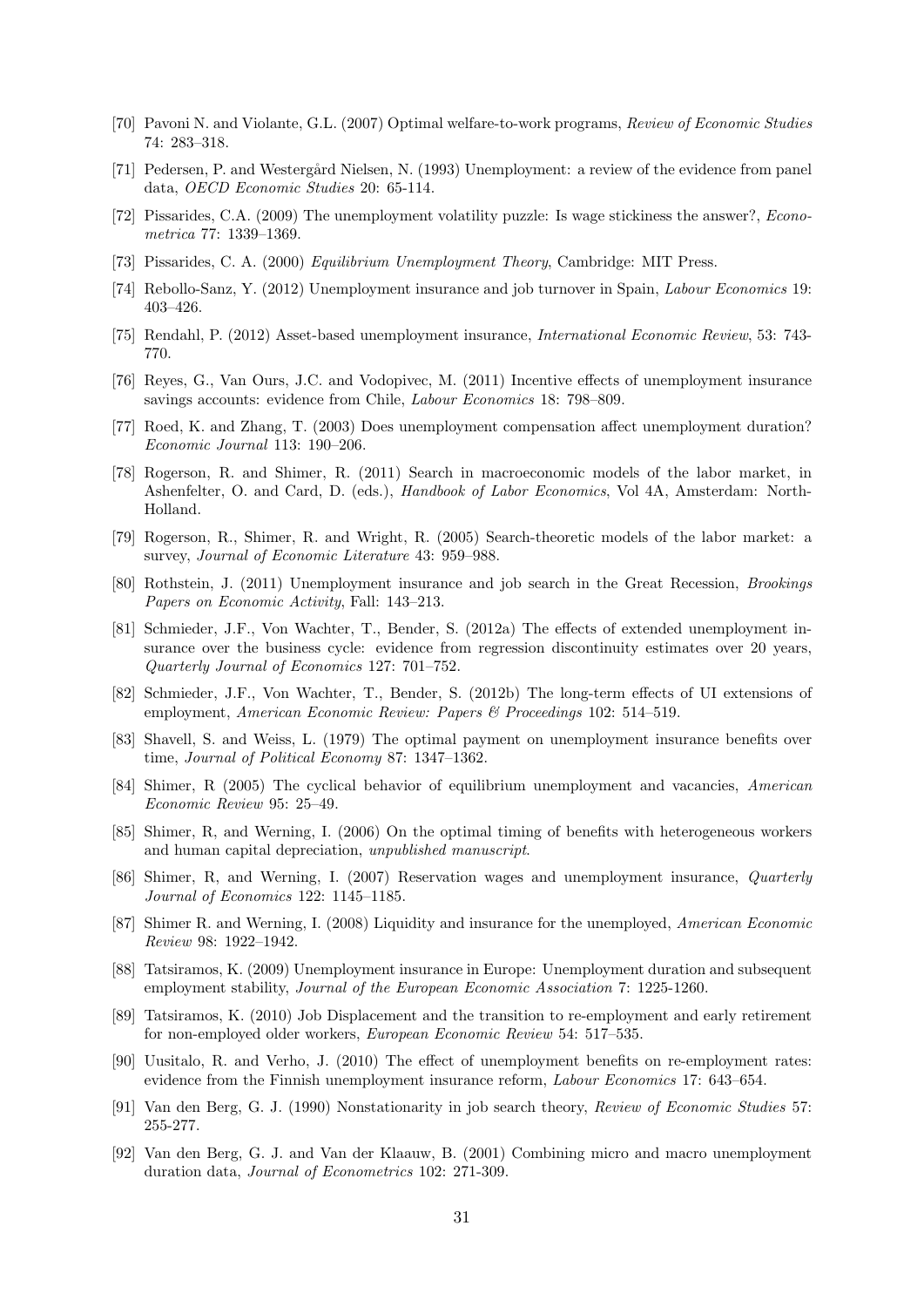- [93] Van der Klaauw, B. and Van Ours, J.C. (2012) Carrot and stick: how reemployment bonuses and benefit sanctions affect exit rates from welfare, Journal of Applied Econometrics, forthcoming.
- [94] Van Ours, J.C. and Vodopivec, M. (2006) How shortening the potential duration of unemployment benefits entitlement affects the duration of unemployment: Evidence from a natural experiment, Journal of Labor Economics 24: 351-378.
- [95] Van Ours, J.C., and Vodopivec, M. (2008) Does reducing unemployment insurance generosity reduce job match quality?, Journal of Public Economics 92: 684-695.
- [96] Wang, C. and Williamson, S. (1996) Unemployment insurance with moral hazard in a dynamic economy, Carnegie Rochester Conference Series on Public Policy 44: 1-41.
- [97] Winter-Ebmer, R. (1998) Potential unemployment benefit duration and spell length: Lessons from a quasi-experiment in Austria, Oxford Bulletin of Economics and Statistics 60: 33-45.
- [98] Winter-Ebmer, R. (2003) Benefit duration and unemployment entry: quasi-experimental evidence for Austria, European Economic Review, 47, 259–273.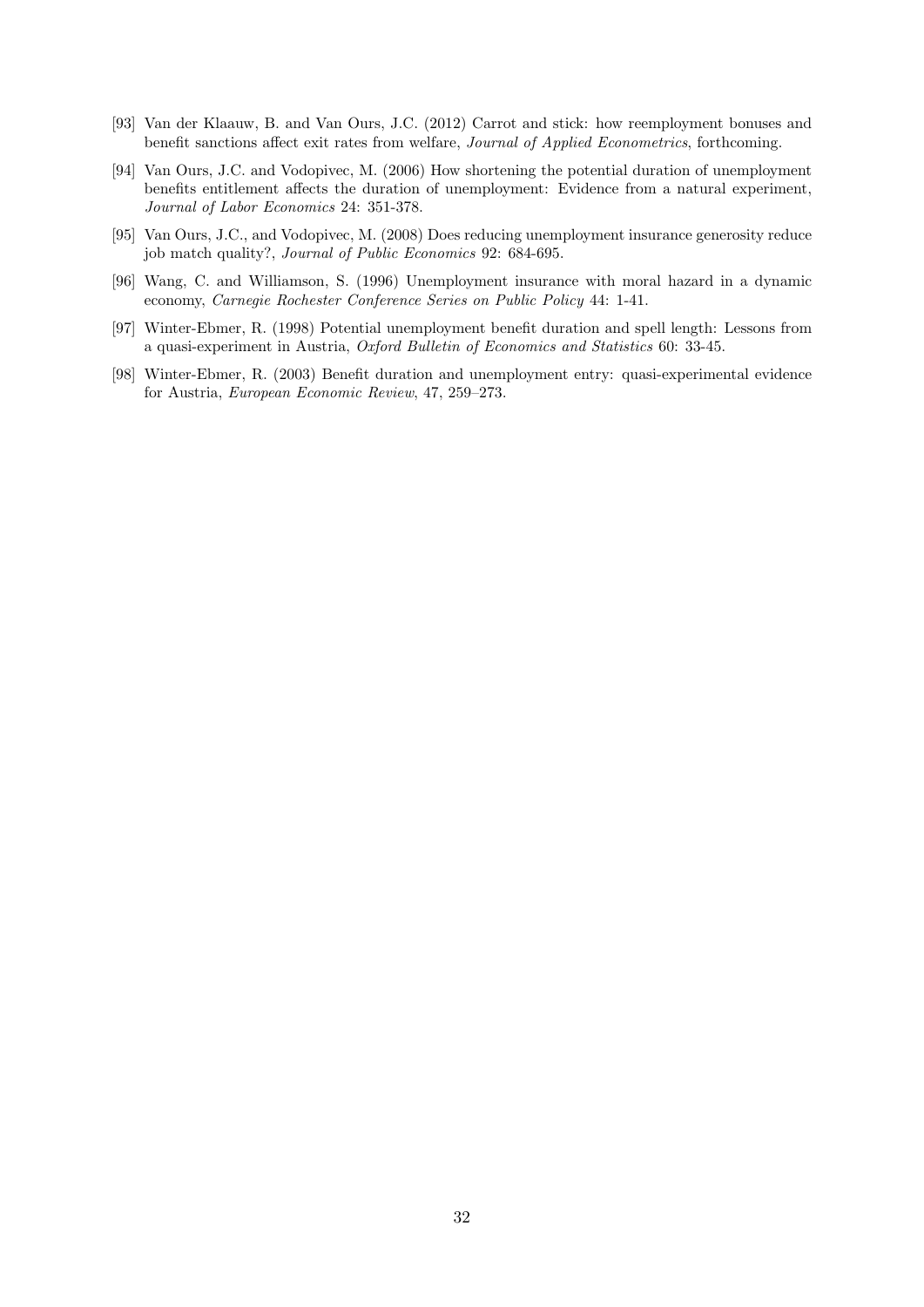# Appendix: Unemployment benefits in Job Search and Equilibrium Search Models

#### Partial Equilibrium Model

The basic search model is central to examine the effect of unemployment benefits on the exit rate from unemployment.<sup>17</sup> We start by considering the partial equilibrium model under the assumptions that all unemployed workers receive the same amount of unemployment benefits which are paid for the entire duration of unemployment. Workers have their (dynamic) reservation wage as the only instrument of search to influence their unemployment duration. In a stationary environment, the flow value of having a job is equal to:

$$
\rho V_e = w + \delta (V_u - V_e),\tag{1}
$$

where  $\rho$  is the discount rate,  $V_e$  is the asset value of having a job, w is the wage rate which is constant over the duration of employment,  $\delta$  is the exogenous job separation rate and  $V_u$  is the asset value of being unemployed. The employment value function is equal to the current utility w plus the future value of becoming unemployed, which is actually a loss since  $(V_u - V_e)$ is negative.

Similarly, the flow value of being unemployed is equal to:

$$
\rho V_u = b + \mu \int_{w^r}^{\infty} [V_e - V_u] dH(w), \qquad (2)
$$

where b represents the benefit level,  $\mu$  denotes the exogenous arrival of job offers and  $H(w)$  is the wage offer distribution.<sup>18</sup> Again, the value function is equal to the current utility, which is the unemployment compensation b, plus the future value of finding a job, which occurs at rate  $\mu$ .

Unemployed workers can influence the exit rate from unemployment to work by choosing the reservation wage, i.e. the minimum wage that they require for accepting a job offer. From equation (1) the gain from being employed can be written as:

$$
V_e - V_u = \frac{w - \rho V u}{\rho + \delta},\tag{3}
$$

which implies that a job-seeker accepts a job offer if  $V_e(w) > V_u$  or if  $w > \rho V_u$ . In a stationary environment,  $\delta$ ,  $\mu$  and  $w$  are constant. In such an environment, the reservation wage  $w^r$  is equal to the flow value of being unemployed:  $w^r = \rho V_U$ . Substituting (3) and  $w^r = \rho V_u$  in (2), the reservation wage is implicitly defined by:

$$
w^r = b + \frac{\mu}{\rho + \delta} \int_{w^r}^{\infty} [w - w^r] dH(w).
$$
\n(4)

From equation 4 we can derive the following comparative statics. First,  $\frac{\partial w^r}{\partial b} > 0$ : w<sup>r</sup> increases with unemployment benefits. Second,  $\frac{\partial w^r}{\partial \mu} > 0$ : w<sup>r</sup> increases with the rate of incoming job offers  $\lambda$ . Third,  $\frac{\partial w^r}{\partial \rho} < 0$ : w<sup>r</sup> decreases with individual's increasing focus on the present. Fourth,  $\frac{\partial w^r}{\partial \delta}$  < 0: w<sup>r</sup> decreases with increasing separation rate.

$$
H(w) = \int_0^w h(w) dw
$$

<sup>&</sup>lt;sup>17</sup>The notation in the Appendix follows Cahuc and Zylberberg  $(2004)$ .

 $18$ So, the wage offer w, which is connected to a job offer, is a random variable with the distribution function: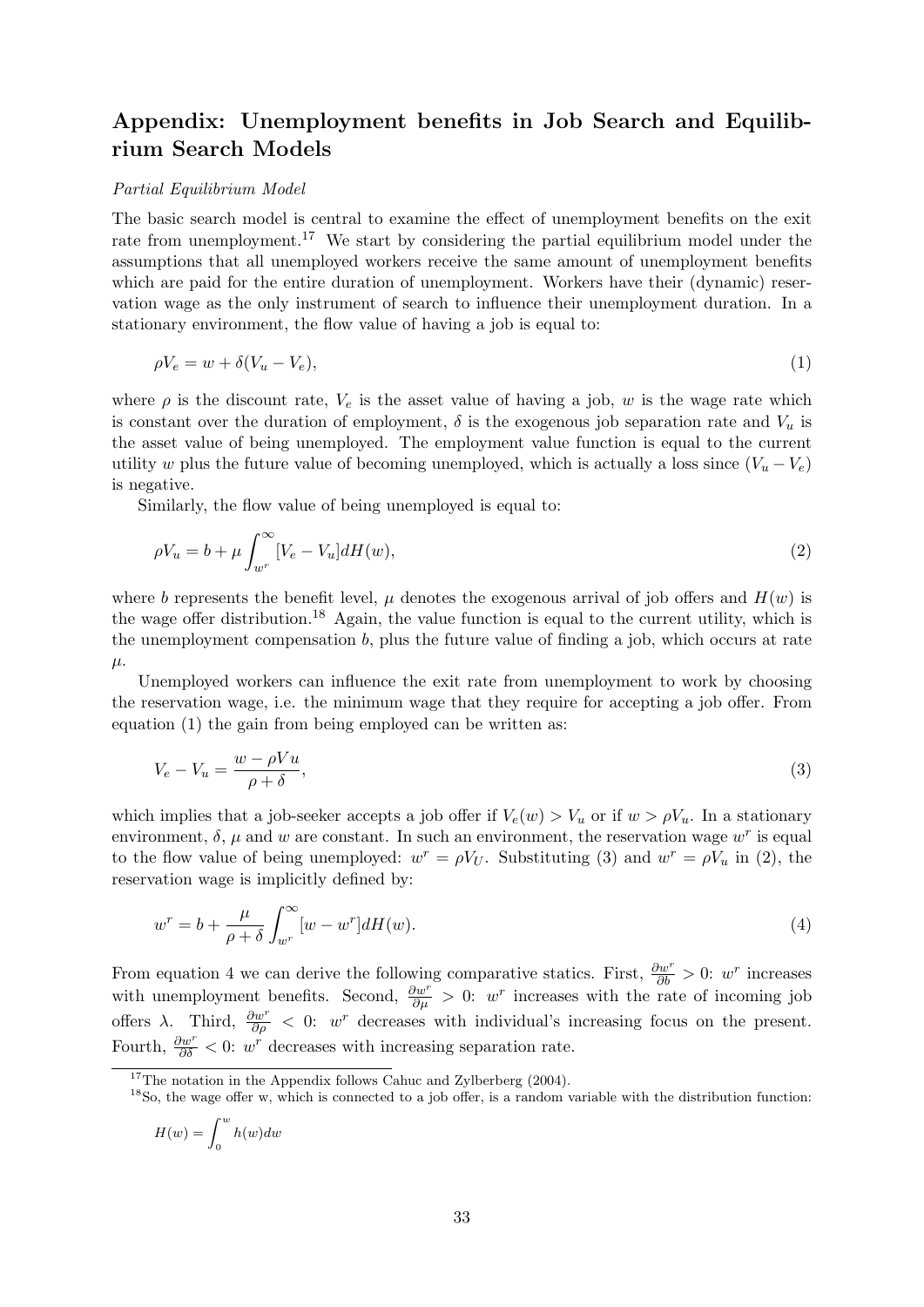In a stationary labor market, the job finding rate – or hazard rate – is defined as  $\theta =$  $\mu[1-H(w^r)]$ , which is the product of the rate by which unemployed workers receive job offers and the probability that a given offer is acceptable. Variables that lead to an increase in the reservation wage lower the unemployment exit rate  $\theta$  and increase the average duration of unemployment  $D = \frac{1}{\mu[1-H(x)]} = \frac{1}{\theta}$  $\frac{1}{\theta}$ .

From this we can derive the following comparative statics for the duration of unemployment D. First,  $\frac{\partial D}{\partial b} > 0$ : D increases with UI benefits; this is the standard disincentive effect of unemployment benefits on the exit rate of unemployment. Second,  $\frac{\partial D}{\partial \rho} < 0$ : D decreases with individual's increasing focus on the present. Third,  $\frac{\partial D}{\partial \delta}$  < 0: D decreases with individual's instability of employment contracts. Fourth,  $\frac{\partial D}{\partial \mu}$ : the effect is ambiguous since on the one hand  $\mu$  increases  $w^r$  (with negative effect on the exit rate) and increases D while on the other hand,  $\mu$  increases directly the exit rate, thus reducing reduces  $D^{19}$ .

Allowing for search effort as an additional choice for the unemployed job-seeker does not alter the main effect of benefit receipt. An increase in benefit level b not only increases the reservation wage  $w<sup>r</sup>$  but also leads to lower search effort, which further reduces the exit rate. Denoting the intensity of job search by the scalar s the job offer arrival rate is  $\mu = \alpha \mu(s)$ with  $\mu' > 0$  and  $\mu'' < 0$ . The cost of search as a function of search effort is denoted by  $c(s)$  $(c' > 0, c'' > 0)$ , which means that the instantaneous utility of an unemployed becomes  $b - c(s)$ . Furthermore,  $\alpha$  is an indicator of the state of the labor market, which also affect the arrival rate of job offers. Unemployed workers can influence the exit rate from unemployment to work by choosing not only the reservation wage but also how much effort to exert in searching for a job. Using equation (4) and the optimal value of search effort satisfies the condition  $\partial w^r/\partial s = 0$ :

$$
c'(s) = \frac{\alpha \mu'(s)}{\rho + \delta} \int_{w^r}^{\infty} [w - w^r] dH(w)
$$
\n(5)

This shows the the optimal search effort is the one that equates the marginal cost of effort with the marginal benefit.

#### Non-Stationary Search Model

We now consider the non-stationary case in which the benefit level differs over the unemployment spell and benefit duration is limited (see Mortensen (1977) and Van den Berg (1990)). When the UI system defines a declining profile of benefit payments or a termination, the main theoretical prediction is an increasing job finding rate over the spell of insured unemployment. When the instantaneous income while unemployed declines over time we get that  $b(t') \leq b(t)$  for all  $t' \geq t$ , which results in a reduction of the value of unemployment with  $V_u(t') \leq V_u(t)$ . The decline in the value of unemployment over time and close to benefit exhaustion leads to a drop in the reservation wage with  $w^{r}(t') \leq w^{r}(t)$ , or alternatively a higher search intensity  $s(t') \geq s(t)$ , both of which results into a higher exit rate.

#### Entitlement effects

In most UI systems, benefit entitlement depends on previous employment experience, which is in contrast with the assumption of the basic model that all unemployed receive benefits. Typically, new entrants in the labor market and long-term unemployed are not entitled to receive unemployment insurance. Finding a job for this type of unemployed means also becoming entitled to unemployment insurance in case they lose their job in the future. The behavioral effect of this case has similarities with the non-stationary case we described above, where the unemployed close to benefit exhaustion experience a lower value of unemployment compared to those at the beginning of unemployment. In general, we can consider two different types

<sup>19</sup>For "regular" wage distributions the second effect dominates.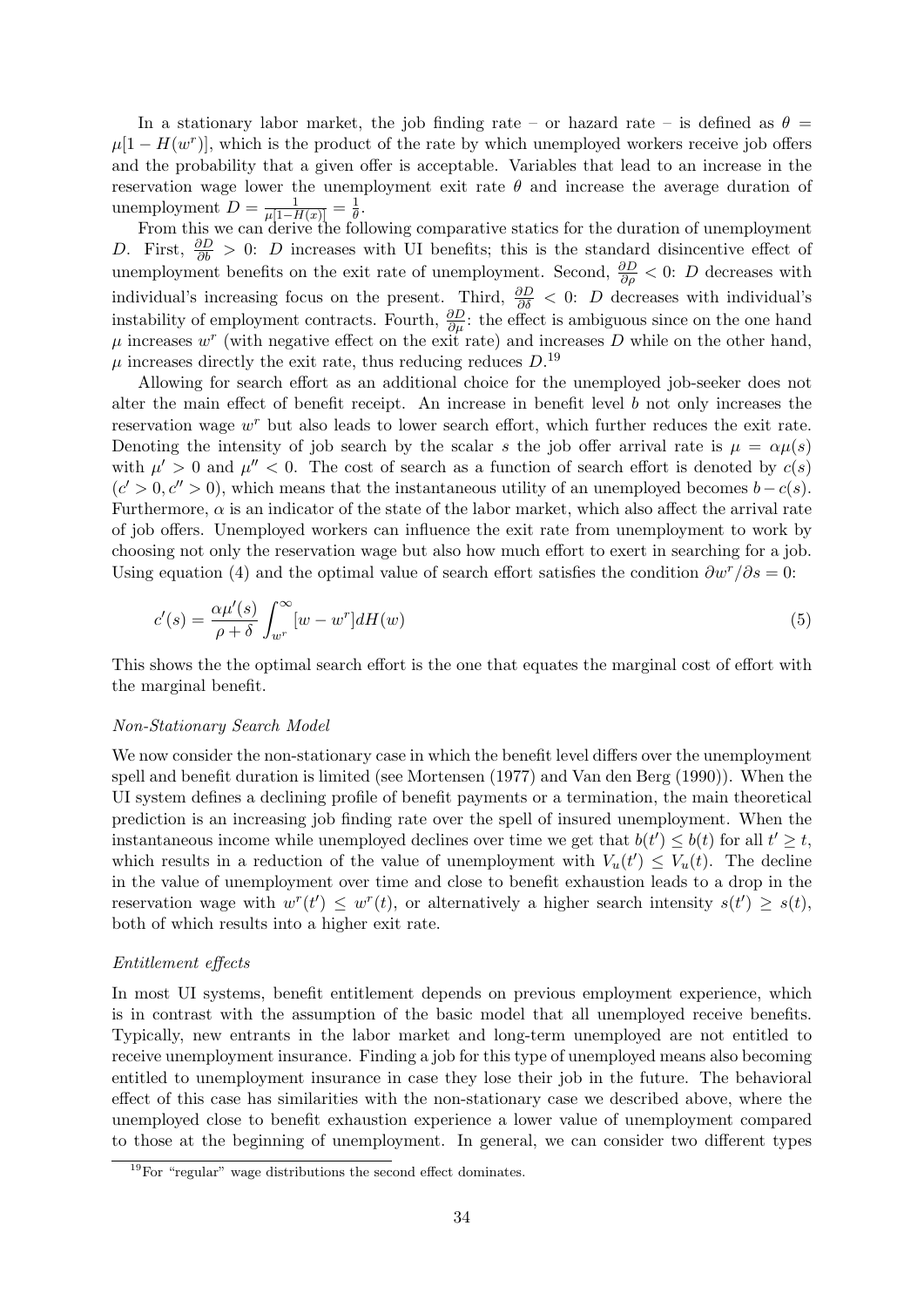of job-seekers. The first group consists of those who are entitled or are at the beginning of their unemployment spell who receive benefits b with value of unemployment  $V_u$ . The second group consists of those who are close to benefit expiration or are not entitled for benefits with instantaneous income denoted by  $b_n < b$  and value of unemployment  $V_{un}$ . The flow value of being employed for a non-entitled unemployed is equal to:

$$
\rho V_e = w + \delta (V_u - V_e),\tag{6}
$$

which suggests that non-entitled unemployed become entitled for the full unemployment compensation once they find a job and become unemployed again in the future with probability  $\delta$ . Similarly, the flow value of being unemployed for a non-entitled unemployed is equal to:

$$
\rho V_{un} = b_n + \mu \int_{w_n^r}^{\infty} [V_e(w) - V_{un}] dH(w), \qquad (7)
$$

where  $b_n$  represents the flow of income different from unemployment benefits with  $b_n < b$ . For the entitled workers their reservation wage satisfies  $w^r = \rho V u$ . The reservation wage of the second group  $w_n^r$  satisfies the equality  $V_e(w_n^r) = V_{un}$ . Using these relations and equation (6) we can express the value of unemployment for the non-entitled workers as a function of the two reservation wages in the following way:

$$
\rho V_{un} = \frac{\rho w_n^r + \delta w^r}{\rho + \delta}.\tag{8}
$$

Using equations  $(6)$ ,  $(7)$  and  $(8)$  we can express the reservation wage of the non-entitled unemployed as a function of the entitled ones:

$$
\rho w_n^r = (\rho + \delta)b_n - \delta w^r + \mu \int_{w_n^r}^{\infty} [w - w_n^r] dH(w).
$$
\n(9)

This characterization shows that there is a negative relationship between the two reservation wages. An increase in the benefit level b of the entitled workers that leads to an increase in their reservation wage  $w<sup>r</sup>$  is associated with a decline in the reservation wage of the non-entitled ones. This occurs because the immediate gain from the increase in the benefit level for the nonentitled is zero or very small for those close to benefit exhaustion, while the value of becoming qualified for benefits in the future increases. This *entitlement effect* increases the incentive to accept jobs for UI recipients close to benefits exhaustion and for those who are not entitled for unemployment benefits.

#### Changes in PBD and benefit levels

The change in the behavior of job seekers over the spell of unemployment and the entitlement effect implies that individuals with different lengths of benefit entitlement would behave differently. For a given length of unemployment and for a given level of benefits, an increase in the potential benefit duration will lead to an increase of the reservation wage, and consequently to a rise in the average duration of unemployment. An increase in the potential benefit duration entails only a small immediate disincentive effect, that is, at the beginning of the unemployment spell. The largest effect of an increase in benefit duration is expected for unemployment durations close to the benefit expiration period before the change of the system. This is because the reservation wage at that time will be significantly higher under the new system with longer benefit duration compared to the system without a benefit extension, in which the reservation wage is at its lowest level.

An increase in the *benefit level* will also affect unemployed workers differently depending on their elapsed unemployment duration. Contrary to an extension of the benefit duration, an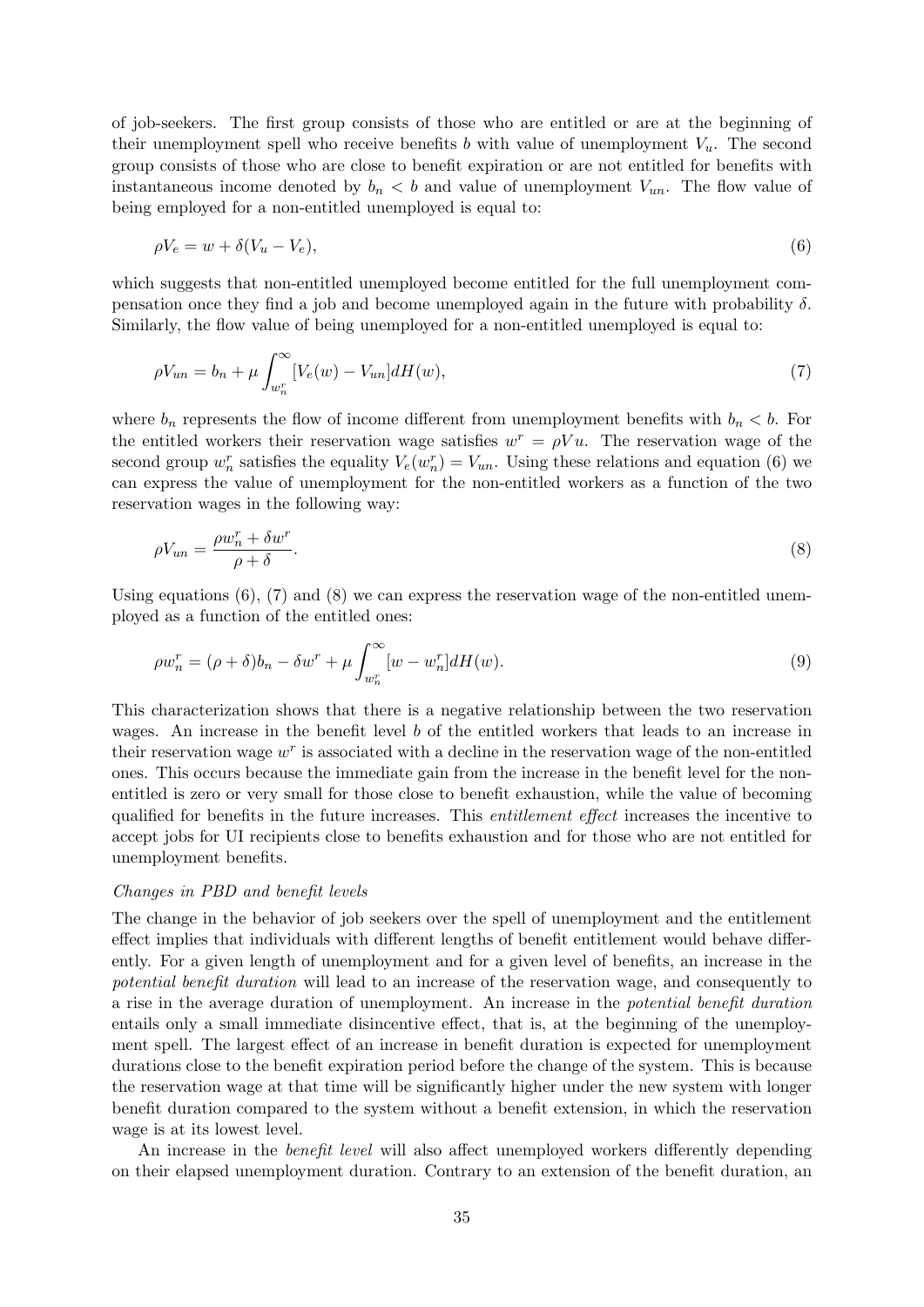increase in the replacement rate has its largest effect at the start of the unemployment spell. For a recent unemployed worker, an increase in the benefit level will lower the exit rate from unemployment as a result of a higher value of unemployment. The job seeker will demand a higher wage before accepting a job offer. For an unemployed close to benefit exhaustion, a higher benefit level will lead to a higher exit rate due to the entitlement effect.

Theoretically, the overall effect of an increase in the generosity of benefits on the average duration of unemployment depends on the balance of two opposing effects. First, a higher amount of benefits and a longer benefit duration will lower the exit rate from unemployment. Second, for the non-eligible and for those close to benefit exhaustion, more generous benefits will create an incentive to find a job faster due to the entitlement effect. However, since the entitlement effect is second-order it is likely the disincentive effect that dominates so an increase in benefit generosity will lead to longer unemployment durations.

#### Equilibrium Search Model

In contrast to the search model, in the matching model frictions are modeled in a reduced form using a matching function  $M = M(U, V)$ , where M is the flow of hirings, U denotes the number of unemployed and V the number of vacancies. The probability of filling a vacancy is  $m(\theta) = M(U, V)/V$ , which is a decreasing function of labor market tightness  $\theta = V/U$ . The probability for a job-seeker to find a job is  $\theta m(\theta) = M(U, V)/U$ , which is an increasing function of labor market tightness. Firms post vacancies, which are filled at the rate  $m(\theta)$ . The expected profit from a filled job is:

$$
\rho \Pi_e = y - w + \delta(\Pi_v - \Pi_e),\tag{10}
$$

where y is the output, w is the cost of labor and  $\delta$  the exogenous separation rate. The expected profit from a vacant job is:

$$
\rho \Pi_v = -\kappa + m(\theta) (\Pi_e - \Pi_v), \tag{11}
$$

where  $\kappa$  is the cost of posting a vacancy. With the assumption of free entry,  $\Pi_v = 0$  and in equilibrium the average cost of a vacant job must be equal to the expected profit from a filled job. Solving 10 and 11 for  $\Pi_e$  we get:

$$
\frac{\kappa}{m(\theta)} = \frac{y - w}{\rho + \delta},\tag{12}
$$

which implies a negative relationship between labor market tightness and the wage. The behavior of workers is very similar to the basic search model with the value of unemployment be defined as:

$$
\rho V_u = b + \theta m(\theta)(V_e - V_u). \tag{13}
$$

Wages are endogenously determined through wage bargaining, which is the mechanism that shares the rents created due to frictions between workers and firms. For both firms and workers the rents are the difference between what they could obtain through forming a match and the best outside opportunity. The sum of the rents creates the surplus to be shared, which is  $S = V_e - V_u + \Pi_e - \Pi_v$ . If  $\beta$  represents the bargaining power of the worker (and 1- $\beta$  is the bargaining power of the employer), the resulting negotiated wage is:

$$
w = \rho V_u + \beta (y - \rho V_u),\tag{14}
$$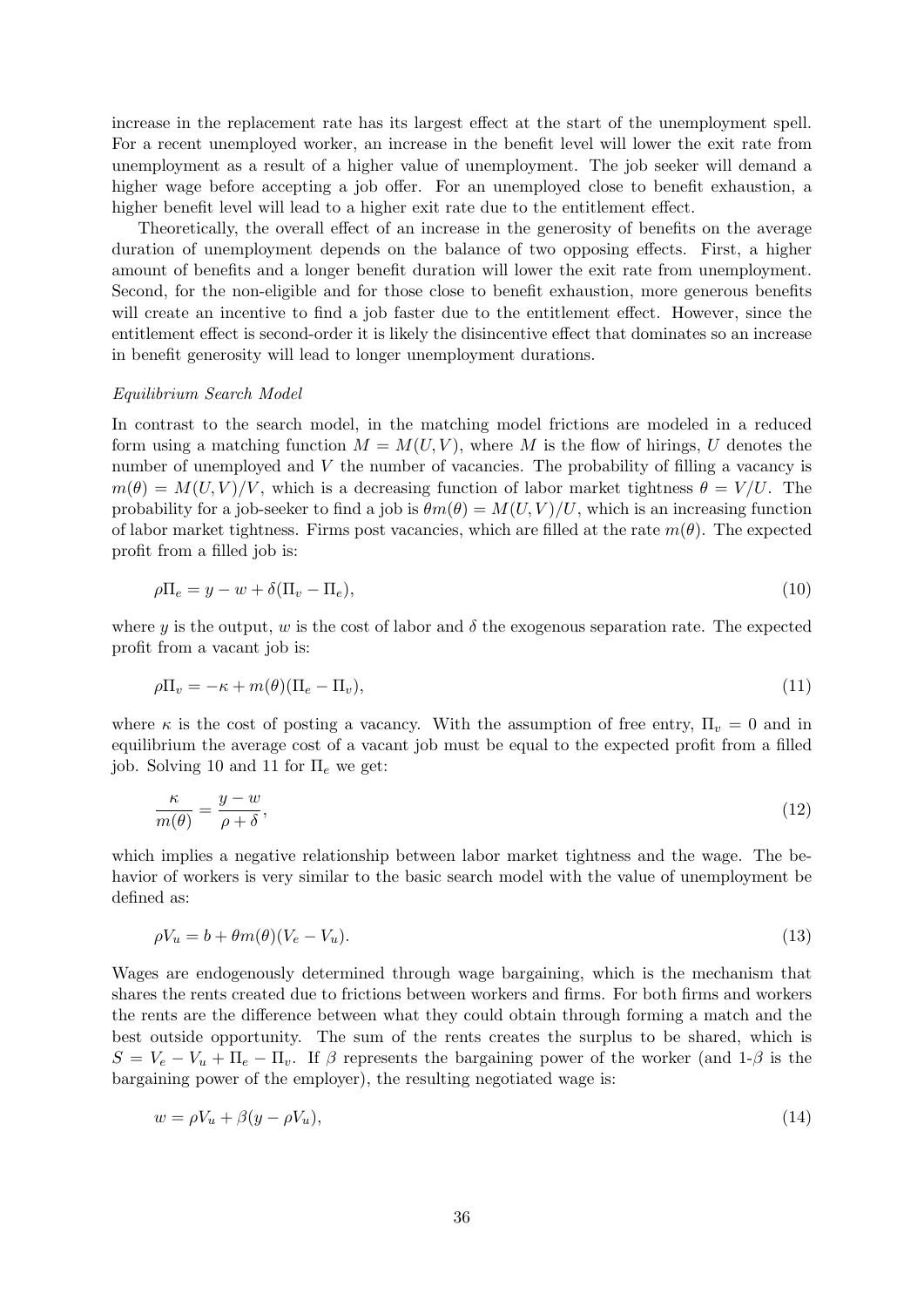which can be written as:

$$
w = b + \Gamma(\theta)(y - b),\tag{15}
$$

with  $\Gamma(\theta) = \frac{\beta[\rho + \delta + \theta m(\theta)]}{\rho + \delta + \beta \theta m(\theta)}$  representing the overall bargaining weight of the workers, which does not only depend on the "direct" bargaining weight  $\beta$  but is also increasing with labor market tightness  $\theta$ , and dependent on discount rate  $\rho$  and job separation rate  $\delta$ .

The increase of unemployment benefits b increases the value of unemployment for the jobseeker, which leads to an increase in the wage in the bargaining process. Since a higher wage lowers firms' expected profits (right hand side of equation 12), to restore equilibrium firms lower the average cost of vacancies by reducing the number of vacancies, which lowers  $\theta$ . To deduce the effect of an increase in unemployment benefits on unemployment, we consider the equilibrium in steady state in which the flows into unemployment equal the flows out of unemployment:

$$
\delta U = \delta L - \theta m(\theta) U = 0,\tag{16}
$$

where  $\delta$  U denotes the change in the number of unemployed and L denotes the number of employed. The stationary value of unemployment is then given by:

$$
u = \frac{\delta}{\delta + \theta m(\theta)},\tag{17}
$$

which generates a relationship between unemployment and vacancies, the Beveridge curve. It also shows that an increase in benefits and the corresponding drop in labor market tightness  $\theta$ leads to an increase in the unemployment rate.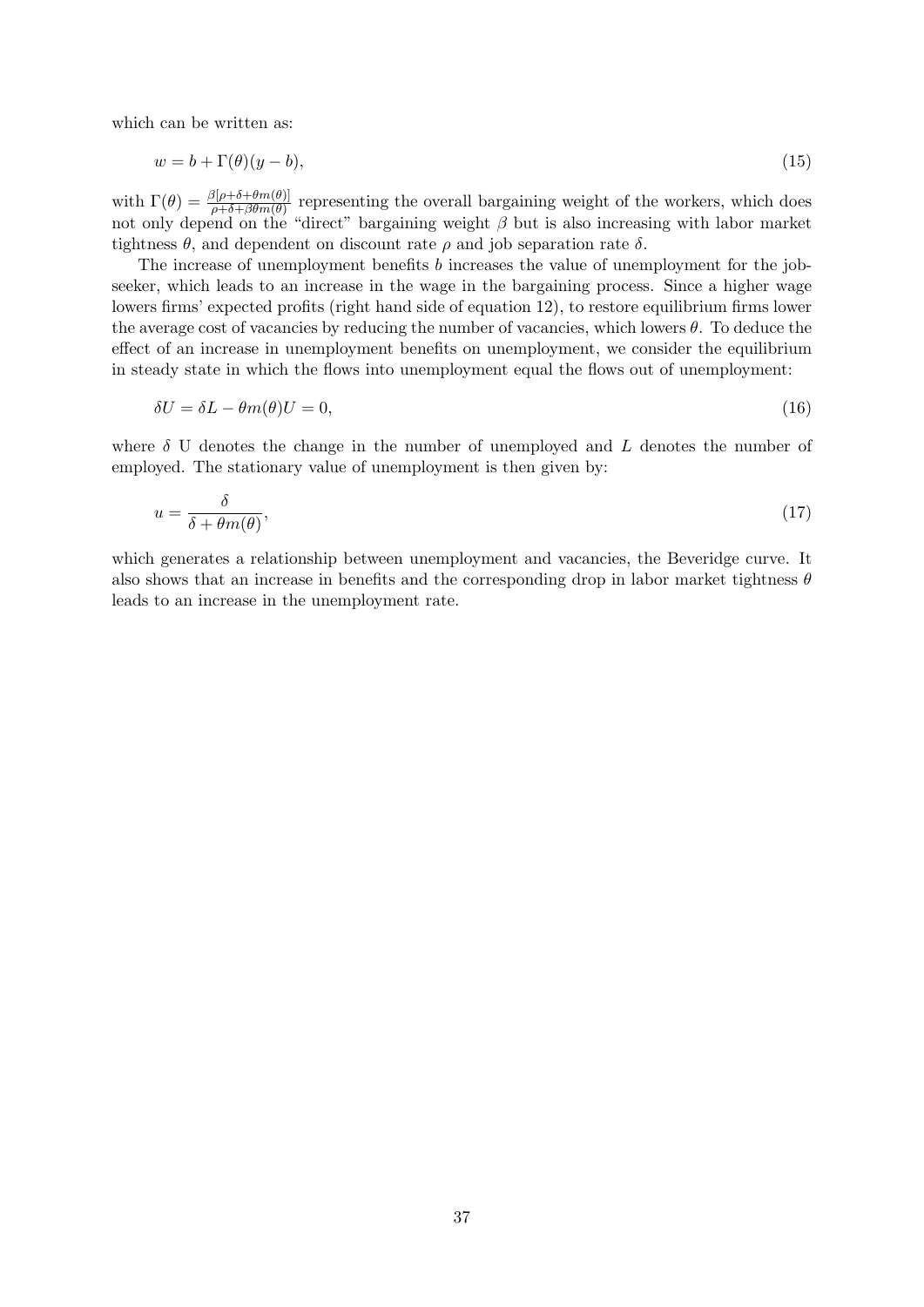Table 1: Unemployment rates and employment rates prime age (age 25-54) and older individuals (age 55-64); long term unemployment; 2010

|                 |                  | Men              |             |           |           | Women            |             |           |              | Long term      |
|-----------------|------------------|------------------|-------------|-----------|-----------|------------------|-------------|-----------|--------------|----------------|
|                 |                  | Unemployment     | Employment  |           |           | Unemployment     | Employment  |           |              | Unemployment   |
|                 |                  | rate $(\%)$      | rate $(\%)$ |           |           | rate $(\%)$      | rate $(\%)$ |           |              | (%)            |
|                 | $25 - 54$        | $55 - 64$        | $25 - 54$   | $55 - 64$ | $25 - 54$ | $55 - 64$        | $25 - 54$   | $55 - 64$ | Men          | Women          |
| Australia       | $\overline{3.7}$ | $\overline{3.7}$ | 87.2        | 68.6      | 4.4       | $\overline{2.6}$ | 71.9        | 52.8      | 20           | 16             |
| Austria         | 4.2              | 2.5              | 88.7        | 51.6      | 3.8       | 1.6              | 79.7        | 39.7      | 28           | 22             |
| Belgium         | 7.2              | 4.2              | 85.5        | 45.6      | 7.5       | 5.2              | 74.4        | 29.2      | 50           | 48             |
| Canada          | 7.3              | 7.5              | 83.9        | 63.3      | 6.4       | 5.6              | 77.0        | 53.5      | 13           | 11             |
| Czech Republic  | 5.2              | 6.5              | 90.5        | 58.4      | 8.0       | 6.5              | 73.4        | 35.5      | 43           | 43             |
| Denmark         | 7.1              | 6.8              | 85.9        | 62.7      | 5.9       | 4.6              | 80.6        | 52.5      | 21           | 17             |
| Estonia         | 17.6             | 19.0             | 75.4        | 52.2      | 12.9      | 14.1             | 73.9        | 54.9      | 48           | 41             |
| Finland         | 7.4              | 7.3              | 83.9        | 55.6      | 6.3       | 5.8              | 79.1        | 56.9      | 27           | 19             |
| France          | 7.1              | 6.9              | 87.1        | 42.1      | 8.5       | 6.4              | 76.7        | 37.5      | 42           | 39             |
| Germany         | 7.1              | 8.1              | 86.5        | 65.0      | 6.2       | 7.3              | 76.3        | 50.5      | 48           | 46             |
| Greece          | 9.4              | 6.2              | 85.3        | 56.5      | 15.5      | 6.5              | 61.1        | 28.9      | 39           | 50             |
| Hungary         | 10.6             | 8.2              | 77.9        | 39.6      | 10.1      | 7.3              | 67.1        | 30.1      | 51           | 50             |
| Iceland         | 7.0              | 5.1              | 86.9        | 83.9      | 5.6       | 3.5              | 80.6        | 77.0      | 23           | 19             |
| Ireland         | 15.9             | 10.5             | 75.6        | 58.4      | 8.5       | 5.0              | 66.0        | 43.0      | 54           | 38             |
| Italy           | 6.6              | 3.9              | 83.5        | 47.7      | 8.9       | 3.0              | 58.7        | 26.2      | 47           | 50             |
| Japan           | 4.9              | 6.1              | 91.4        | 78.8      | 4.8       | 3.3              | 68.2        | 52.1      | 45           | 25             |
| Korea           | 3.8              | 3.4              | 86.8        | 75.1      | 2.9       | 2.2              | 60.3        | 47.1      | $\mathbf{1}$ | $\overline{0}$ |
| Luxembourg      | 3.0              | 2.4              | 92.0        | 47.7      | 5.0       | 2.2              | 72.6        | 31.3      | 32           | 26             |
| Netherlands     | 3.6              | 4.1              | 90.0        | 64.8      | 3.6       | 3.7              | 79.3        | 43.3      | 28           | 27             |
| New Zealand     | 4.4              | 3.8              | 87.8        | 79.6      | 5.4       | 2.9              | 72.8        | 67.2      | 9            | 9              |
| Norway          | 3.5              | 1.8              | 87.1        | 72.2      | 2.6       | 0.9              | 82.2        | 65.0      | 11           | 8              |
| Poland          | 7.9              | 7.5              | 82.6        | 45.2      | 8.7       | 6.5              | 71.7        | 24.2      | 25           | 26             |
| Portugal        | 9.3              | 10.0             | 83.9        | 55.6      | 12.2      | 7.6              | 74.6        | 43.5      | 52           | 53             |
| Slovak Republic | 12.4             | 9.6              | 81.4        | 54.1      | 13.3      | 11.0             | 70.1        | 28.8      | 58           | 61             |
| Slovenia        | 7.1              | 4.2              | 85.2        | 45.5      | 6.8       | 3.6              | 82.1        | 24.5      | 45           | 41             |
| Spain           | 18.1             | 14.3             | 75.7        | 54.7      | 19.2      | 13.8             | 63.2        | 33.2      | 45           | 41             |
| Sweden          | 6.0              | 6.2              | 88.0        | 74.3      | 6.3       | 4.4              | 82.0        | 66.8      | 18           | 15             |
| Switzerland     | 3.4              | 3.7              | 92.4        | 77.9      | 4.7       | 3.5              | 79.4        | 58.8      | 28           | 40             |
| Turkey          | 10.1             | 7.5              | 89.5        | 46.1      | 11.4      | 1.5              | 30.1        | 17.1      | 25           | 37             |
| United Kingdom  | 6.7              | 6.3              | 85.3        | 64.9      | 5.4       | 3.0              | 74.4        | 48.9      | 37           | 26             |
| United States   | 9.3              | 8.0              | 81.0        | 64.4      | 7.8       | 6.2              | 69.3        | 56.4      | 30           | 28             |

Employment rate  $=$  employment as a share of the population;

Unemployment rate  $=$  unemployment as a share of the labor force  $(=$  employment  $+$  unemployment); Long-term unemployment as percentage of total unemployment.

Source: OECD Employment Outlook, 2011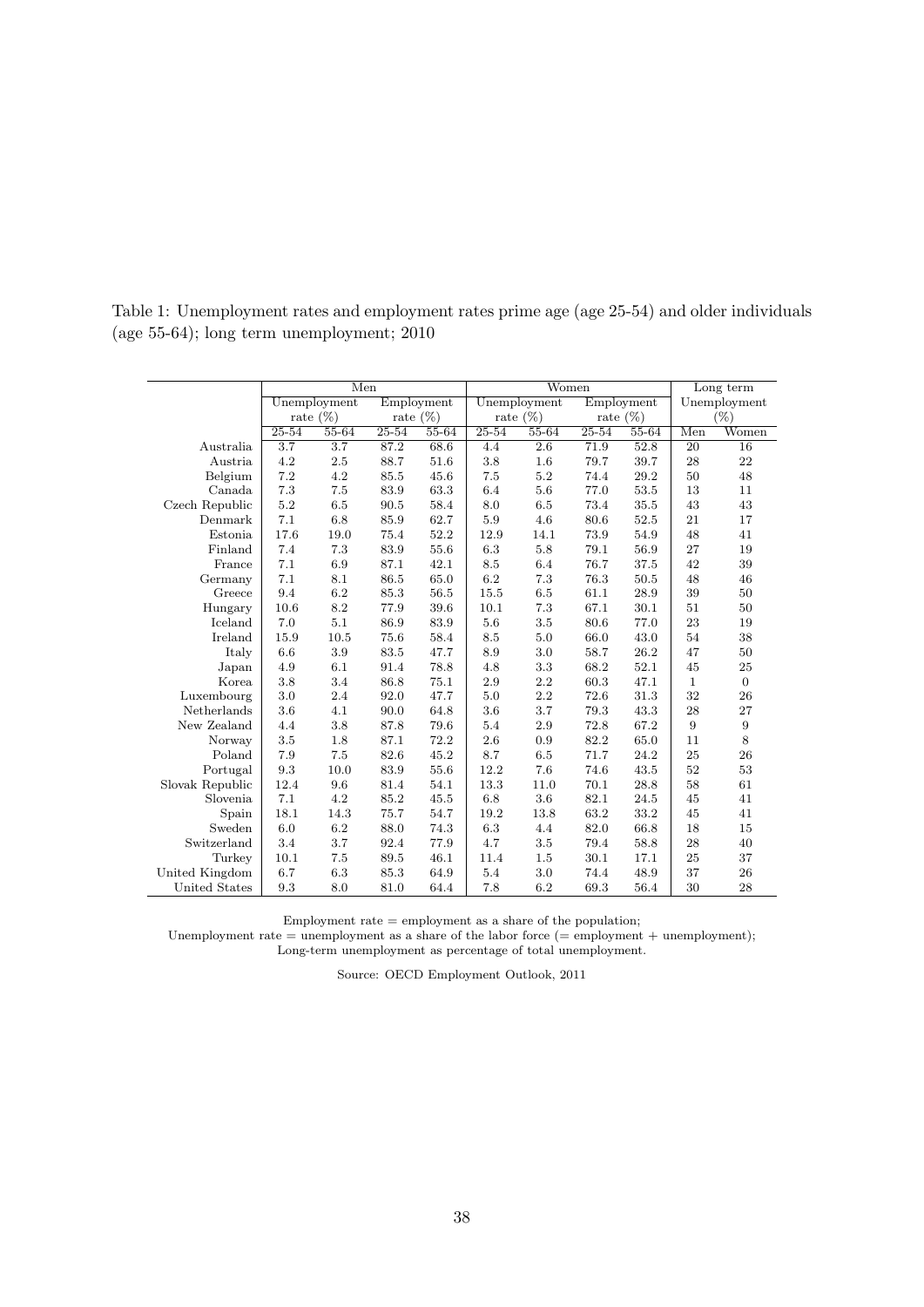|                       |                    | Age                   | ×                | $\times$           |                                                |                              | ×                              |                                                  |                             |                                                    | ×                         | ×                                                                 | ×                                            |                      |                           |                                   | ×                        | ×                              | ×                              | ×                                 |                                             |                              |                                                   |                                                   | ×                    |                         |                          |                           |                                                    | ×                    |                                                |                      |                                |
|-----------------------|--------------------|-----------------------|------------------|--------------------|------------------------------------------------|------------------------------|--------------------------------|--------------------------------------------------|-----------------------------|----------------------------------------------------|---------------------------|-------------------------------------------------------------------|----------------------------------------------|----------------------|---------------------------|-----------------------------------|--------------------------|--------------------------------|--------------------------------|-----------------------------------|---------------------------------------------|------------------------------|---------------------------------------------------|---------------------------------------------------|----------------------|-------------------------|--------------------------|---------------------------|----------------------------------------------------|----------------------|------------------------------------------------|----------------------|--------------------------------|
| PBD depends on:       | Insurance          | period                |                  | ×                  |                                                | ×                            |                                |                                                  | ×                           |                                                    | ×                         | ×                                                                 | ×                                            | ×                    |                           | ×                                 | ×                        | ×                              | ×                              |                                   | ×                                           |                              | ×                                                 |                                                   | ×                    |                         | ×                        | ×                         |                                                    | ×                    | ×                                              |                      |                                |
| Maximum               | duration           | (months, weeks, days) | No limit         | $20$ to 52 weeks   | No limit                                       | 14 to 45 weeks               | up to 5 months                 | 24 months                                        | $180$ to $360$ days         | 500 days                                           | 36 months                 | 6 to 24 months                                                    | $5$ to $12$ months                           | 270 days             | 3 years                   | 9-12 months                       | 6 to 12 months           | $90$ to $330$ days             | 90 to 240 days                 | Up to 365 days in 2 years         | 38 months                                   | No limit                     | 52 to 104 weeks                                   | $6\ {\rm to}\ 18$ months                          | $24$ to $72$ months  | 6 months                | 3 to 12 months           | 120 to $720 \text{ days}$ | 300 to 450 days                                    | 260 to 520 days      | $100$ to $300$ days                            | 26 weeks             | Up to 26 weeks                 |
| Declining             | Profile            |                       |                  |                    | ×                                              |                              | ×                              |                                                  | ×                           |                                                    |                           |                                                                   |                                              | ×                    |                           |                                   | ×                        |                                |                                |                                   | ×                                           |                              |                                                   | ×                                                 |                      |                         | ×                        | ×                         | ×                                                  | ×                    | ×                                              |                      |                                |
| Earnings              | Base               |                       | A\$417.70-601.30 | Net earnings       | Last monthly gross earnings                    | Last 26 weeks avg.           | Last 3 months net monthly avg. | Last 12 weeks gross avg. less 8% ssc             | Last 12 months avg.         | Daily wage-basic benefit                           | Last 12 months avg.       | Net earnings                                                      |                                              | Last year gross avg. | Last 6 months gross avg.  |                                   | Last 3 months daily avg. | Last 6 months daily gross avg. | Last 3 months gross daily avg. | Last 3 months avg. gross earnings | Last 12 months gross avg.                   | NZ\$194.2-278.04 (net a week | Annual Income per day                             | 573.60 Zlotys                                     | Last year gross avg. | Last 3 years gross avg. | Last 12 months gross avg | Last 6 months gross avg.  | Gross previous Income                              | Insured earnings     | Last 4 months avg. daily wage                  | 65.45 ppw            | Highest quarter of earnings    |
| Payment               | Rate               | $(\%)$                | ta<br>E          | Ъ5                 | 60                                             | Ъ5                           | $55^{\circ}$                   | $\pmb{\mathcal{S}}$                              | $\rm 50$                    | ìЗ                                                 | $57 - 75$                 | $60 - 67$                                                         | ${\rm Flat}$                                 | 60                   | $\mathcal{C}$             | Flat                              | $60\,$                   | $50$ to $80$                   | $\mathcal{S}$                  | 80                                | ΡP.                                         | Flat                         | 0.24                                              | $F$ lat                                           | 65                   | $50^{\circ}$            | $\mathbb{C}$             | 68                        |                                                    |                      | $\mathcal{S}$                                  | $\frac{1}{2}$        |                                |
| Waiting               | period             | ays)<br>ੁੰ            | $\sim$ -1        |                    | $\circ$                                        | $\overline{14}$              |                                |                                                  |                             |                                                    |                           |                                                                   |                                              |                      |                           |                                   |                          |                                |                                |                                   |                                             | $7 - 14$                     | $\infty$                                          |                                                   |                      |                         |                          |                           |                                                    |                      |                                                |                      |                                |
| Qualifying Conditions | (Employment and/or | Contributions)        | None             | 28 weeks in 1 year | Depending on age: 312-624 days in 18-36 months | $420$ to $700$ hrs in 1 year | 12 months in 3 years           | 52 weeks in 3 years and 12 months membership fee | 12 months in last 36 months | 43 weeks in 28 months and 10 months membership fee | $4$ months in $28$ months | $12$ months employment and $12$ months in $2$ years contributions | 125 days in 14 months or 200 days in 2 years | 1 year in 4 years    | $10$ weeks in $12$ months | 104 weeks with 39 weeks in 1 year | 52 weeks in 2 years      | 6 months in 1 year             | 6 months in 18 months          | 26 weeks in 12 months             | 26 in 36 weeks plus 52 days in 4 of 5 years | None                         | Earnings in previous year 1.5 times a base amount | 12 months in 18 months and earnings $>$ min. wage | 450 days in 2 years  | 3 years in 4 years      | 12 months in 18 months   | 360 days in 6 years       | 6 months in last year and 12 months membership fee | 12 months in 2 years | 600 days in 3 years and 120 days before unempl | 12 months in 2 years | 20 weeks plus minimum earnings |
|                       |                    |                       | Australia        | Austria            | Belgium                                        | Canada                       | Czech Republic                 | Denmark                                          | Estonia                     | Finland                                            | France                    | Germany                                                           | Greece                                       | Hungary              | Iceland                   | Ireland                           |                          | $\frac{30}{39}$ apan           | Korea                          | Luxembourg                        | Netherlands                                 | New Zealand                  | Norway                                            | Poland                                            | Portugal             | Slovak Republic         | Slovenia                 | Spain                     | Sweden                                             | Switzerland          | Turkey                                         | United Kingdom       | United States                  |

Table 2: Cross-country differences in UI benefit rules Table 2: Cross-country differences in UI benefit rules Note: The qualifying conditions refer to employment and/or contribution to the UI system. Payment rate in percentage of earnings base; Sources: OECD and "Social Security Programs Note: The qualifying conditions refer to employment and/or contribution to the UI system. Payment rate in percentage of earnings base; Sources: OECD and "Social Security Programs Throughout the World" (2010), U.S. Social Security Administration. Throughout the World" (2010), U.S. Social Security Administration.